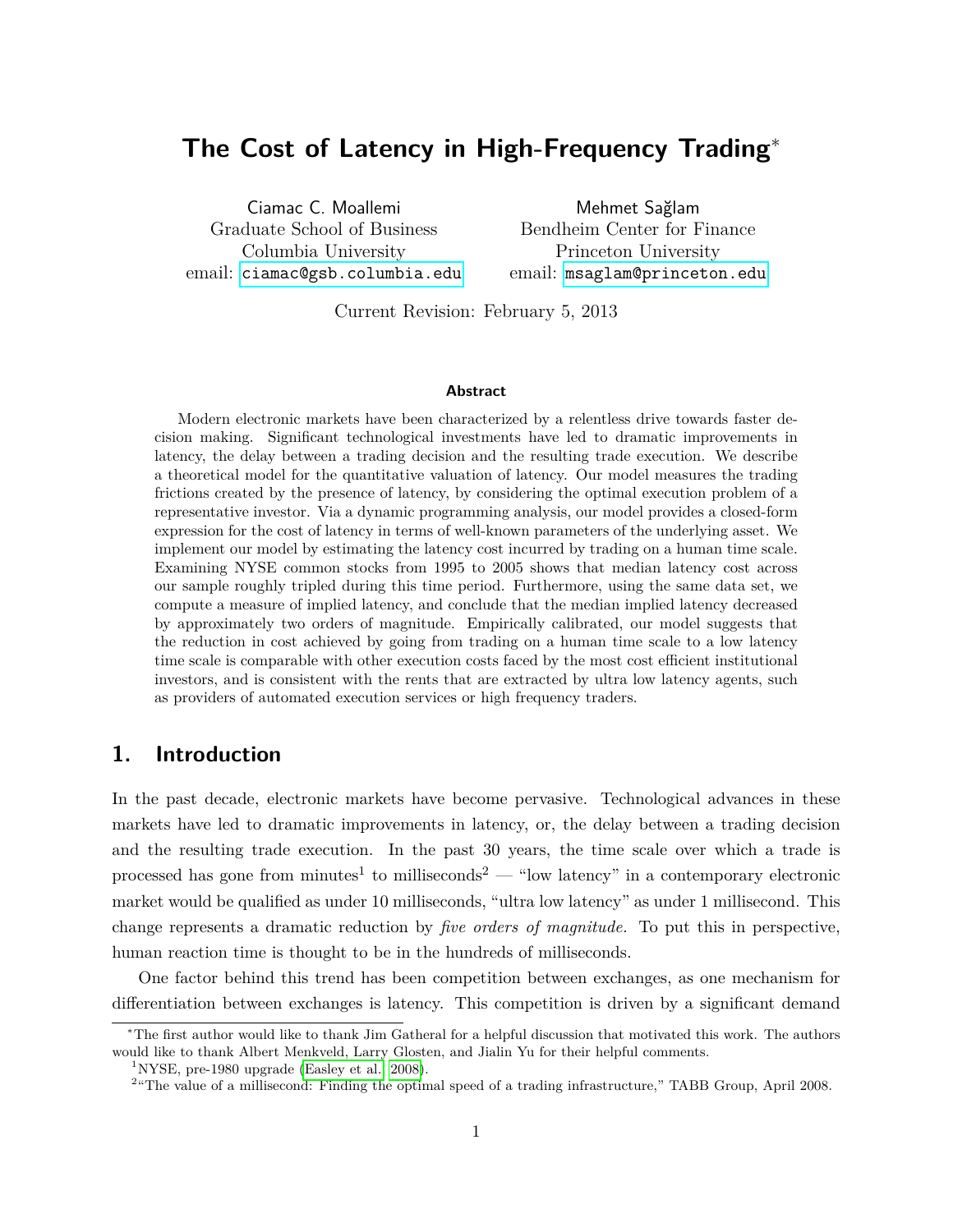amongst a class of investors, sometimes called "high frequency" traders, for low latency trade execution. High frequency traders are thought to account for more than half of all US equity trades.<sup>3</sup> They expend significant resources in order to develop algorithms and systems that are able to trade quickly. For example, on the time scale of milliseconds, the speed of light can become a binding constraint on the delay in communications. Hence, traders seeking low latency will "colocate", or house their computers in the same facility as the exchange, in order eliminate delays due to a lack of physical proximity. This co-location comes at a significant expense, however it has been stated that a 1 millisecond advantage can be worth \$100 million to a major brokerage firm.<sup>4</sup>

There has been much discussion of the importance of latency among various market participants, regulators, and academics. Despite the significant amount of recent interest, however, latency remains poorly understood from a theoretical perspective. For example, how does latency relate to transaction costs? Is latency only relevant to investors with short time horizons, such as high frequency traders, or does latency also affect long term investors such as pension funds and mutual funds? Many of these important questions have been considered in anecdotal or ad hoc discussions. Our goal here is to provide a framework for quantitative analysis of these issues.

In particular, we wish to understand the benefit to a single trader in the marketplace of lowering their latency, while holding everything else fixed. This is a different question than understanding the social costs of latency, i.e., whether in equilibrium the collective marketplace is better or worse off given lower latency. One might imagine, for example, that the benefit to a individual agents of lower latency may diminish in an equilibrium setting. Equilibrium or welfare analysis of low latency trading is a complex question with important policy and regulatory implications. We believe that understanding the single-agent effects of low latency trading, however, is an important first step which will inform our ultimate understanding of collective effects.

The cost that a trader bears due to latency can take many different forms, depending on the precise trading strategy. However, we can identify a number of broad themes,<sup>5</sup> sometimes overlapping, as to why the ability to trade with low latency might be valuable to an investor:

1. **Contemporaneous decision making.** A trader with significant latency will be making trading decisions based on information that is stale.

For example, consider an automated trader implementing a market-making strategy in an electronic limit order book. The trader will maintain active limit orders to buy and sell. The prices at which the trader is willing to buy or sell will naturally depend on, say, the limit orders submitted by other investors, the price of the asset on other exchanges, the price of related assets, overall market factors, etc. If the trader cannot update his orders in a timely fashion in response to new information, he may end up trading at disadvantageous prices.

2. **Comparative advantage/disadvantage.** The ability to trade with low latency in absolute

<sup>3</sup> "Stock traders find speed pays, in milliseconds," *New York Times*, July 23, 2009.

<sup>4</sup> "Wall Street's quest to process data at the speed of light," *Information Week*, April 21, 2007.

<sup>5</sup>See [Cespa and Foucault](#page-31-1) [\(2008\)](#page-31-1) for a related discussion.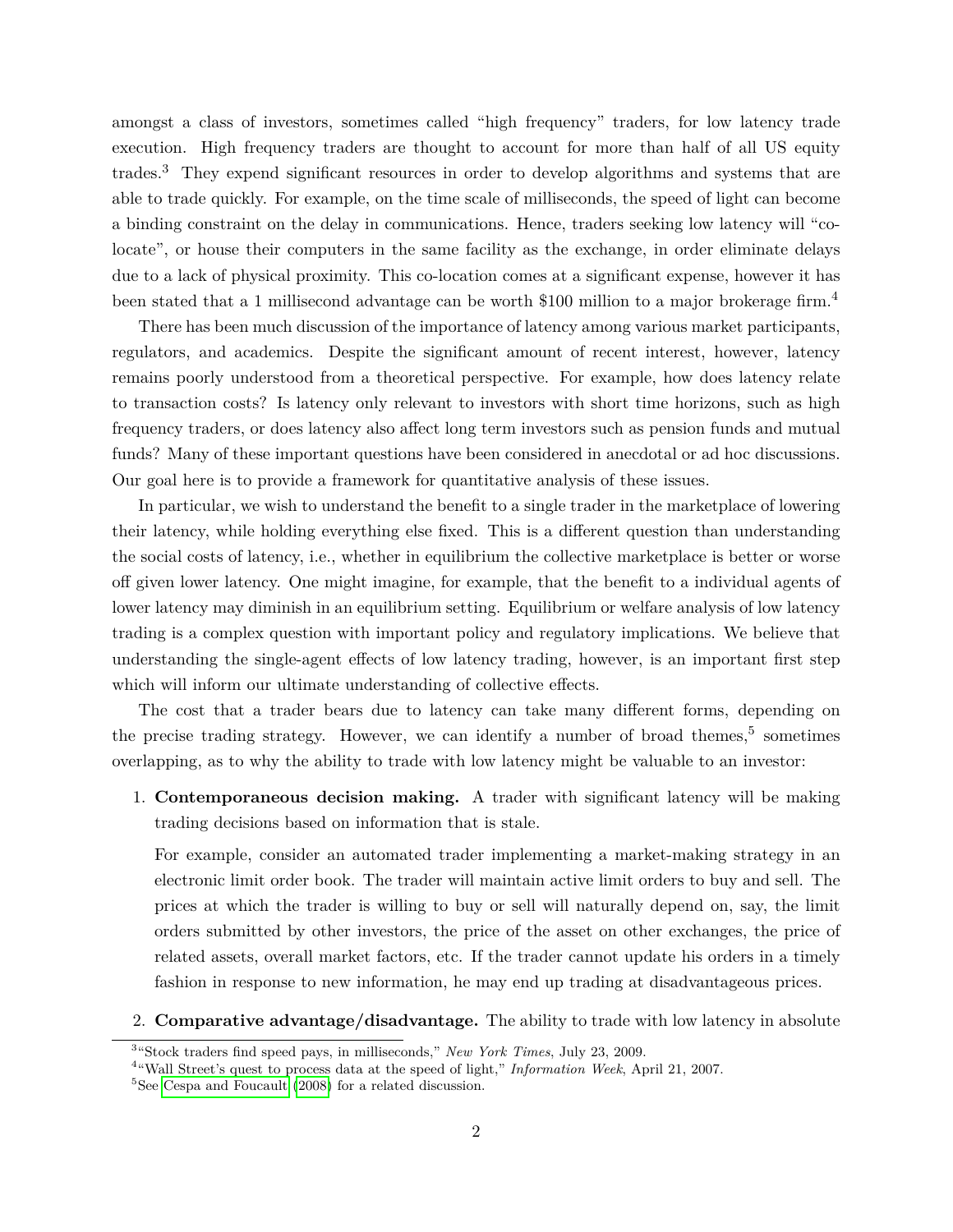terms may not be as important as the ability to trade with low *relative* latency, that is, as compared to competitors.

For example, consider a program trader implementing an index arbitrage strategy, seeking to profit on the difference between an index and its underlying components. There may be many market participants pursuing such strategies and identifying the same discrepancies. The challenge for the trader is to be able to act in the marketplace to exploit a discrepancy *before* a price correction takes place, i.e., before competitors are able to act. The means having a low relative latency.

3. **Time priority rules.** Many modern markets treat orders differentially based on the time of arrival, and favor earlier orders.

For example, in an electronic limit order book, the limit orders on each side of the market are prioritized in a particular way. When a market order to buy arrives, it is matched against the limit orders to sell according to their priorities. Priority is first determined by price, i.e., limit orders with more lower prices receive higher priority. In many markets, however, prices are mandated to be discrete with a minimum tick size. In these markets, there may be multiple limit orders at the same price, which are then prioritized according to the time of their arrival. While a trader can always increase the priority of his orders by decreasing price, this comes at an obvious cost. If a trader can submit orders in a faster fashion, however, he can increase priority while maintaining the *same* price. Higher priority can be valuable for two reasons: first, higher priority orders have a higher likelihood of execution over any given time horizon. To the extent that investors submitting limit orders have a desire to trade, and to trade sooner rather than later, this is desirable. Second, higher priority orders at the same price level experience less adverse selection (see, e.g., [Glosten, 1994;](#page-31-2) [Sandås, 2001\)](#page-32-0). Hence, all things being equal, an investor who submits orders with lower latency will benefit from higher priority than if that investor had higher latency. This can be particularly important (in that a small improvement in latency can result in a significant difference in priority) when an existing quote is about to change. For example, consider the situation where a stock price is about to move up because of trades or cancellations at the best offered price. One might expect the bid price to rise as well, there will be a race among traders reacting to the same order book events to establish time priority at the new bid.

In this paper, we will quantify the cost of latency due to the first effect, a lack of contemporaneous decision making. We do not consider effects of latency that arise from strategic considerations, or from time priority rules or price discreteness. It is an open question as to whether the other effects are more or less significant than the first, and their relative importance may depend on the particular investor and their trading strategy. Our analysis does not speak to this point. However, in what follows we will demonstrate that, by itself, the lack of contemporaneous decision making can induce trading costs that are of the same order of magnitude as other execution costs faced by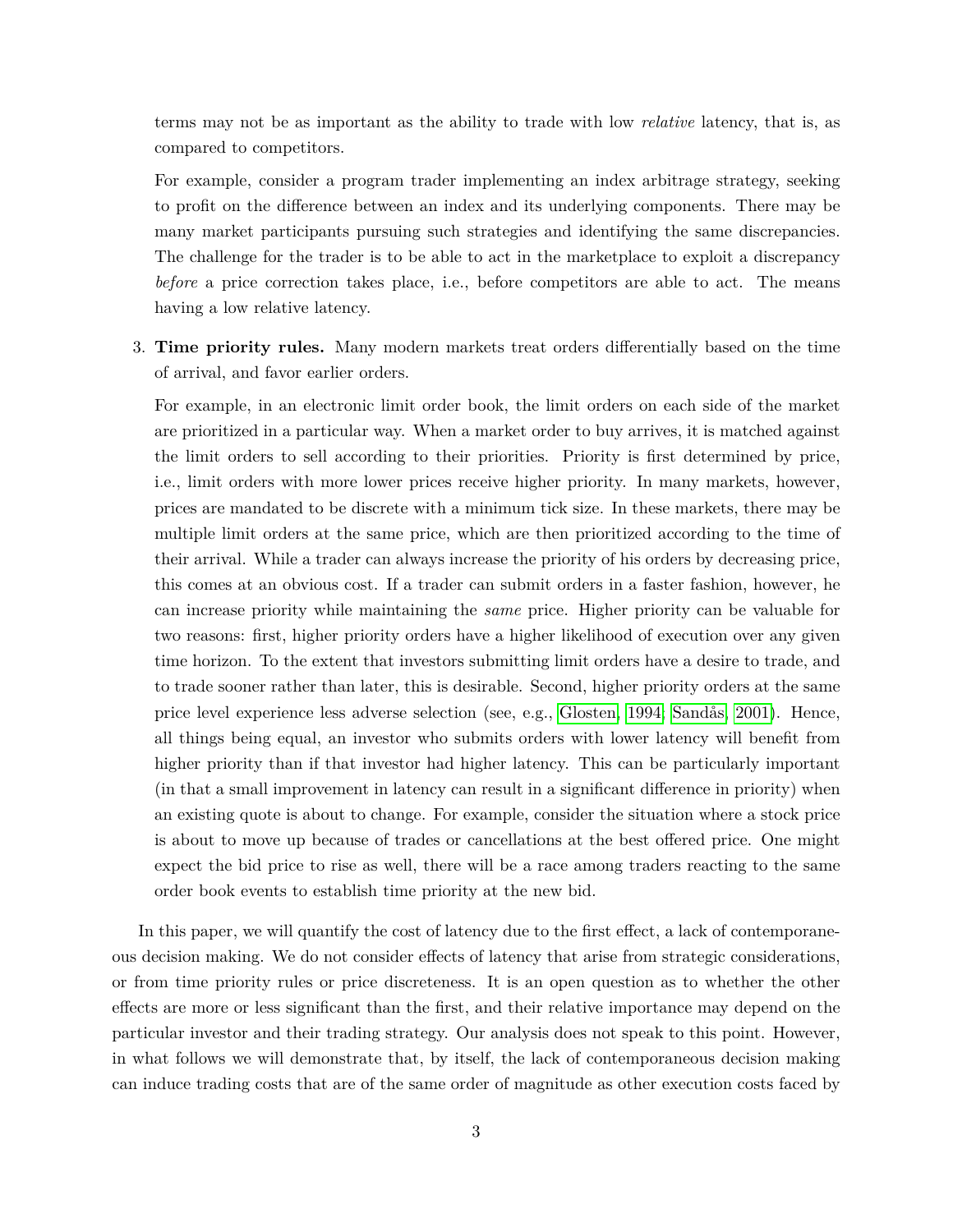large investors, and hence cannot be neglected.

Further, the importance of contemporaneous decision making will certainly vary from investor to investor. We will focus on an aspect of this that is universal, however, which is the importance of timely information for the execution of *contingent orders*. A contingent order, such as a limit order in an electronic limit order book or a resting order in a dark pool, presents the possibility of uncertain execution over an interval of time in exchange for price improvement relative to a market order, which executes immediately and with certainty. Specifically, when an investor employs a contingent order, the investor may be exposed to the realization of new information (for example, in the form of price movements, news, etc.) over the lifespan of the order. Latency, which prevents the investor from continuously and instantaneously accessing the market so as to update the order, can thus adversely impact the investor.

As a broad proxy for understanding the importance of latency in contingent order execution, we consider the effects of latency in an extremely simple yet fundamental trade execution problem: that of a risk-neutral investor who wishes to sell 1 share of stock (i.e., an atomic unit) over a fixed, short time horizon (i.e., seconds) in a limit order book, and must decide between market orders and limit orders. Our problem formulation is reminiscent of barrier-diffusion models for limit order execution (e.g., [Harris, 1998\)](#page-31-3). It captures the fundamental *cost of immediacy* of trading (e.g., [Grossman and Miller, 1988;](#page-31-4) [Chacko et al., 2008\)](#page-31-5), that is, the premium due to a patient liquidity supplier (who submits limit orders) relative to an impatient demander of liquidity (who submits market orders). While this problem is quite stylized, we will argue that it is broadly relevant since, at some level, *all* investors make such a choice of immediacy. For example, it may not seem at first glance that our execution problem is relevant for a pension fund that trades large blocks of stock over multiple days. However, the execution of a block trade via algorithmic trading involves the division of a large "parent" order into many atomic orders over the course of a day, each of these atomic "child" orders can be executed as limit orders or as market orders.

In our problem, in the absence of latency, the optimal strategy of the seller is a "pegging" strategy: the seller maintains a limit order at a constant spread above the bid price at any instant in time. We consider this case as a benchmark. In the presence of latency, the seller can no longer maintain continuous contact with the market so as to track the bid price in the market. The seller is forced to deviate from the benchmark policy in order to take into account the uncertainty introduced by the latency delay by incorporating a safety margin and lowering his limit order prices. The friction introduced by latency thus results in a loss of value to the seller. We will establish the difference in value to the seller between the case with latency and the benchmark case via dynamic programming arguments, and thus provide a quantification of the effects of latency.

The contributions of this paper are as follows:

#### • *We mathematically quantify the cost of latency.*

The trading problem we consider (deciding between limit and market orders) is faced by all large investors in modern equity markets, either directly (e.g., high frequency traders) or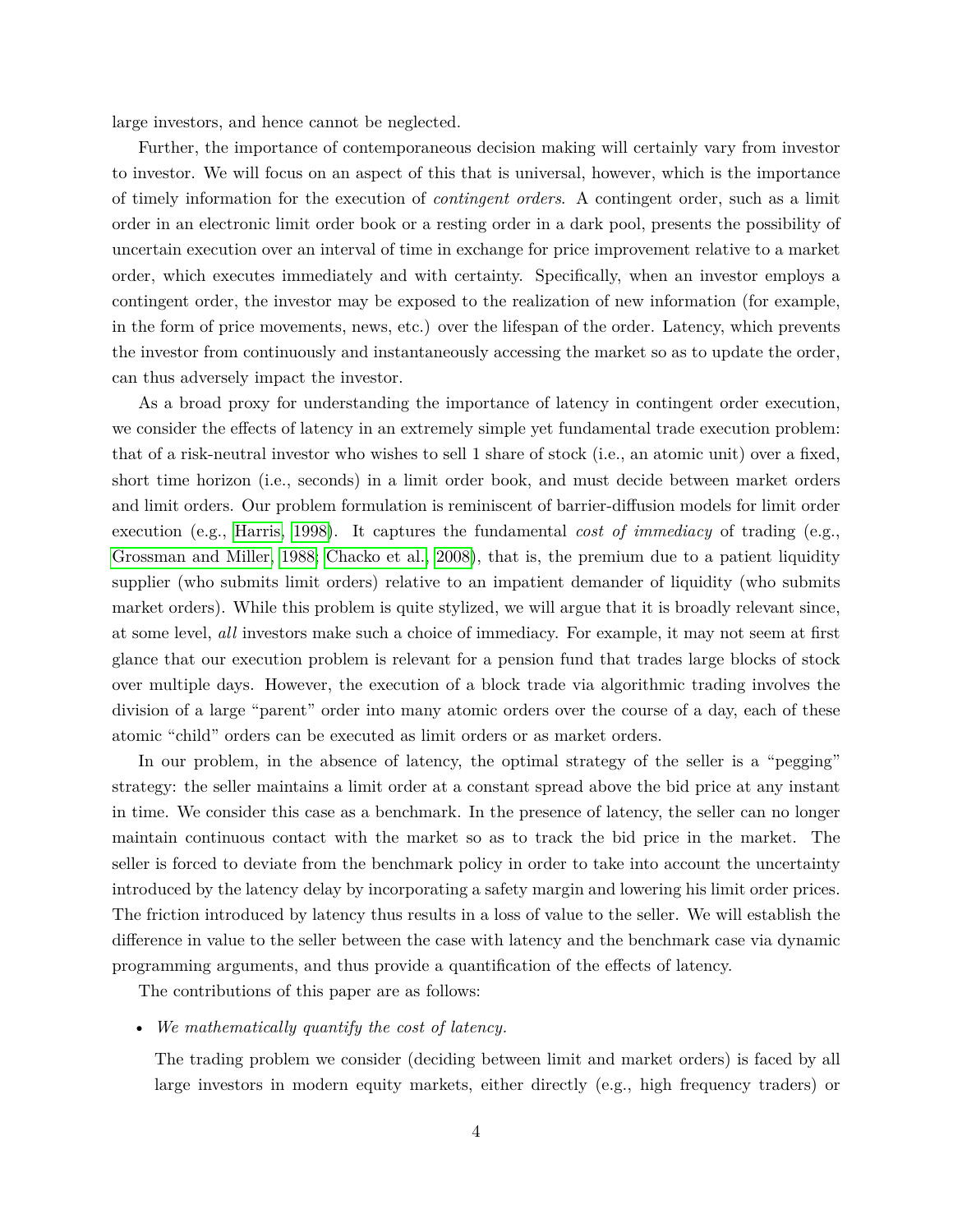indirectly (e.g., pension funds who execute large trades via providers of automated execution services). Our analysis suggests that latency impacts all of these market participants, and that, all else being equal, the ability to trade with low latency results in quantifiably lower transaction costs. Further, when calibrated with market data, the latency cost we measure can be significant. It is of the same order of magnitude as other trading costs (e.g., commissions, exchange fees, etc.) faced by the most cost efficient large investors. Moreover, it is consistent with the rents that are extracted by agents who have made the requisite technological investments to trade with ultra low latency. For example, the latency cost of our model is comparable to the execution commissions charged by providers that offer algorithmic trade execution services on an agency basis. It is also comparable to the reported profits of high frequency traders.

To our knowledge, our model is the first to provide a quantification of the costs of latency in trade execution.

• *We provide a closed-form expression for the cost of latency as a function of well-known parameters of the asset price process.*

The cost of latency in our model can be computed numerically via dynamic programming. However, in the regime of greatest interest, where the latency is close to zero, we provide a closed-form asymptotic expression. In particular, define the *latency cost* associated with an asset as the costs incurred due to latency as a fraction of the overall cost of immediacy (the premium paid to a patient liquidity supplier by an impatient demander of liquidity). Given a latency of  $\Delta t$ , a price volatility of  $\sigma$ , and a bid-offer spread of  $\delta$ , the latency cost takes the form

<span id="page-4-0"></span>(1) 
$$
\frac{\sigma\sqrt{\Delta t}}{\delta}\sqrt{\log\frac{\delta^2}{2\pi\sigma^2\Delta t}}
$$

as  $\Delta t \rightarrow 0$ .

• *Our method can provide qualitative insight into the importance of latency.*

From  $(1)$ , it is clear that the latency cost is an increasing function of the ratio of the standard deviation of prices over the latency interval (i.e.,  $\sigma\sqrt{\Delta t}$ ) to the bid-offer spread. Latency has a more important role when trading assets that are either more volatile ( $\sigma$  large) or, alternatively, more liquid  $(\delta \text{ small})$ . Further, as the latency approaches 0, the marginal benefit of latency reduction is increasing.

• *We empirically demonstrate that latency cost incurred by trading on a human time scale has dramatically increased for U.S. equities and the implied latency of a representative trader in this market decreased by approximately two orders of magnitude.*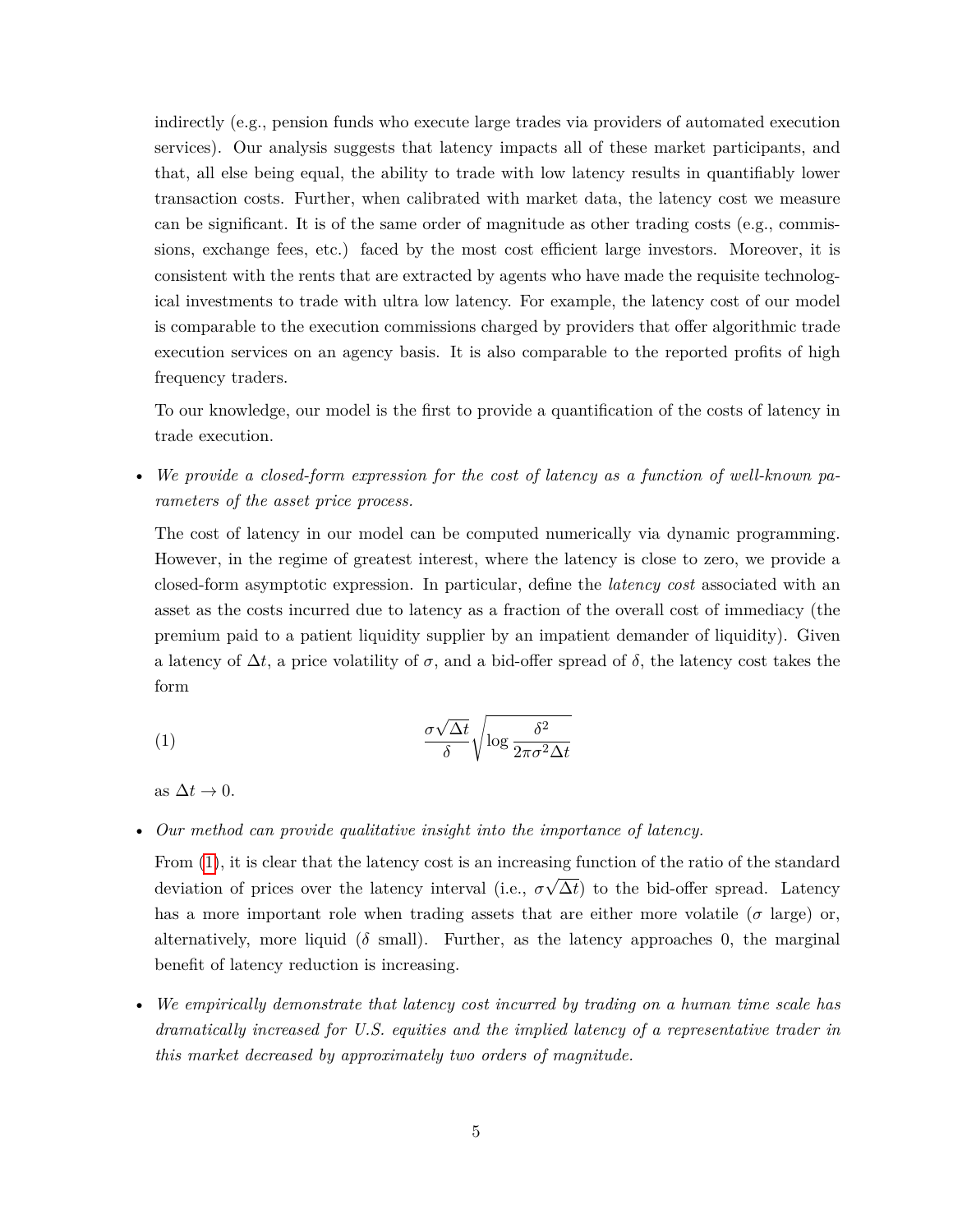We consider the cost due to the latency of trading on the time scale of human interaction.Using the data-set of [Aït-Sahalia and Yu](#page-30-0) [\(2009\)](#page-30-0), we estimate the latency cost of NYSE common stocks over the 1995–2005 period. We show that the median latency cost roughly tripled in this time. This coincides with a period of decreasing tick sizes and increasing algorithmic and high frequency trading activity [\(Hendershott et al., 2010\)](#page-31-6).

An alternative perspective is to consider a hypothetical investor who fixes a target level of cost due to latency, relative to the overall cost-of-immediacy. The representative trader maintains this target over time through continual technological upgrades to lower levels of latency. We determine the requisite level of *implied latency* for such a trader, over time and across the aggregate market. Using the same data-set, we observe that the median implied latency decreased by approximately two orders of magnitude over this time frame.

The rest of this paper is organized as follows: In Section [1.1,](#page-5-0) we review the related literature. In Section [2,](#page-6-0) as a starting point, we present a stylized, continuous-time trade execution problem in the absence of latency. We develop a variation of the model with latency in Section [3.](#page-11-0) In Section [4,](#page-13-0) we provide a mathematical analysis of the optimal policy for our problem. By contrasting the results in the presence and absence of latency, we are able to quantitatively assess the cost of latency. In Section [5,](#page-20-0) we consider some empirical applications of the model. Finally, in Section [6](#page-29-0) we conclude and discuss some future directions.

#### <span id="page-5-0"></span>**1.1. Related Literature**

There has been a significant empirical literature studying, broadly speaking, the effects of improvements in trading technology. Closest to the aspect we consider is the work of [Easley et al.](#page-31-0) [\(2008\)](#page-31-0). They empirically test the hypothesis that latency affects asset prices and liquidity by examining the time period around an upgrade to the New York Stock Exchange technological infrastructure that reduced latency. [Hendershott et al.](#page-31-6) [\(2010\)](#page-31-6) explore the more general, overall effects of algorithmic and high frequency trading. [Hasbrouck and Saar](#page-31-7) [\(2009\)](#page-31-7) provide different evidence of changes in investor trading strategies that may be a result of improved technology. In subsequent work, they further consider the impact of measurements of low latency on market quality [\(Hasbrouck and Saar,](#page-31-8) [2010\)](#page-31-8). [Hendershott and Riordan](#page-31-9) [\(2009\)](#page-31-9) analyze the impact of algorithmic trading on the price formation process using a data set from Deutsche Börse and conclude that algorithmic trading assists in the efficient price discovery without increasing the volatility. [Kirilenko et al.](#page-31-10) [\(2010\)](#page-31-10) consider the impact of high frequency trading on the 'flash crash' of 2010, while [Brogaard](#page-30-1) [\(2010\)](#page-30-1) more broadly examines the impact of high frequency traders on market quality.

On the theoretical front, [Cespa and Foucault](#page-31-1) [\(2008\)](#page-31-1) consider a rational expectations equilibrium between investors with different access to past transaction data. Some investors observe transactions in real-time, while others only observe transactions with a delay. This model of latency focuses on latency of the price ticker of past transactions, as opposed to latency in execution, which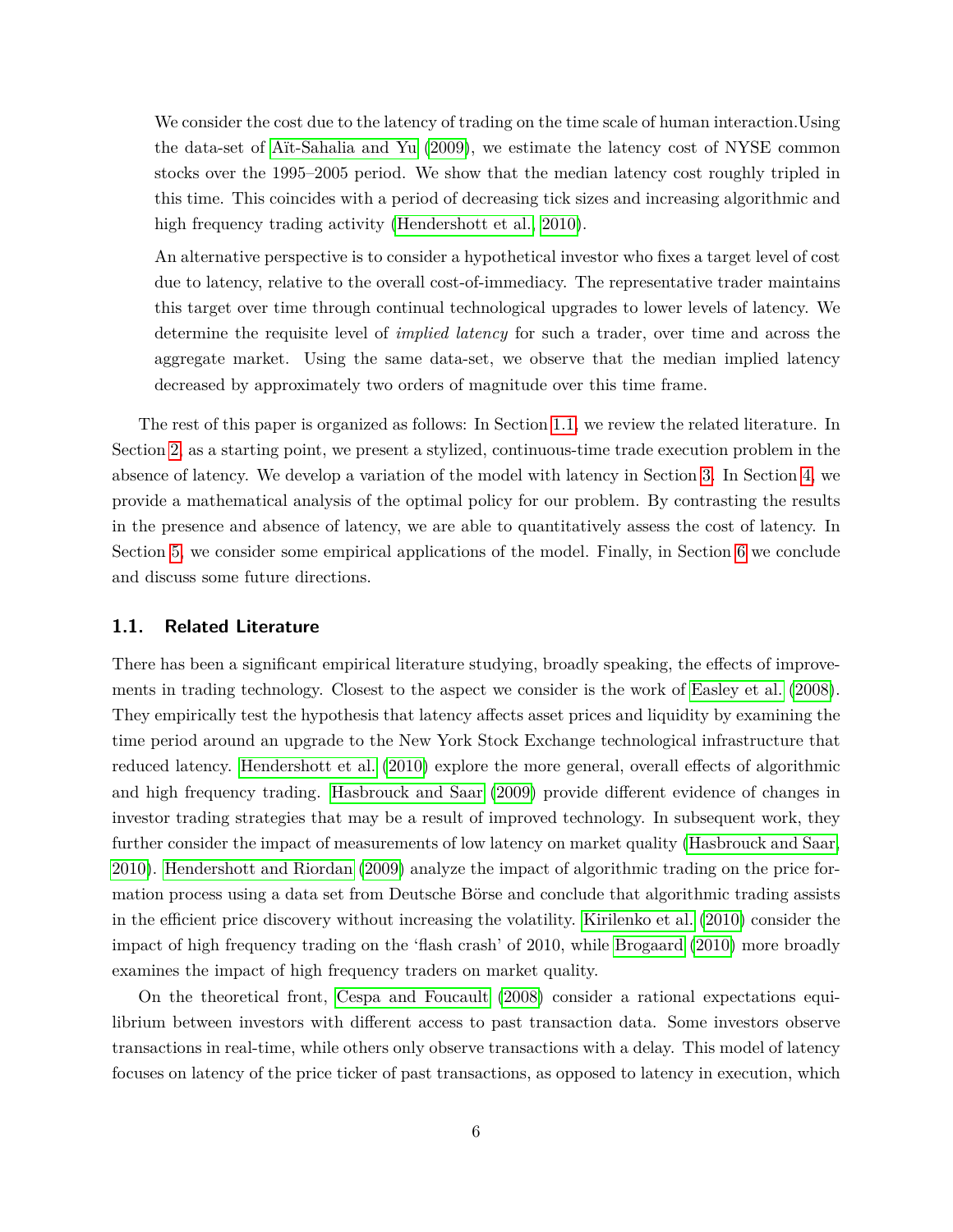we consider here. Moreover, the goals of the two models differ significantly: [Cespa and Foucault](#page-31-1) [\(2008\)](#page-31-1) seek to build intuition regarding the equilibrium welfare implications of differential access to information via a structural model. We, on the other hand, seek a reduced form model that can be used to directly estimate the value of execution latency in a particular real world instance, given readily available data. Also related is the work of [Ready](#page-32-1) [\(1999\)](#page-32-1) and [Stoll and Schenzler](#page-32-2) [\(2006\)](#page-32-2), who consider the ability of intermediaries (e.g., specialists or dealers) to delay customer orders for their own benefit, thus creating a "free option" in the presence of execution latency. [Cohen and Szpruch](#page-31-11) [\(2011\)](#page-31-11) show that latency arbitrage exists between two traders with different speeds of trading in the presence of a limit order book. Finally, Cvitanic and Kirilenko [\(2010\)](#page-31-12) and [Jarrow and Protter](#page-31-13) [\(2011\)](#page-31-13) consider the effect of high frequency traders on asset prices.

The trade execution problem we consider is that of an investor who wishes to sell a single share of and must decide between market and limit orders. This problem has been considered by many others (e.g., [Angel, 1994;](#page-30-2) [Harris, 1998;](#page-31-3) [Lo et al., 2002\)](#page-31-14). Our formulation is similar to the class of barrier-diffusion models considered by these authors; [Hasbrouck](#page-31-15) [\(2007\)](#page-31-15) provides a good account of this line of work. For a broad survey on limit order markets, see [Parlour and Seppi](#page-31-16) [\(2008\)](#page-31-16). In our model, the inability to trade continuously gives a limit order an option-like quality that relates execution cost, order duration, and asset volatility. This idea goes as far back as the work of [Copeland and Galai](#page-31-17) [\(1983\)](#page-31-17). Closely related is the concept of the cost of immediacy, or, the premium paid by a liquidity demander via a market order to a liquidity supplier who posts a limit order. [Grossman and Miller](#page-31-4) [\(1988\)](#page-31-4) and [Chacko et al.](#page-31-5) [\(2008\)](#page-31-5) develop theoretical explanations of the cost of immediacy. For empirical evidence of the demand for immediacy in capital markets, see [Bacidore et al.](#page-30-3) [\(2003\)](#page-30-3) and [Werner](#page-32-3) [\(2003\)](#page-32-3).

Finally, also related is work on the discrete-time hedging of contingent claims with or without transaction costs (e.g., [Boyle and Emanuel, 1980;](#page-30-4) [Leland, 1985;](#page-31-18) [Bertsimas et al., 2000\)](#page-30-5). This literature addresses a different problem and draws different conclusions than our paper, however both relate to implications of a lack of continuous access to the market.

## <span id="page-6-0"></span>**2. A Stylized Execution Model without Latency**

Our goal is to understand the impact on the trade execution of latency. To this end, we will first describe a trade execution problem in the absence of latency. In Section [3,](#page-11-0) we will revisit this model in the presence of latency, so as to understand the resulting trade friction that is introduced. The spirit of our model it to consider an investor who wants to trade, but at a price that depends on an informational process that evolves stochastically and must be monitored continuously. We could directly consider such an abstract model of investor behavior. Instead, however, we will motivate the informational dependence of the trader through a specific optimal execution problem.

Consider the following stylized execution problem of an uninformed trader who must sell exactly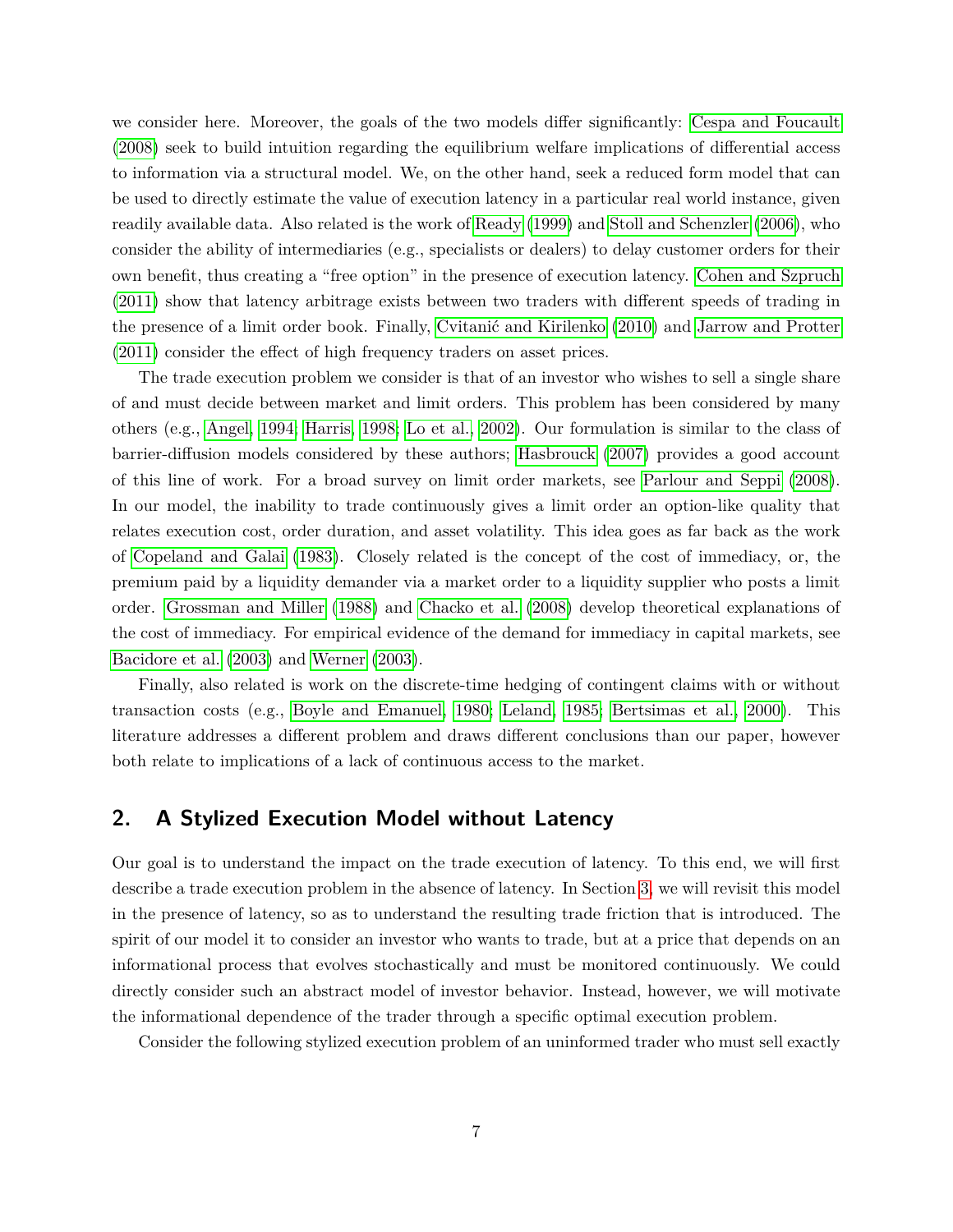one share<sup>6</sup> of a stock over a time horizon [0, T]. At any time  $t \in [0, T)$ , the trader can take one of two actions:

1. The trader can submit a market order to sell. This order will execute at the best bid price at time  $t$ , denoted by  $S_t$ . We assume that the bid price evolves according to

<span id="page-7-1"></span>
$$
(2) \t S_t = S_0 + \sigma B_t,
$$

where the process  $(B_t)_{t\in[0,T]}$  is a standard Brownian motion and  $\sigma>0$  is an (additive) volatility parameter. Here, the choice of Brownian motion is made for simplicity; our model can be extended to the more general class of Markovian martingales, as discussed in Section [4.4.](#page-19-0)

2. The trader can choose to submit a limit order to sell. In this case, the trader must also decide the limit price associated with the order, which we denoted by  $L_t$ .

Once the trader sells one share, he exits the market. If the trader is not able to sell 1 share before time *T*, however, we assume that he is forced sell via a market order at time *T*, and therefore receives  $S_T$ . Here, we imagine the time horizon  $T$  to be small, on the order of the typical trade execution time (i.e., seconds).

#### <span id="page-7-2"></span>**2.1. Limit Order Execution**

It remains to describe the execution of limit orders. In our setting, a limit order can execute in one of the following two ways:

1. We assume that there are impatient buyers who arrive to the market according to a Poisson process with rate  $\mu$ . Denote by  $(N_t)_{t \in [0,T]}$  the cumulative arrival process for impatient buyers. Each impatient buyer seeks to buy a single share. An arriving impatient buyer arriving at time *t* has a reservation price  $S_t + z_t$ , expressed as a premium  $z_t \geq 0$  above the bid price  $S_t$  that the buyer is willing to forgo in order to achieve immediate execution. We assume that the premium  $z_t$  is independent and identically distributed with cumulative distribution function  $F: \mathbb{R}_+ \to [0,1]$ . In this setting, the instantaneous arrival rate of impatient buyers at time  $t$  willing to pay a limit order price of  $L_t$  is given by

<span id="page-7-0"></span>(3) 
$$
\lambda(u_t) \triangleq \mu(1 - F(u_t)),
$$

where  $u_t \triangleq L_t - S_t$  is the instantaneous price premium of the limit order. In what follows,

 $6$ Note that the trade quantity of a single share is meant to represent an atomic unit of the asset, or the smallest commonly traded lot size. The underlying assumption is that the desired trade execution will ultimately be accomplished by a single transaction. In typical U.S. equity markets, for example, this atomic unit might be a block of 100 shares.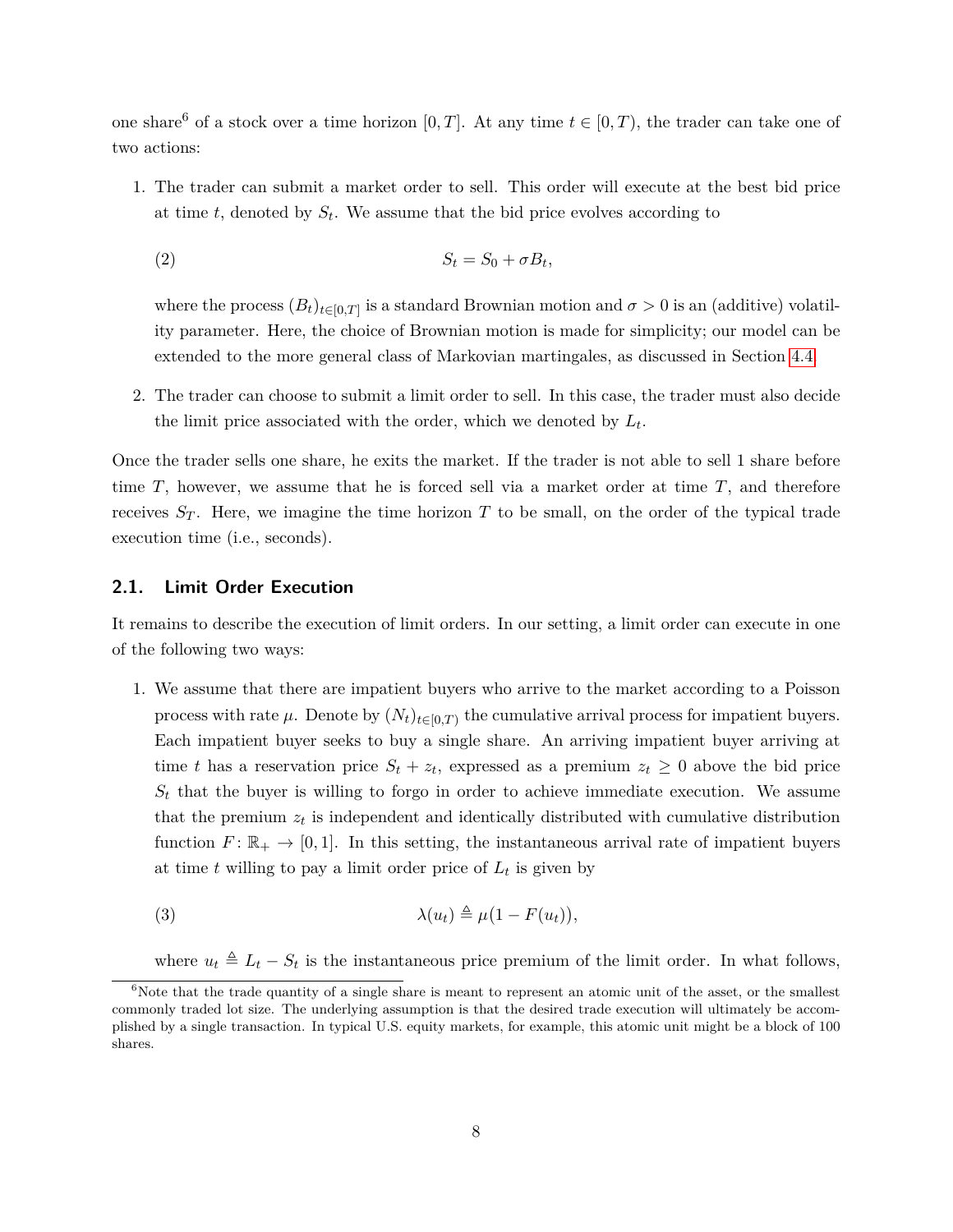<span id="page-8-1"></span>

**Figure 1:** An illustration of the limit order execution in the stylized model over the time horizon [0*, T*]. Here, we assume the trader leaves a limit order with the (constant) price  $L_t$  and  $S_t$  is the bid price process. If market orders arrive at times  $\tau_1$  and  $\tau_2$ , the limit order would execute at time  $\tau_2$  but not time  $\tau_1$ , since the limit order price is in excess of  $\delta$  to the best bid price. The limit order would also execute at time *τ*<sup>3</sup> in the absence of a market order arrival, since the bid price crosses the limit order price at this time.

<span id="page-8-0"></span>we will be particularly interested in the special case where

(4) 
$$
\lambda(u_t) \triangleq \begin{cases} \mu & \text{if } u_t \leq \delta, \\ 0 & \text{otherwise.} \end{cases}
$$

Here, we assume that every impatient buyer is willing to pay a price premium of at most  $\delta > 0$ . We assume that  $\delta$  will be specific to the security and fixed for the trading horizon. We will discuss the extension to the general case [\(3\)](#page-7-0) in Section [4.4.](#page-19-0)

Given [\(4\)](#page-8-0), an impatient buyer is willing to buy 1 share at a fixed premium  $\delta > 0$  to the bid price at the time of their arrival. Hence, if a buyer arrives at time  $\tau \in [0, T)$ , and the trader has placed a limit order with price  $L_{\tau}$ , the limit order will execute if  $L_{\tau} \leq S_{\tau} + \delta$ .

2. Alternatively, a limit order will also execute at time *τ* if the bid price crosses the limit order price, i.e.,  $S_{\tau} \geq L_{\tau}$ .

The execution of limit orders in the model is illustrated in Figure [1.](#page-8-1)

The limit order execution dynamics above can also be economically interpreted in the spirit of the non-informational trade model of [Roll](#page-32-4) [\(1984\)](#page-32-4). In particular, imagine that the asset has a fundamental value  $V_t$  at time  $t$ , and that  $V_t$  evolves exogenously according to the additive random walk

$$
V_t = V_0 + \sigma B_t.
$$

If all investors observe this underlying value process and are symmetrically informed, competitive market makers will always be willing to sell shares at a price of  $\delta/2$  above the fundamental value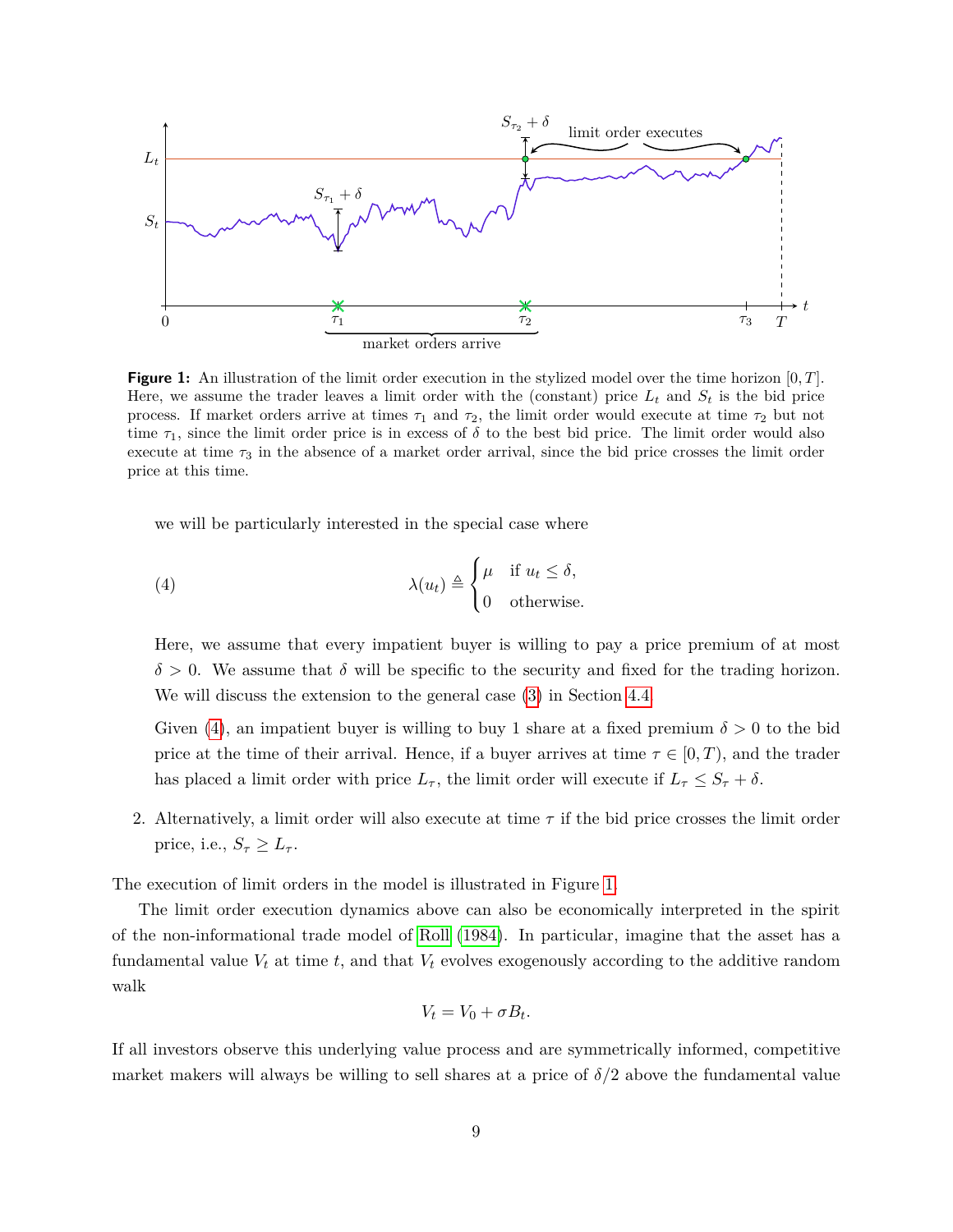or buy shares at a spread of  $\delta/2$  below the fundamental value. Here, the quantity  $\delta$  captures the per share operating costs of trade to the market markers. The liquidating trader can thus sell at the bid price  $S_t = V_t - \delta/2$  at any time *t*. We assume that all other traders in the market are impatient, and that these traders arrive according to the Poisson dynamics described above. An arriving impatient buyer will choose to purchase from the liquidating trader only at a price lower than that provided by the market makers, i.e., only below the price of  $V_t + \delta/2 = S_t + \delta$ . In this way, we can interpret the parameter  $\delta$  as the *prevailing bid-offer* spread, that is, the bid-offer spread in the absence of the liquidating trader.

#### **2.2. Optimal Solution**

<span id="page-9-1"></span>Let P denote the random variable associated with the sale price. We assume the trader is riskneutral and seeks to maximize the expected sale price. Equivalently, we assume the trader seeks to solve the optimization problem

(5) 
$$
\bar{h}_0 \triangleq \text{maximize } \mathsf{E}[P] - S_0.
$$

Here, the maximization is over policies of market orders and limit orders which are non-anticipating, i.e., policies adapted to the filtration generated by the underlying market primitives,  $(B_t, N_t)_{t \in [0,T]}$ . This objective is equivalent to minimizing implementation shortfall [\(Perold, 1988\)](#page-31-19).

Note that, while this stylized problem may seem quite simplified, it seeks to answer a fundamental question: at the level of an atomic unit of stock and over a short time horizon, how should a risk-neutral investor choose between limit orders and market orders? This problem is a central ingredient in more sophisticated optimal execution problems involving risk averse investors selling large quantities over longer time horizons.<sup>7</sup> This is because, in a typical algorithmic trading setting, a large "parent" order will be scheduled across time into many very small "child" orders. Each of these "child" orders need to be executed optimally. Since each child order is small and since there are many such child orders, it is reasonable to view the investor as risk-neutral with respect to each child order.

The following lemma characterizes a simple strategy that is optimal for the execution problem we have described:

<span id="page-9-0"></span>**Lemma 1.** An optimal strategy is to employ only limit orders at times  $t \in [0, T)$ , with limit price  $L_t = S_t + \delta$ . In other words, the limit order price is "pegged" at a constant premium  $\delta$  above the *bid price. This pegging strategy achieves the optimal value*

(6) 
$$
\bar{h}_0 = \delta \left( 1 - e^{-\mu T} \right).
$$

<sup>&</sup>lt;sup>7</sup>For example, see [Bertsimas and Lo](#page-30-6) [\(1998\)](#page-30-6) or [Almgren and Chriss](#page-30-7) [\(2001\)](#page-30-7). These questions have also recently been addressed by [Back and Baruch](#page-30-8) [\(2007\)](#page-30-8) and [Pagnotta](#page-31-20) [\(2010\)](#page-31-20) in equilibrium settings.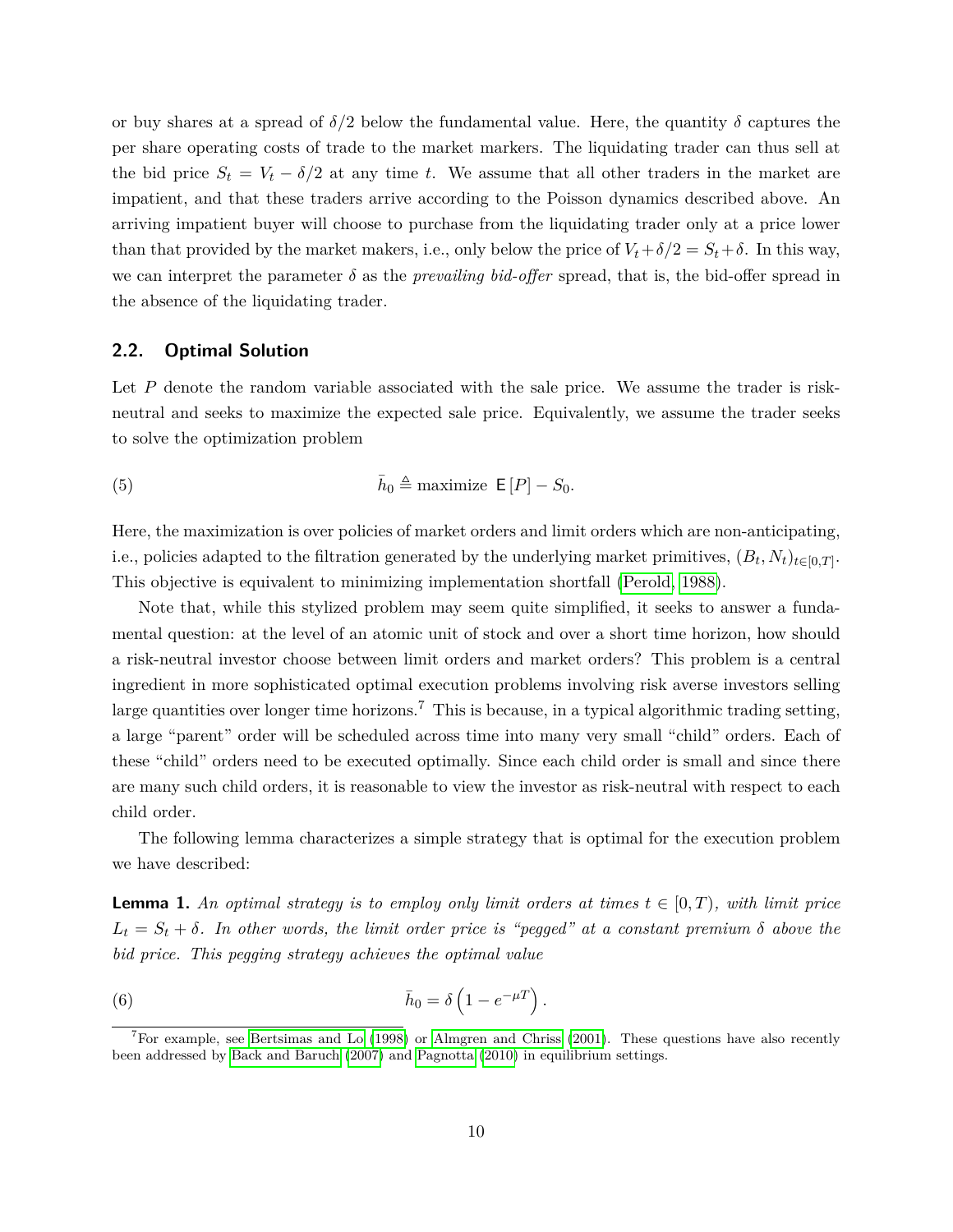<span id="page-10-1"></span>

**Figure 2:** An illustration of an optimal strategy with no latency, over the time horizon [0*, T*]. The trader uses only limit orders prior to end of the time *T*. The limit order price *L<sup>t</sup>* is pegged to the bid price  $S_t$ , with an additional premium corresponding to the bid-offer spread  $\delta$ .

**Proof***.* Consider a trader using an arbitrary strategy, and denote by  $\tau \in [0, T]$  the (random) time at which the trader sells the share, and by  $\tau_1 \in [0, \infty)$  the time at which the first impatient buyer arriving to the market. Let  $\mathcal E$  be the event that the trader sells via a limit order to an impatient buyer at the price  $L_{\tau}$ . Then, under the event  $\mathcal{E}^c$ , the trader sells at the bid price  $S_{\tau}$ . Then, the sale price  $P$  can be written as<sup>8</sup>

<span id="page-10-0"></span>(7) 
$$
P = S_{\tau} \mathbb{I}_{\mathcal{E}^c} + L_{\tau} \mathbb{I}_{\mathcal{E}} \leq S_{\tau} \mathbb{I}_{\mathcal{E}^c} + (S_{\tau} + \delta) \mathbb{I}_{\mathcal{E}} \leq S_{\tau} + \delta \mathbb{I}_{\{\tau_1 < T\}}.
$$

Here, for the first inequality, we used the fact that an impatient buyer will only buy at time  $\tau$  is  $L_{\tau} \leq S_{\tau} + \delta$ , and, for the second inequality, we used the fact that the event  $\mathcal E$  can only occur if an impatient buyer arrives in the time interval  $[0, \tau)$ . Denote by  $\bar{h}_0$  the value under an optimal strategy. Using the fact that  $\tau$  is a bounded stopping time and the fact that  $S_t$  is a martingale, by the optional sampling theorem,

$$
\bar{h}_0 \leq \mathsf{E}[P] - S_0 \leq \mathsf{E}[S_{\tau} + \delta \mathbb{I}_{\{\tau_1 < T\}}] - S_0 = \delta P(\tau_1 < T) = \delta \left(1 - e^{-\mu T}\right).
$$

On the other hand, the hypothesized strategy results in equality in [\(7\)](#page-10-0). Thus, the result follows.

The optimal pegging strategy suggested by Lemma [1](#page-9-0) is illustrated in Figure [2.](#page-10-1) This policy can be interpreted intuitively as follows: since the trader is risk-neutral and the bid price process is a martingale, the trader is indifferent between trading at time 0 at the bid price or trading at any other time at the bid price. Via a limit order, however, the trader can receive a price which is in excess of the bid price. The excess premium is limited to  $\delta$ , since an impatient buyer will not pay more than this. Hence, the trader maintains a single limit order in the book, and continuously updates the price to track bid price, plus an additional premium of *δ*.

Note that our stylized execution model captures only the behavior of a single agent. Our model

<sup>&</sup>lt;sup>8</sup>We denote by  $\mathbb{I}_{\mathcal{E}}$  the indicator function of the event  $\mathcal{E}$ .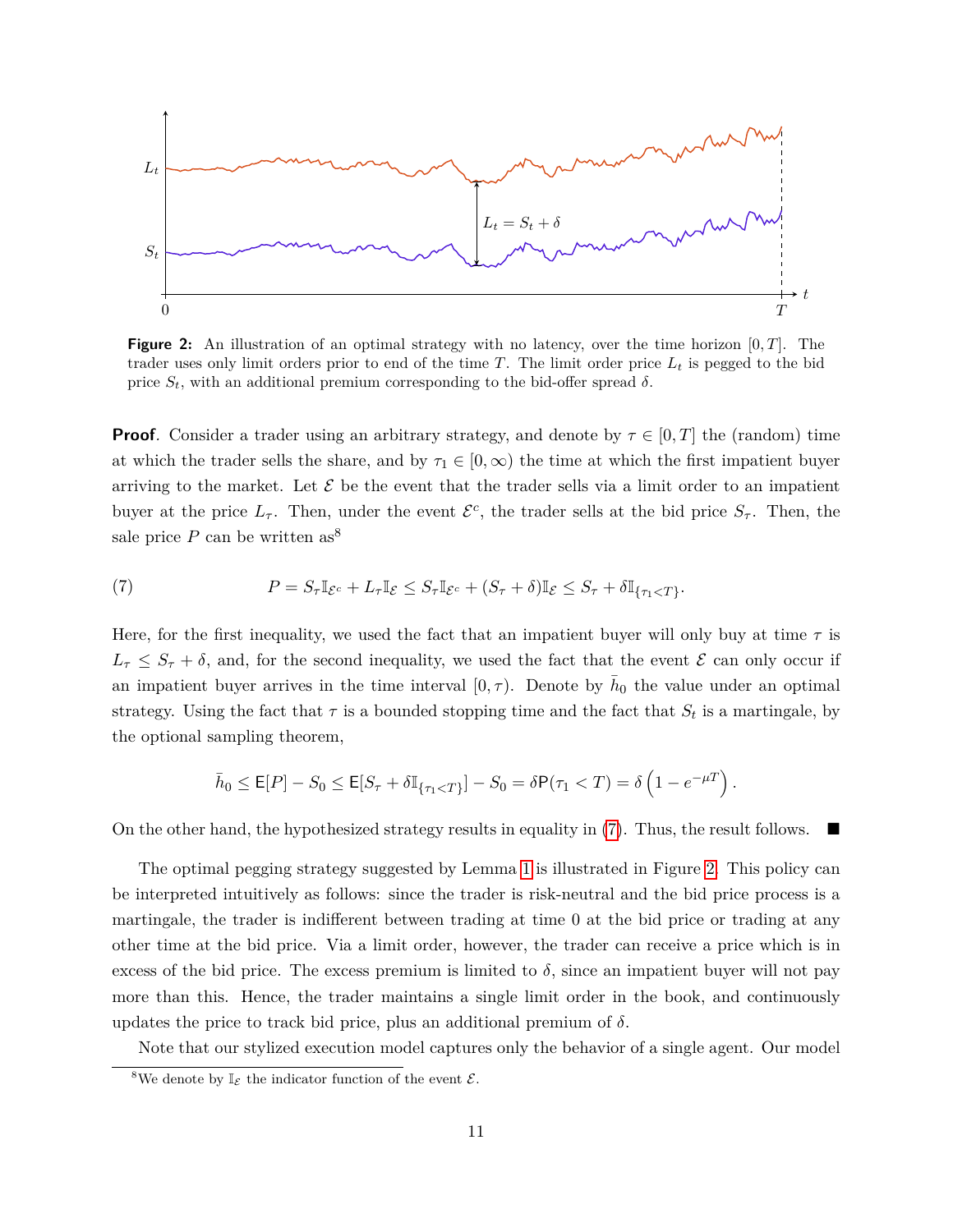does not capture the strategic response of other agents, either competing agents submitting limit orders to sell, or contra-side impatient buyers. Both of these types of agents might be expected to react to the activity of the limit order trader, and may diminish the gains of the limit order trader. Separately, our model also exaggerates the gains to be earned by placing limit orders rather than market orders, due to the fact we do not include adverse selection costs incurred by limit orders.

However, at a high level, a trader in our model with a mandate to trade over a fixed time horizon but with no private information as to the asset value prefers limit orders to market orders. We believe this is representative of the situation of algorithmic traders executing large "parent" orders in practice. When executing a "child" order over a short time horizon, such traders typically first submit limit orders, and then "clean up" with market orders as time runs short. Hence, despite omissions of strategic considerations and other significant simplifications, the resulting policies do capture representative features of real world trading, if only at a stylized level. Moreover, our simplified single-agent mode enables us to address the dynamic nature of trade execution and obtain a closed-form expression highlighting the exact drivers of the latency cost.

# <span id="page-11-0"></span>**3. A Model for Latency**

The optimal policy for the stylized execution problem of Section [2](#page-6-0) relied on the ability of a trader to continuously track an informational process, namely, the bid price in the market, and to update his order as the process evolves. Here, we will consider a variation of that problem where the trader is unable to continuously participate in the market, but faces a fixed latency  $\Delta t > 0.9$  We are interested in quantifying the cost of this latency by comparing the expected payoff in this model to that in the stylized model without latency. Note that the model at hand is quite basic with regards to some of primitives (e.g., the stochastic process describing the evolution of bid prices), we will discuss a number of tractable extensions in Section [4.4,](#page-19-0) including more complicated models of the bid price process and of limit order execution.

In general, latency that a trader experiences can take many forms. Minimally, for example, there is the delay of the data feeds that deliver market price information to the trader. There is the delay of the trader's own decision making. Finally, there is the delay of the trader's resulting order reaching the marketplace. We assume that the trader makes decisions instantaneously — we will see that this is reasonable since the optimal decision rule for the trader will take a very simple form. Further, from the trader's perspective, the roundtrip delay (the total delay for an order to be processed by an exchange and reflected in the data feeds observed by the trader) cannot be decomposed into a delay to the exchange and a delay from the exchange. Hence, without loss of

<sup>&</sup>lt;sup>9</sup>Note that many modern exchanges explicitly allow for pegged orders; these orders obviate the need for the trader to continually track the bid price in the manner we describe. However, more generally, when tracking an alternative informational process such as the price on a different exchange, the fundamental value (see Section [2\)](#page-6-0), etc., a trader would still need to continuously monitor the market relative to the informational process, and latency would be important.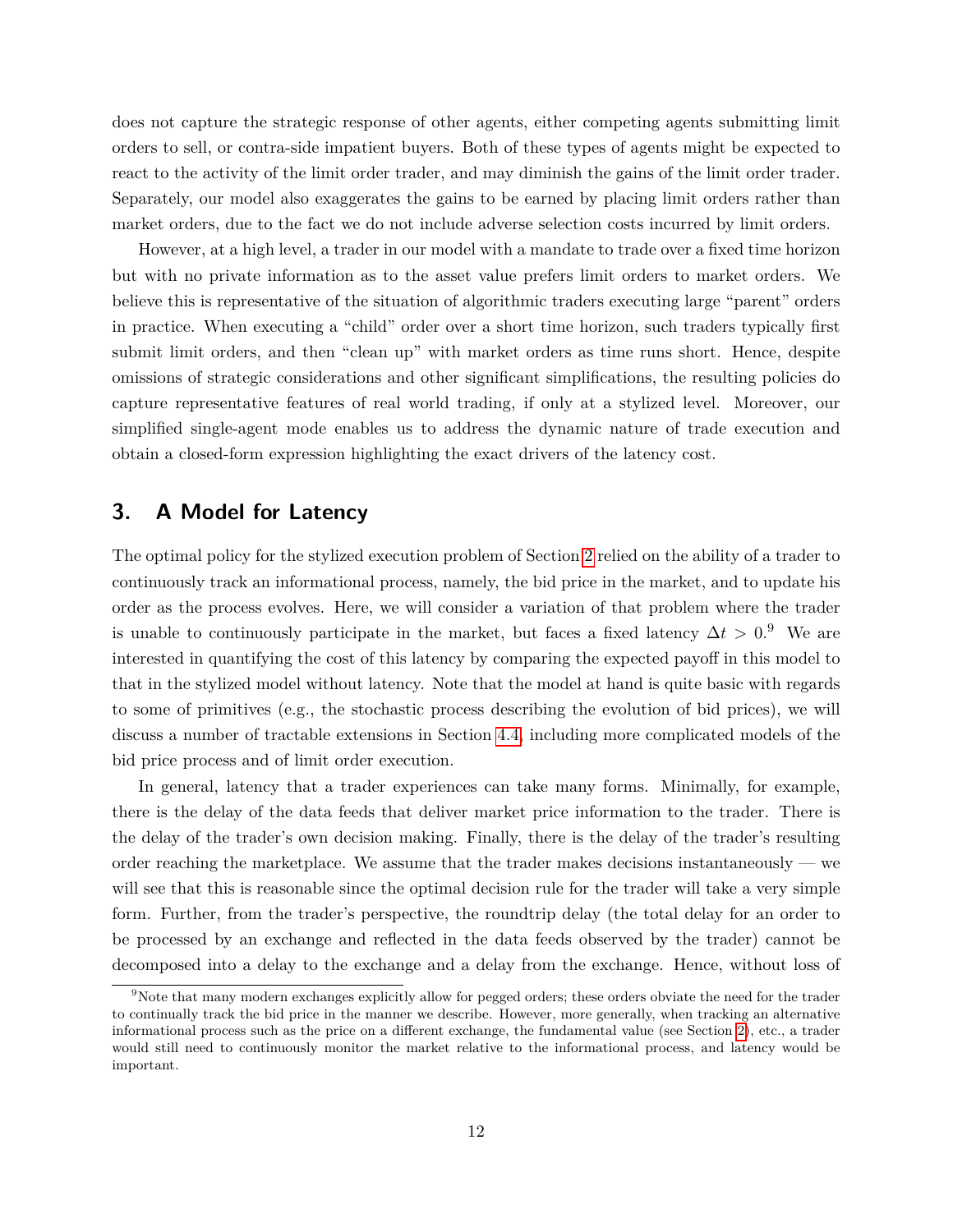<span id="page-12-0"></span>

**Figure 3:** An illustration of the model of latency. Here, the time horizon  $[0, T]$  is divided into *n* slots, each of duration equal to the latency  $\Delta t$ . The limit order price  $\ell_i$  is decided at the start of the *i*th time slot, i.e., at time  $T_i$ . This price only takes effect  $\Delta t$  units of time later, and is active during the subsequent time interval  $[T_{i+1}, T_{i+2})$ .

generality, we will assume that the trader is able to observe market price information with no delay or latency,<sup>10</sup> but that the trader's orders experience a latency ∆*t* before they are processed by the exchange. This latency is meant to capture, for example, networking or routing delays that are specific to the trader, and that might be reduced through colocation or additional investment in networking technology.

In our latency model, we consider an investor who maintains a limit order to sell one share over the time horizon  $[0, T]$  (the possibility of market orders will be discussed shortly), so that once the limit order is executed, the investor immediately exits the market. The time horizon [0*, T*] is divided into *n* slots each of length  $\Delta t$ , i.e.,  $T = n\Delta t$ . For each  $i \in \{0, 1, \ldots, n\}$ , define  $T_i \triangleq i\Delta t$ .

At each time  $T_i$ , based on all information observed thus far, we assume that the trader can instantaneously decide to update the limit order with a new price  $\ell_i$ . Due to a latency of  $\Delta t$ , the updated price does not reach the market and take effect until the beginning of the next time slot, i.e.,  $T_{i+1}$ . This limit order price remains active until time  $T_{i+2}$ , at which point it is superseded<sup>11</sup> by the next price  $\ell_{i+1}$ . This sequence of events is illustrated in Figure [3.](#page-12-0) Between the time  $T_i$ , when the price  $\ell_i$  is decided, and the time  $T_{i+1}$ , when the updated order reaches the market, the following events can occur:

 $\bullet \ \mathcal{E}_i^{(1)}$ <sup>*i*</sup></sub>: An impatient buyer arrives in the time interval  $(T_i, T_{i+1})$  and  $\ell_{i-1} \leq S_{T_i} + \delta$ , i.e., the *prior* limit price  $\ell_{i-1}$ , which is active at that time, is within a margin  $\delta$  of the bid price at the start of the interval. In this case, the limit order executes at the price  $\ell_{i-1}$ , and the investor leaves the market. Note that the updated limit price  $\ell_i$  never takes effect.

We assume that the probability that an impatient buyer arrives in any given time slot is  $\mu \Delta t$ , and that these arrivals occur independently of everything else.<sup>12</sup> We assume that  $\Delta t < 1/\mu$ 

 $10E$ quivalently, we can assume that our definition of time corresponds to the trader's clock.

<sup>&</sup>lt;sup>11</sup>In practice, this ordering scheme might be achieved by a sequence of cancel-and-replace limit orders, each of which cancels the prior limit order, and inserts a new limit order with the updated price. If the prior limit order has already been filled when a subsequent cancel-and-replace order arrives, the new order will fail. Hence, the investor is guaranteed to sell at most one share.

 $12$ Note that this is simply a discrete-time Bernoulli arrival process that is analogous to the the Poisson arrival process of Section [2.](#page-6-0)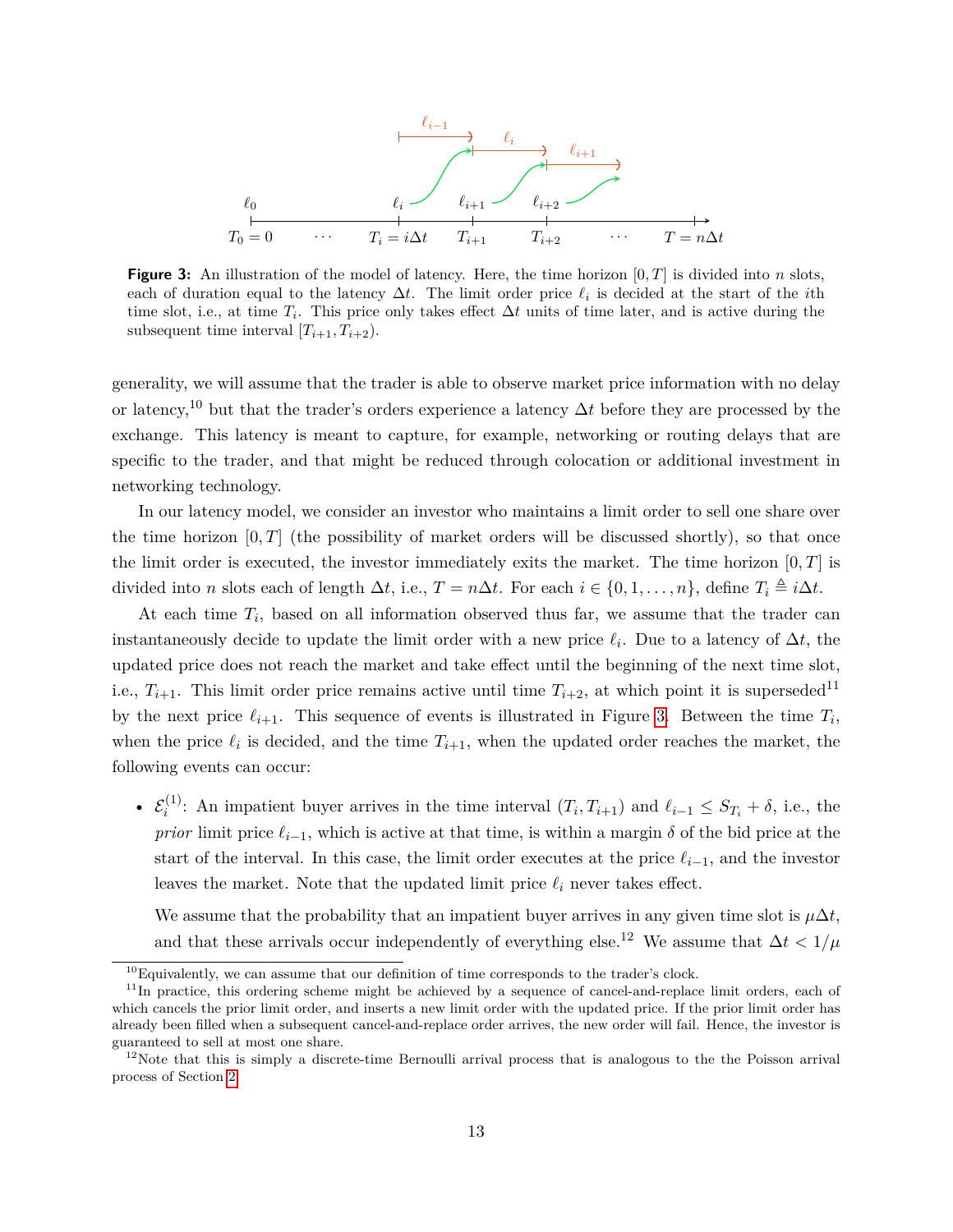so that this probability is well-defined. The bid price process evolves according to the random walk [\(2\)](#page-7-1).

- $\cdot \; \mathcal{E}^{(2)}_i$ <sup>(2)</sup>: Otherwise, if  $S_{T_{i+1}} \geq \ell_i$ , i.e., the bid price has crossed the order price  $\ell_i$  at the instant the order reaches the market, then the order immediately executes at price  $S_{T_{i+1}}$ .
- $\cdot \; \mathcal{E}_i^{(3)}$ <sup>(3)</sup>: Otherwise, the limit order price  $\ell_i$  is active over the time interval  $[T_{i+1}, T_{i+2})$ .

In order to consider the possibility of market orders, we allow the limit price  $\ell_i = -\infty$ . By picking this price, the trader can guarantee that the bid price at time  $T_{i+1}$  will cross the order price, i.e.,  $S_{T_{i+1}} \geq \ell_i$  with probability 1. Thus, the choice of  $\ell_i = -\infty$  corresponds to a certain execution at the bid price  $S_{T_{i+1}}$ , i.e., a market order. Similarly, the trader can make the decision at time  $T_i$ not to trade by setting  $\ell_i = \infty$ . As in the model of Section [2,](#page-6-0) if the investor has been unable to sell the share by the end of the time horizon  $T$ , the investor is forced to sell via a 'clean-up' trade, i.e., a market order at time *T*. This is accomplished by enforcing the constraint that  $\ell_{n-1} = -\infty$ , which we will assume implicitly in what follows.

<span id="page-13-1"></span>As before, if *P* is the random variable associated with the sale price, the trader is risk-neutral and seeks to solve the optimization problem

(8) 
$$
h_0(\Delta t) \triangleq \underset{\ell_0,\ldots,\ell_{n-1}}{\text{maximize}} \mathsf{E}[P] - S_0.
$$

Here, the maximization is over the choice of limit order prices  $(\ell_0, \ell_1, \ldots, \ell_{n-1})$ . We assume that the price decisions are non-anticipating, i.e., each  $\ell_i$  is adapted to the filtration generated by the bid price process and the arrival of impatient buyers up to and including time *T<sup>i</sup>* . Our goal is to analyze  $h_0(\Delta t)$ , which is the value under an optimal trading strategy when the latency is  $\Delta t$ .

Note that, as compared to the model of Section [2,](#page-6-0) our present model with latency differs in two ways: First, the trader makes decisions at the beginning of discrete-time intervals of length ∆*t*, as opposed to continuously. Second, the orders of the trader incur a latency or delay of length ∆*t* before they reach the marketplace. We are interested in studying the impact of the latter feature, latency, and we adopt the former feature, discrete-time decision making, so as to admit a tractable dynamic programming analysis. In Section [4.3,](#page-18-0) however, we will see that in the low latency regime in which we are most interested, the discrete-time nature of our model has a negligible impact.

## <span id="page-13-0"></span>**4. Analysis**

In this section, we solve for the optimal policy for the trader in the latency model of Section [3.](#page-11-0) This problem can be solved via a dynamic programming decomposition that is presented in Section [4.1.](#page-14-0) While the exact dynamic programming solution can be computed numerically, in Section [4.2](#page-16-0) we will present an asymptotic analysis that provides a closed-form analytic expression for the cost of latency in the low latency regime, where  $\Delta t \to 0$ . In Section [4.3,](#page-18-0) we will consider the implications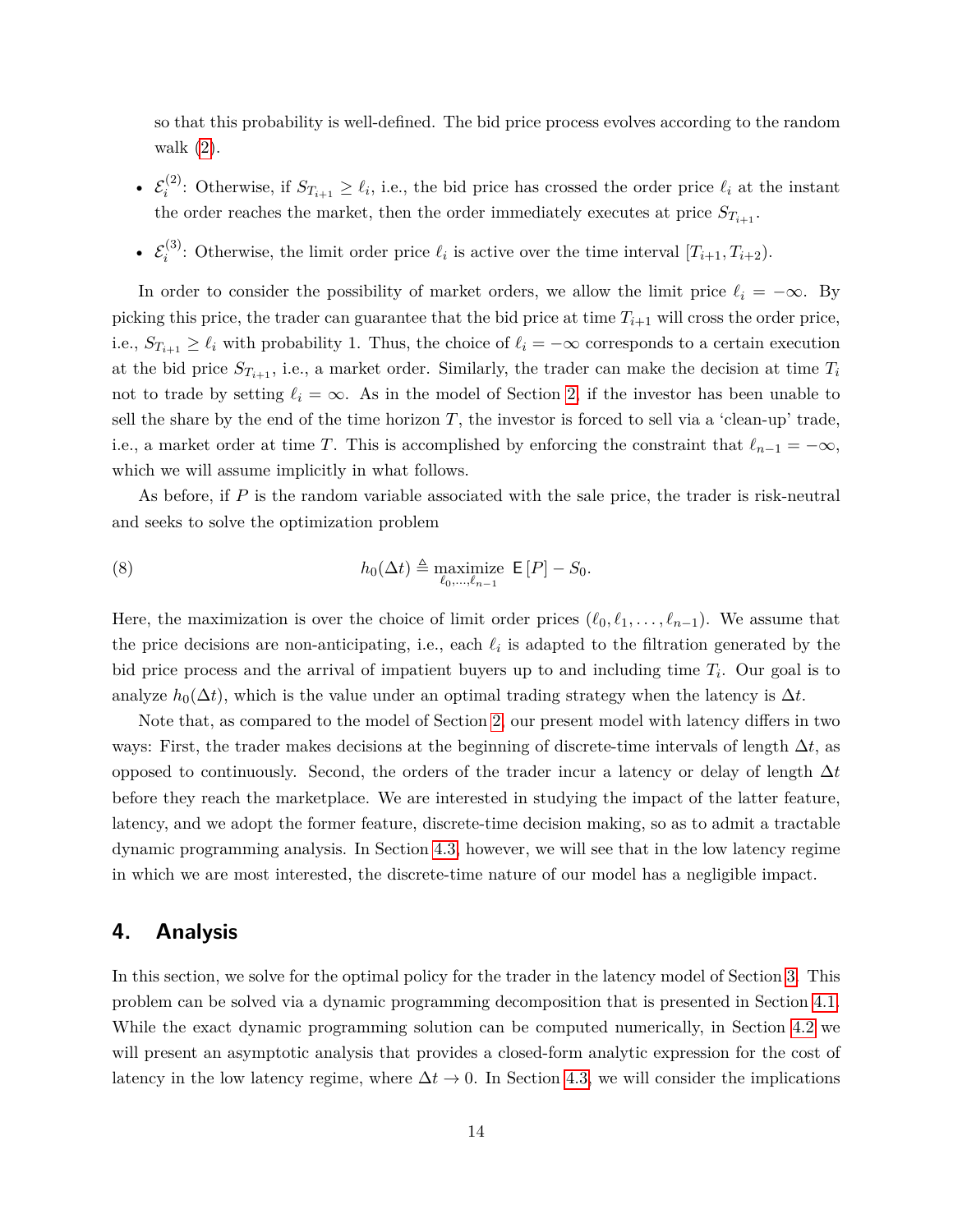of the discrete-time nature of our latency model. Finally, in Section [4.4,](#page-19-0) we will discuss a number of extensions of our latency model.

#### <span id="page-14-0"></span>**4.1. Dynamic Programming Decomposition**

The standard approach to solving the optimal control problem [\(8\)](#page-13-1) is to employ dynamic programming arguments. In Appendix [A](#page-33-0) of the electronic companion, we formally derive the optimal control policy using these methods. In order to focus on the high level picture, however, for the moment we will be content with summarizing those results.

In particular, assume a fixed latency of  $\Delta t$ . For each decision time  $T_i$  with  $0 \leq i < n$ , define  $\mathcal{U}_i$ to be the event that the trader's limit order remains unfulfilled prior to time  $T_{i+1}$ , i.e., none of the orders submitted at prices  $\ell_0, \ldots, \ell_{i-1}$  are executed. Note that if the event  $\mathcal{U}_i$  *does not* hold, then the limit order price  $\ell_i$  to be decided at time  $T_i$  is irrelevant. This is because, by the time that order arrives to the market, the trader would have already sold a share. Define the quantity

<span id="page-14-4"></span>(9) 
$$
h_i \triangleq \underset{\ell_i,\ldots,\ell_{n-1}}{\text{maximize}} \mathsf{E}\left[P \mid S_{T_i}, \mathcal{U}_i\right] - S_{T_i}.
$$

Note that  $h_0 = h_0(\Delta t)$ , where  $h_0(\Delta t)$  is defined in [\(8\)](#page-13-1), and thus our notation is consistent. More generally, for  $i > 0$ , we can interpret  $h_i$  to be the trader's expected payoff at time  $T_i$  relative to the current bid price  $S_{T_i}$  under the optimal policy, the order does not get filled prior to time  $T_{i+1}$ . Thus, *h<sup>i</sup>* can be interpreted as a *continuation value* in the dynamic programming context.

The continuation values  $\{h_i\}$  quantify the remaining value for a trader at each time period if his order remains unfulfilled. Given the continuation values, at each time *T<sup>i</sup>* , the investor can make an optimal decision as to the limit order price  $\ell_i$  by balancing the benefits of execution in the time slot  $[T_{t+1}, T_{t+2})$  with the value  $h_{t+1}$  that will be obtained if the order is not executed. Moreover, the optimal decisions and continuation values can be jointly computed via backward induction of a Bellman equation. This result is captured in the following theorem. The proof, which is provided in Appendix [A](#page-33-0) of the electronic companion, follows from formal dynamic programming arguments.

<span id="page-14-2"></span><span id="page-14-1"></span>**Theorem 1.** *Suppose*  $\{h_i\}$  *satisfy, for*  $0 \leq i \leq n-1$ *,* 

(10) 
$$
h_{i} = \max_{u_{i}} \left\{ \mu \Delta t \left[ u_{i} \left( \Phi \left( \frac{u_{i}}{\sigma \sqrt{\Delta t}} \right) - \Phi \left( \frac{u_{i} - \delta}{\sigma \sqrt{\Delta t}} \right) \right) + \sigma \sqrt{\Delta t} \left( \phi \left( \frac{u_{i}}{\sigma \sqrt{\Delta t}} \right) - \phi \left( \frac{u_{i} - \delta}{\sigma \sqrt{\Delta t}} \right) \right) \right] + h_{i+1} \left[ (1 - \mu \Delta t) \Phi \left( \frac{u_{i}}{\sigma \sqrt{\Delta t}} \right) + \mu \Delta t \Phi \left( \frac{u_{i} - \delta}{\sigma \sqrt{\Delta t}} \right) \right] \right\},
$$

<span id="page-14-3"></span>*and*

(11) *hn*−<sup>1</sup> = 0*.*

*Here, φ and* Φ *are, respectively, the p.d.f. and c.d.f. of the standard normal distribution. Then,* {*hi*} *correspond to the continuation values under the optimal policy.*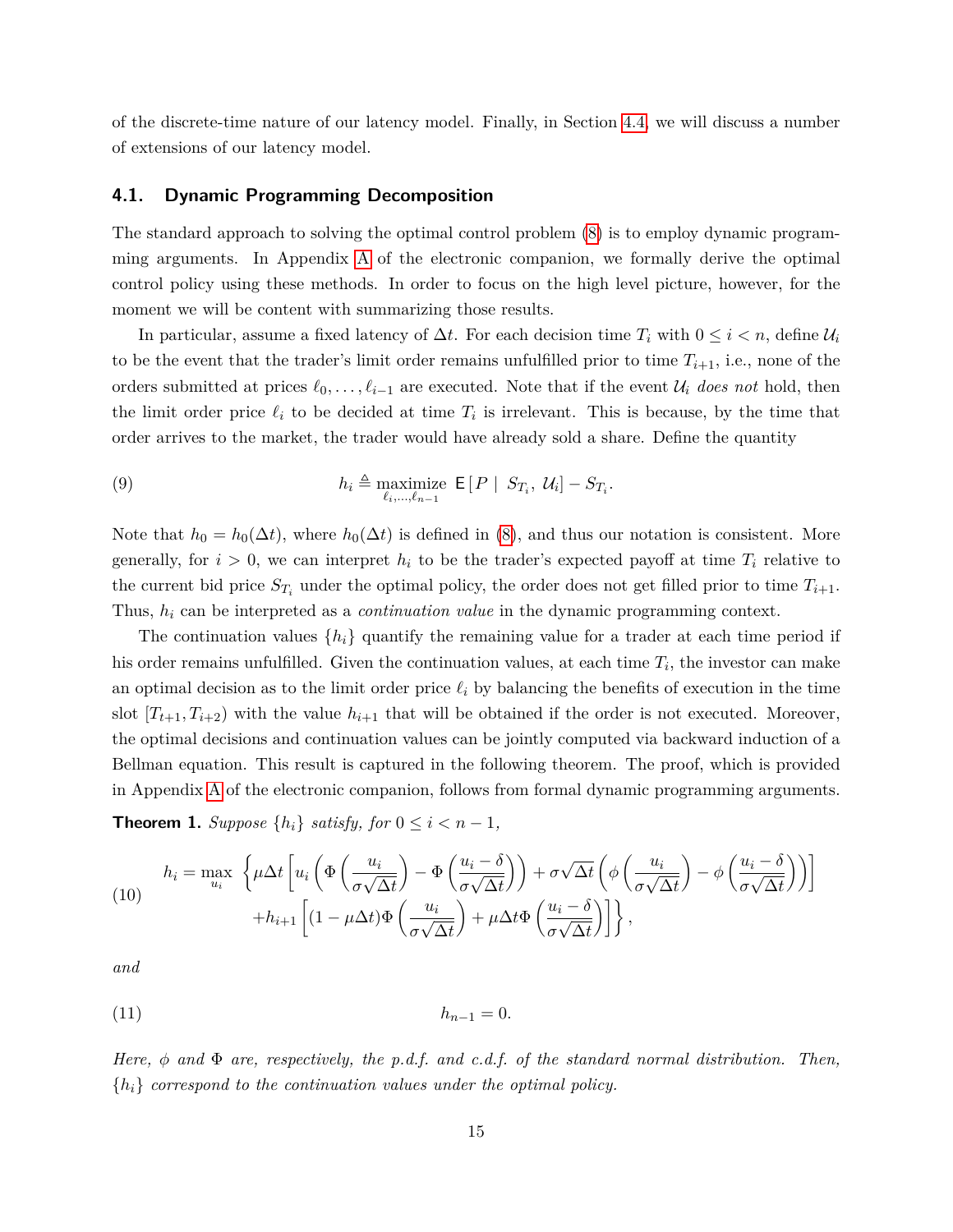$Suppose$  further that, for  $0 \leq i < n-1$ ,  $u_i^*$  *is a maximizer of* [\(10\)](#page-14-1)*. Then, a policy which chooses limit order prices which are pegged to the bid prices according to the premia defined by*  $\{u_i^*\}$ , *i.e.*,

$$
\ell_i^* = S_{T_i} + u_i^*, \quad \forall \ 0 \leq i < n - 1,
$$

*is optimal.*

Theorem [1](#page-14-2) suggests a computational strategy for determining continuation values and an optimal policy. Starting with the terminal condition  $h_{n-1} = 0$ , one proceeds via backward induction, solving the single variable optimization problem [\(10\)](#page-14-1) over the decision variable *u<sup>i</sup>* once per time slot. So long as optimal solutions exist, they will determine the continuation values and optimal policy. Moreover, the optimal policy is a pegging strategy. That is, the limit order price is pegged at a deterministic (but time varying) premium above the current bid price. These limit order premia are given by the maximizers  $\{u_i^*\}.$ 

In the following theorem, whose proof is provided in Appendix [B](#page-37-0) of the electronic companion, we establish the existence and uniqueness of the optimal solutions to [\(10\)](#page-14-1) and provide upper and lower bounds for the resulting limit price premia, for small values of latency ∆*t*.

<span id="page-15-0"></span>**Theorem 2.** *Fix*  $\alpha > 1$ *. If*  $\Delta t$  *is sufficiently small, then there exists a unique optimal solution*  $\{h_i\}$ *to the dynamic programming equations* [\(10\)](#page-14-1)–[\(11\)](#page-14-3)*. Moreover, the corresponding optimal policy*  $\{u_i^*\}$ *is unique.* For  $0 \leq i \leq n-1$ , this strategy chooses limit prices in the range

$$
\ell_i^* \in \left( S_i + \delta - \sigma \sqrt{\Delta t \log \frac{\alpha L}{\Delta t}}, \ S_i + \delta - \sigma \sqrt{\Delta t \log \frac{R(\Delta t)}{\Delta t}} \right),\
$$

*where*

$$
L \triangleq \frac{\delta^2}{2\pi\sigma^2}, \qquad R(\Delta t) \triangleq \frac{\delta^2(1-\mu\Delta t)^{2n}}{2\pi\sigma^2}.
$$

Figure [4](#page-16-1) illustrates the intuition behind Theorem [2,](#page-15-0) by considering the situation of a trader at time  $t = 0$ , when the bid price is  $S_0$ . In the absence of latency, the trader would peg the limit order price at a fixed premium of  $\delta$ , i.e.,  $\ell_0 = S_0 + \delta$ . This would result in a trade with the next impatient buyer with probability 1. If there is latency present, however, this limit price is not optimal. To see this, suppose that an impatient trader will arrive at time  $\tau_1 \in (\Delta t, 2\Delta t)$ . If the limit order price is set at  $\ell_0$ , the probability that the trade *does not* get executed is

$$
P(\ell_0 \ge S_{\Delta t} + \delta) = P(S_0 \ge S_{\Delta t}) = 1/2.
$$

When  $\Delta t$  is small, the probability of missing an execution can be significantly lowered at a small cost by lowering  $\ell_0$  by an additional safety margin. If we set this safety margin to be C standard deviations of the one-period price change, i.e.,  $\ell'_0 = S_0 + \delta - C\sigma\sqrt{\Delta t}$ , then the probability of missing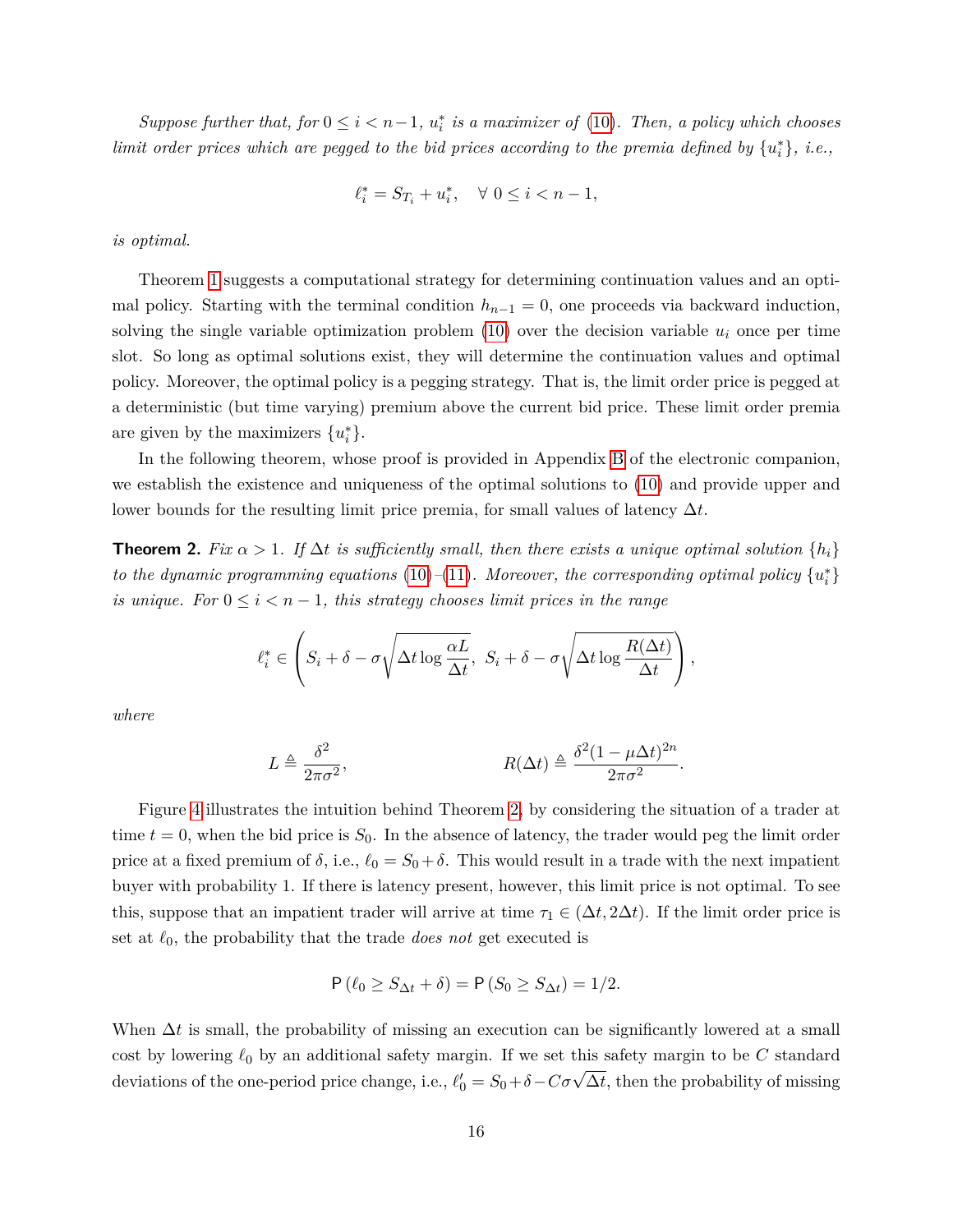<span id="page-16-1"></span>

**Figure 4:** An illustration of the optimal policy of Theorem [2.](#page-15-0) In the absence of latency, at time  $t = 0$ , the trader would set the limit price at a premium of  $\delta$ , i.e.,  $\ell_0 = S_0 + \delta$ . In an environment with latency, the trader might set the limit price to be  $\ell'_0$ , which lowers  $\ell_0$  by an additional safety margin of *C* standard deviations. This serves to increase the likelihood of trade execution in the interval  $(\Delta t, 2\Delta t)$ . The optimal limit price  $\ell_0^*$  utilizes a safety margin that is slightly larger.

execution becomes

$$
P\left(\ell'_0 \geq S_{\Delta t} + \delta\right) = P\left(S_0 - C\sigma\sqrt{\Delta t} \geq S_{\Delta t}\right) = \Phi(-C).
$$

This probability can be made close to 0 by the choice of *C*. However, given a fixed choice of *C* independent of ∆*t*, the probability remains constant (i.e., independent of ∆*t*) and non-zero. The additional safety margin corresponding to the log term in Theorem [2](#page-15-0) is a second order adjustment. This is introduced so that, given the optimal limit price  $\ell_0^*$ , the probability of execution tends to 1 as  $\Delta t \rightarrow 0$ .

#### <span id="page-16-0"></span>**4.2. Asymptotic Analysis**

The dynamic programming decomposition developed in Section [4.1](#page-14-0) allows the exact numerical computation of the value  $h_0(\Delta t)$ , the value under an optimal policy of the latency model introduced in Section [3,](#page-11-0) when the latency is ∆*t*. As discussed earlier, the latency observed in modern electronic markets is extremely small, often on the time scale of milliseconds. Thus, we are most interested in the qualitative behavior of  $h_0(\Delta t)$  in the asymptotic regime where  $\Delta t \to 0$ . The main result of this section is the following theorem, whose proof is provided in Appendix [C](#page-44-0) of the electronic companion. It provides a closed-form expression for  $h_0(\Delta t)$ , which holds asymptotically<sup>13</sup> as  $\Delta t \to 0$ .

<span id="page-16-2"></span><sup>&</sup>lt;sup>13</sup>In what follows, given arbitrary functions *f* and *g*, and a positive function *q*, we will say that  $f(\Delta t)$  =  $g(\Delta t) + O(q(\Delta t))$  if lim sup $\Delta t \to 0$ ,  $f(\Delta t) - g(\Delta t)/q(\Delta t) < \infty$ , i.e., if the difference between *f* and *g*, as  $\Delta t \to 0$ , is asymptotically bounded above by *some* positive multiple of *q*. Similarly, we will say that  $f(\Delta t) = g(\Delta t) + o(q(\Delta t))$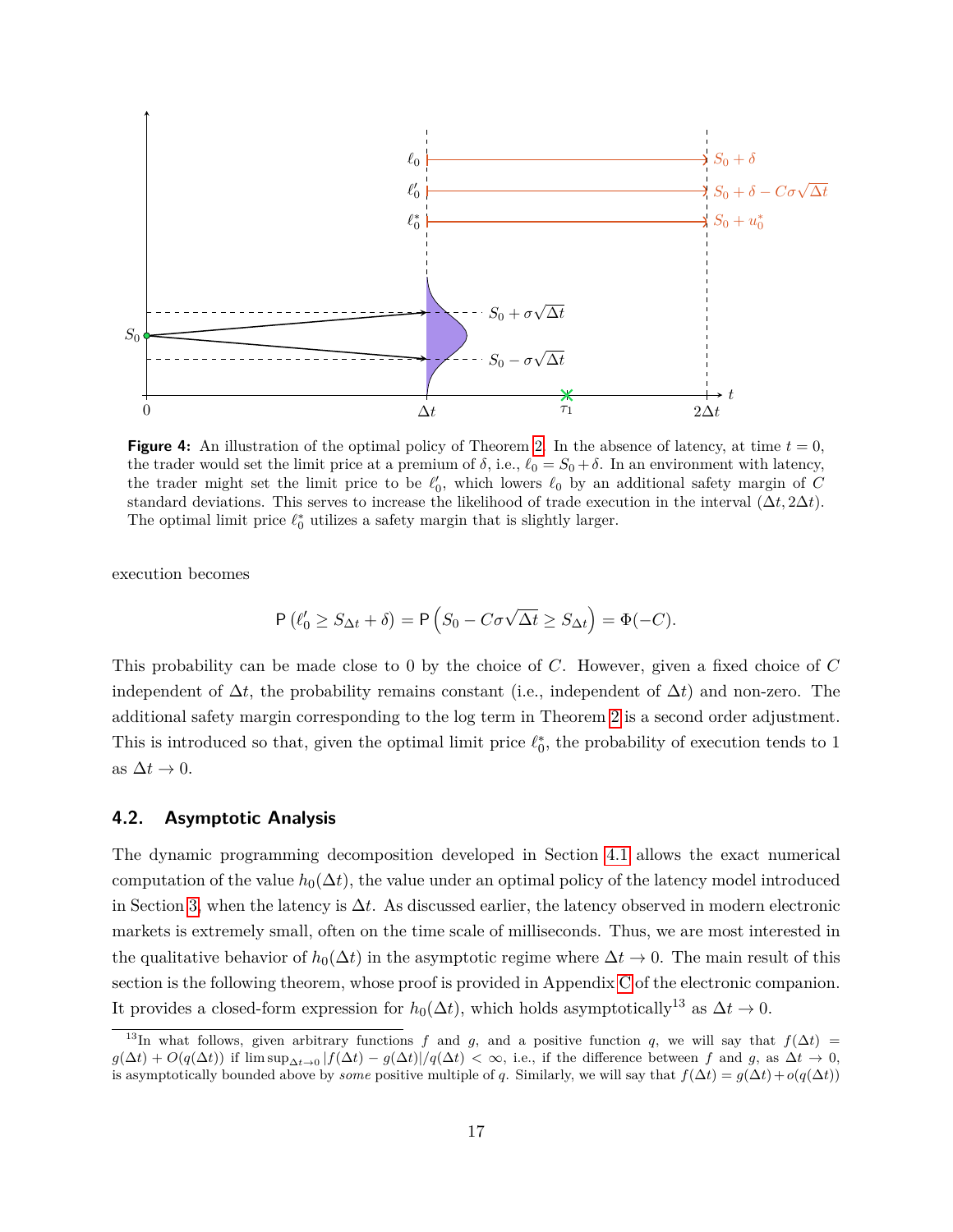**Theorem 3.**  $As \Delta t \rightarrow 0$ ,

$$
h_0(\Delta t) = \bar{h}_0 \left( 1 - \frac{\sigma}{\delta} \sqrt{\Delta t \log \frac{\delta^2}{2\pi \sigma^2 \Delta t}} \right) + o\left(\sqrt{\Delta t}\right),
$$

*where*

$$
\bar{h}_0 = \delta \left( 1 - e^{-\mu T} \right)
$$

*is the optimal value for the stylized model without latency, i.e., the value defined by* [\(5\)](#page-9-1)*.*

Theorem [3](#page-16-2) is not surprising when considered in the context of Theorem [2.](#page-15-0) In the stylized model without latency, the optimal strategy is to peg the limit order price at a premium of  $\delta$ , and this yields a value of  $\bar{h}_0$ . On the other hand, Theorem [2](#page-15-0) suggests a trader facing latency  $\Delta t$  will lower this limit price premium by a factor of, approximately,

$$
\frac{\sigma}{\delta} \sqrt{\Delta t \log \frac{\delta^2}{2\pi \sigma^2 \Delta t}} + o\left(\sqrt{\Delta t}\right).
$$

If this lowers the ultimate value proportionally, then the value of the optimal policy in the presence of latency ∆*t* should approximately be

<span id="page-17-0"></span>
$$
\bar{h}_0 \left( 1 - \frac{\sigma}{\delta} \sqrt{\Delta t \log \frac{\delta^2}{2\pi \sigma^2 \Delta t}} \right) + o\left(\sqrt{\Delta t}\right).
$$

The proof of Theorem [3,](#page-16-2) provided in Appendix [C](#page-44-0) of the electronic companion, makes this intuition precise.

One implication of Theorem [3](#page-16-2) is that  $h_0(\Delta t) \to \bar{h}_0$  as  $\Delta t \to 0$ , i.e., the value of the latency model converges to that of the stylized model without latency of Section [2.](#page-6-0) This suggests the following definition:

**Definition 1.** *Define the latency cost associated with latency* ∆*t by*

(12) 
$$
\mathsf{LC}(\Delta t) \triangleq \frac{\bar{h}_0 - h_0^*(\Delta t)}{\bar{h}_0}.
$$

Latency cost has an easy interpretation. Using  $\bar{h}_0$ , the value obtained in the stylized model without latency as a benchmark, the numerator of [\(12\)](#page-17-0) is the *lost revenue* incurred due the the presence of latency. On the other hand, we can regard the denominator as the *cost of immediacy* for an impatient investor in a time horizon of length *T*. This is because, in the stylized model without

if  $\lim_{\Delta t \to 0} |f(\Delta t) - g(\Delta t)|/q(\Delta t) = 0$ , i.e., if the difference between *f* and *g*, as  $\Delta t \to 0$ , is asymptotically dominated by *every* positive multiple of *q*. Finally, we will say that  $f(\Delta t) = g(\Delta t) + \Theta(q(\Delta t))$  if  $0 < \liminf_{\Delta t \to 0} |f(\Delta t) - f(\Delta t)|$  $g(\Delta t)/q(\Delta t) \leq \limsup_{\Delta t \to 0} |f(\Delta t) - g(\Delta t)|/q(\Delta t) < \infty$ , i.e., if the difference between *f* and *g* is asymptotically bounded above and below by positive multiples of *q*.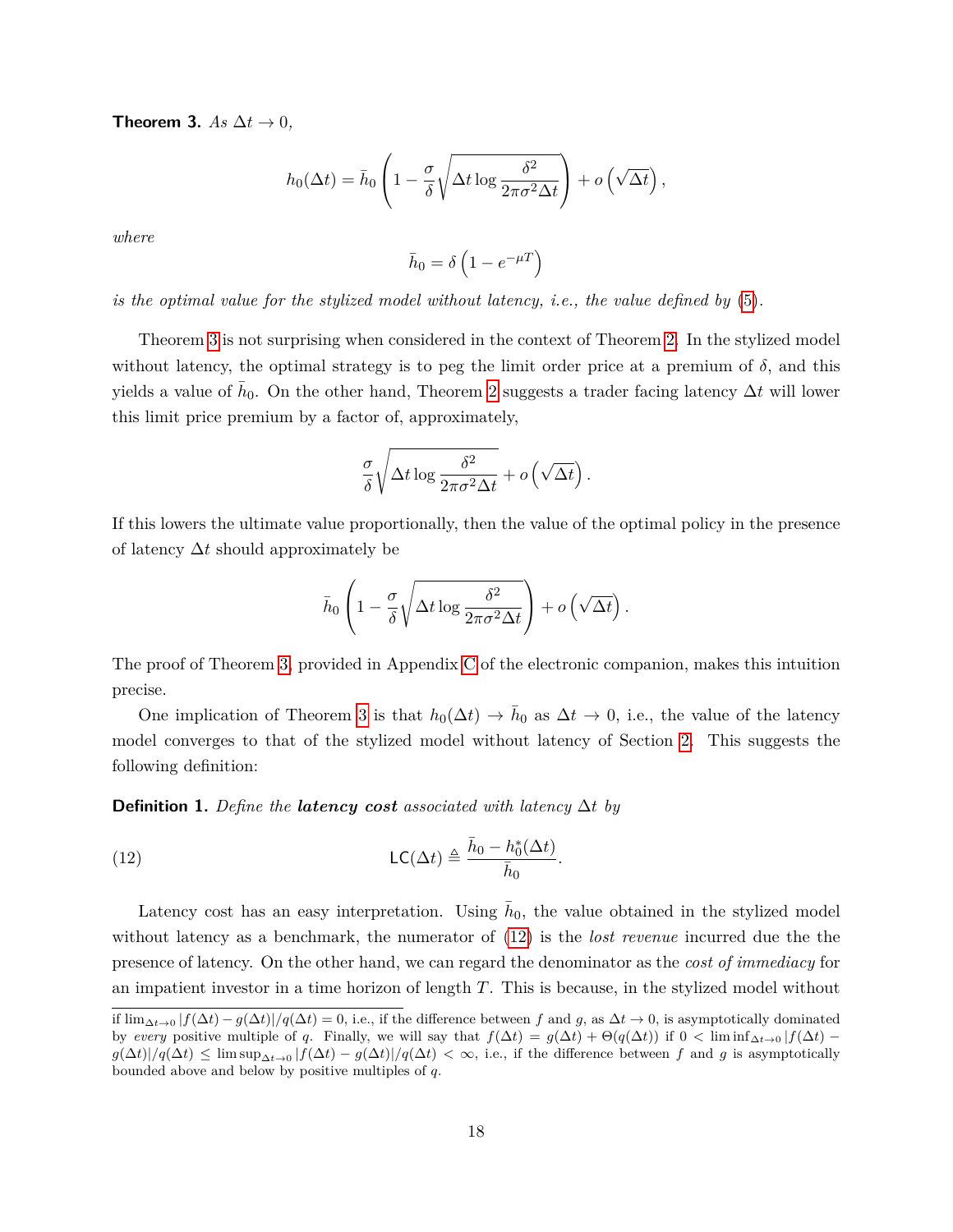latency, it is the difference in revenue obtained by a risk-neutral investor willing to patiently provide liquidity by employing limit orders over the length of the time horizon, and an impatient investor who demands immediate liquidity and sells at the bid price at time  $t = 0$ , cf. [\(5\)](#page-9-1). Therefore, we can describe the latency cost as the amount a trader forgoes due to latency, as a percentage of the cost of immediacy.

The following corollary restates the asymptotic approximation of Theorem [3](#page-16-2) in terms of latency cost.

#### <span id="page-18-1"></span>**Corollary 1.** *As*  $\Delta t \rightarrow 0$ *,*

$$
\mathsf{LC}(\Delta t) = \frac{\sigma \sqrt{\Delta t}}{\delta} \sqrt{\log \frac{\delta^2}{2\pi \sigma^2 \Delta t}} + o\left(\sqrt{\Delta t}\right).
$$

There are a number of interesting observations that can be made regarding the asymptotic approximation of Corollary [1.](#page-18-1) First of all, asymptotically, latency cost *does not* depend on the length of the time horizon *T* or the arrival rate of impatient traders  $\mu$ . As a function of the remaining parameters, the asymptotic latency cost depends only on a composite parameter that is the ratio the one-period standard deviation of price changes  $\sigma\sqrt{\Delta t}$  to the bid-offer spread  $\delta$ . Both of these quantities are readily measurable empirically. Corollary [1](#page-18-1) suggests that the latency cost increasing in this ratio. Thus, at the same level of latency, the latency cost is most significant for assets which are very volatile or very liquid. Further, Corollary [1](#page-18-1) suggests that, when latency is low, there are increasing marginal benefits to further reductions in latency, i.e.,  $\mathsf{LC}''(\Delta t) < 0$ . In Section [5.1,](#page-21-0) we illustrate some of facts numerically, as well as considering the accuracy of our approximation, as compared to the exact latency cost.

#### <span id="page-18-0"></span>**4.3. Discreteness of Time vs. Latency**

The latency model introduced in Section [3](#page-11-0) differs from the the stylized model without latency of Section [2](#page-6-0) in two principal ways: (i) the trader faces a delay or latency between the time that trading decisions are made and when they reach the marketplace, and (ii) the latency model is formulated in discrete-time rather than continuous time. The latter point refers to the facts that, in the model with latency, a trader is only able to update his limit order at discrete intervals of time rather than continuously, impatient buyers arrive according to a Bernoulli process rather than a Poisson process, etc. In order to disentangle these two effects, in this section we will briefly describe a trading model that is formulated in discrete time but *without* latency. By considering this model, we will demonstrate that the asymptotic latency cost derived in Section [4.2](#page-16-0) is indeed due to latency effects and not due to the discreteness of time.

To this end, consider a model in the discrete-time setting of Section [3](#page-11-0) but with no latency. Here, at each time  $T_i \triangleq i\Delta t$ , for  $i = 0, 1, \ldots, n$ , the investor sets a limit order price  $\ell_i$ . This limit order price takes effect immediately. Between time  $T_i$  and time  $T_{i+1}$  the following events can occur: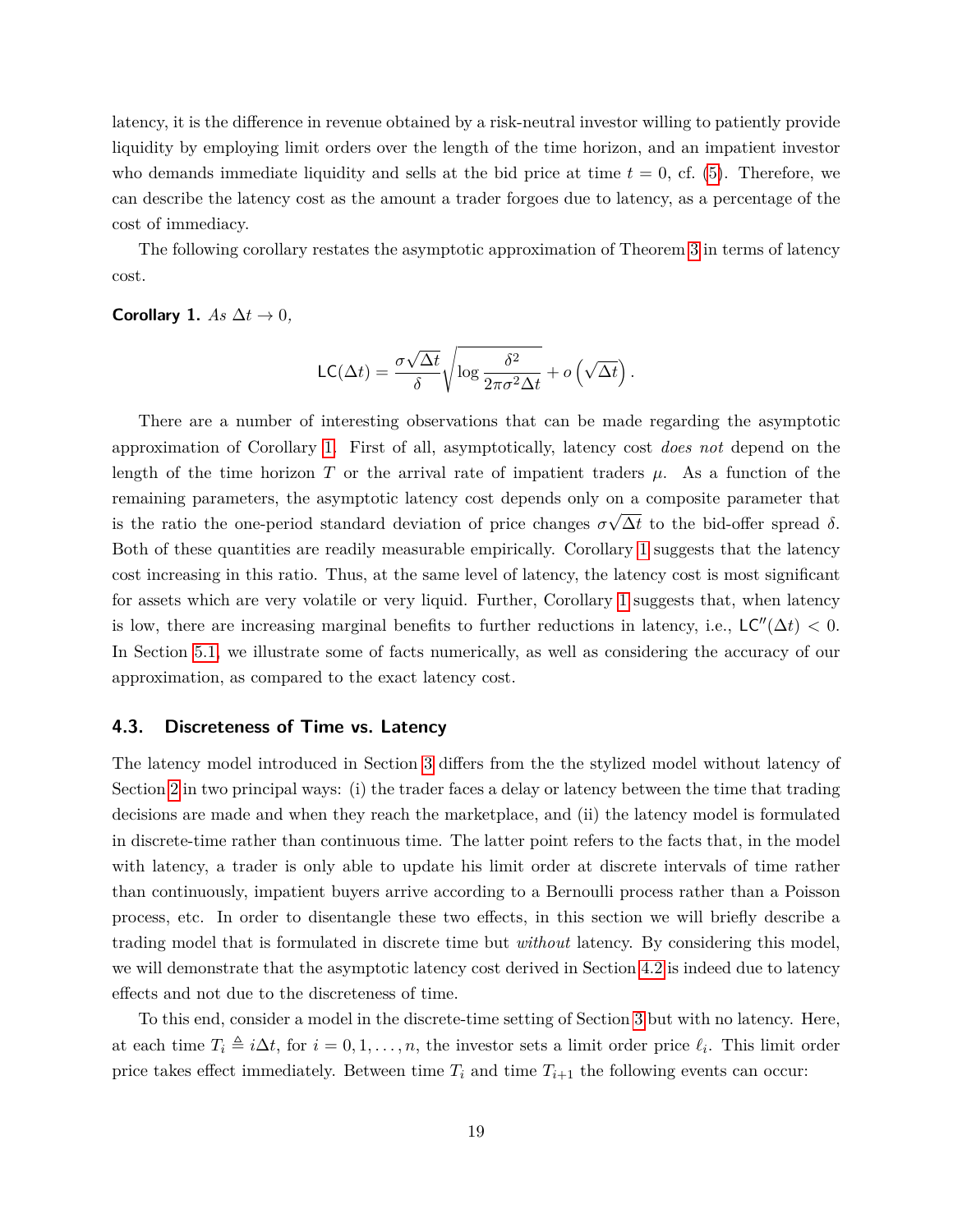- If  $S_{T_i} \leq \ell_i$ , i.e., the bid price is less than the limit order price, the limit order immediately executes at the price *ST<sup>i</sup>* .
- Otherwise, suppose that an impatient buyer arrives in the time interval  $(T_i, T_{i+1})$  and  $\ell_i \leq$  $S_{T_i} + \delta$ , i.e., the limit price  $\ell_i$  is within a margin  $\delta$  of the bid price at the start of the interval. In this case, the limit order executes at the price  $\ell_i$ . We assume that an impatient buyer arrives with probability  $\mu \Delta t$ , independent of everything else.

As before, if the investor is unable to sell the share by the end of the time interval, he is forced to sell via a market order, i.e.,  $\ell_n = -\infty$ . If *P* is the sale price, the optimal value for the trader in this discrete model is given by

$$
h_0^{\mathsf{D}}(\Delta t) \triangleq \underset{\ell_0,\ldots,\ell_n}{\operatorname{maximize}} \mathsf{E}[P] - S_0.
$$

We have the following result, whose proof is identical to the martingale argument used to establish Lemma [1.](#page-9-0)

<span id="page-19-1"></span>**Lemma 2.** An optimal strategy for the discrete model is to place limit orders at the price  $\ell_i = S_{T_i} + \delta$ , *for*  $i = 0, 1, \ldots, n - 1$ *. This strategy achieves the value* 

$$
h_0^{\mathsf{D}}(\Delta t) \triangleq \delta \big( 1 - (1 - \mu \Delta t)^n \big).
$$

Now, note that, for all  $0 < \Delta t < 1/\mu$ ,

$$
e^{-\mu T - \frac{1}{2}\mu^2 T \Delta t} \le (1 - \mu \Delta t)^{T/\Delta t} \le e^{-\mu T}.
$$

Therefore, the difference in value between the continuous model of Section [2](#page-6-0) and the discrete model considered here is at most

$$
\left|h_0^D(\Delta t) - \bar{h}_0\right| \le \delta e^{-\mu T} \left(1 - e^{-\frac{1}{2}\mu^2 T \Delta t}\right) \le \frac{1}{2}\delta \mu^2 T e^{-\mu T} \Delta t.
$$

In other words, this difference is asymptotically  $O(\Delta t)$ . By Theorem [3,](#page-16-2) however, the difference between the continuous model and the latency model is asymptotically

$$
\Theta\big(\sqrt{\Delta t \log(1/\Delta t)}\big).
$$

Hence, the asymptotic effect of latency dominates the asymptotic effect of the discreteness of time.

#### <span id="page-19-0"></span>**4.4. Extensions**

The analysis of the latency model that we have presented proceeded according to two high level steps: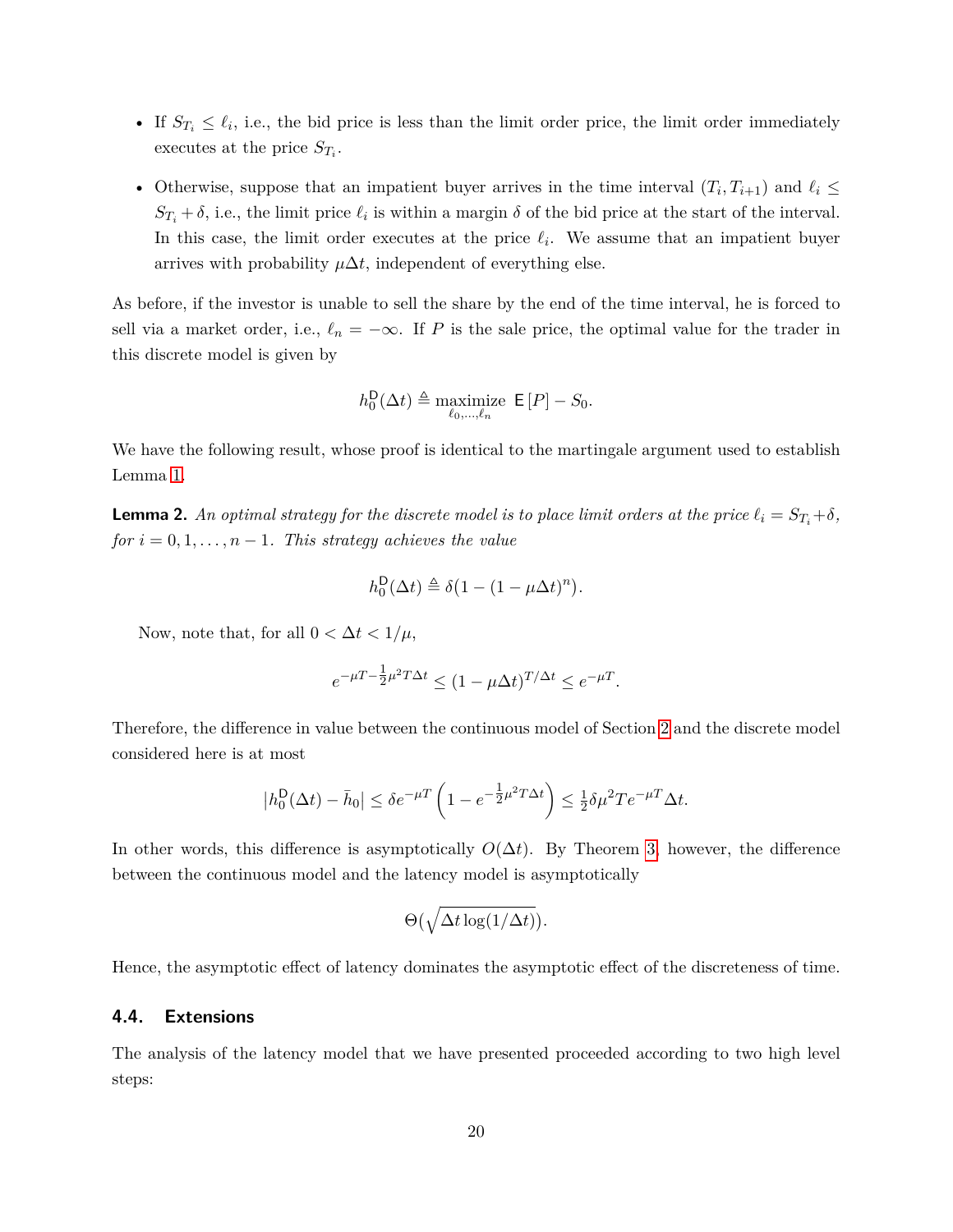- <span id="page-20-1"></span>(i) First, in Section [4.1,](#page-14-0) a simplified dynamic programming decomposition was developed. In this decomposition, at each time, the trader's value function is parameterized by a single scalar, rather than being an arbitrary function of state. This allows the Bellman equation to be solved through a system of *n* equations in *n* unknowns, given by  $(10)$ – $(11)$ .
- <span id="page-20-2"></span>(ii) Second, in Section [4.2,](#page-16-0) an asymptotic analysis of the simplified dynamic programming equations  $(10)$ – $(11)$  was performed. This gave rise to the asymptotic latency cost expression of Corollary [1.](#page-18-1)

The dynamic programming decomposition step [\(i\)](#page-20-1) that is at the heart of our analysis can be extended to a much broader set of stochastic primitives than the present setting. In each of these cases, a different set of simplified dynamic programming equations, analogous to  $(10)$ – $(11)$  would arise, and would require a customized variation of asymptotic analysis step [\(ii\).](#page-20-2) In particular, consider the following tractable generalizations:

• **Price process.** In our model, the price process  $S_t$  is a Brownian motion. Our dynamic programming decomposition only requires that the *S<sup>t</sup>* be a Markov process and a martingale. It would be straightforward to extend the dynamic programming step [\(i\)](#page-20-1) and consider other Markovian martingales, for example, allowing for non-Gaussian processes, timeinhomogeneous volatility, or for jump processes.

On the other hand, the asymptotic analysis step [\(ii\)](#page-20-2) we have presented is quite sensitive to distributional assumptions of the price process, and would require specialized analysis for any such generalization. In Appendix [D](#page-50-0) of the electronic companion, we consider one generalization of particular interest, where the price dynamics also contain a jump component.

• **Limit order execution.** In our model, the execution of a limit order in the time slot  $(T_i, T_{i+1})$  required that the limit order price  $\ell_{i-1}$  be within a spread  $\delta$  of the bid price  $S_{T_i}$ , and that an impatient trader arrive. More generally, our dynamic programming decomposition only requires that the execution of this limit order, conditional on the price difference  $\ell_{i-1}$  − *S*<sub>*T*<sup>*i*</sup></sub>, be independent of everything else. This can accommodate a number of generalizations, for example, the arrival rate of impatient buyers can be time-varying. Further, the maximum premium above the bid price  $S_t$  that an impatient buyer is willing to pay can be randomly distributed, as in [\(3\)](#page-7-0). This would allow models where a limit order that is priced aggressively low has a much higher probability of execution. Such models could alternatively be interpreted, as discussed in Section [2,](#page-6-0) as cases where the prevailing bid-offer spread is not constant, but is independent and identically distributed, varying from period to period.

## <span id="page-20-0"></span>**5. Empirical Estimation of Latency Cost**

In this section, we will consider empirical applications of our model. First, we will illustrate the optimal trading policy and the corresponding value function when the model parameters are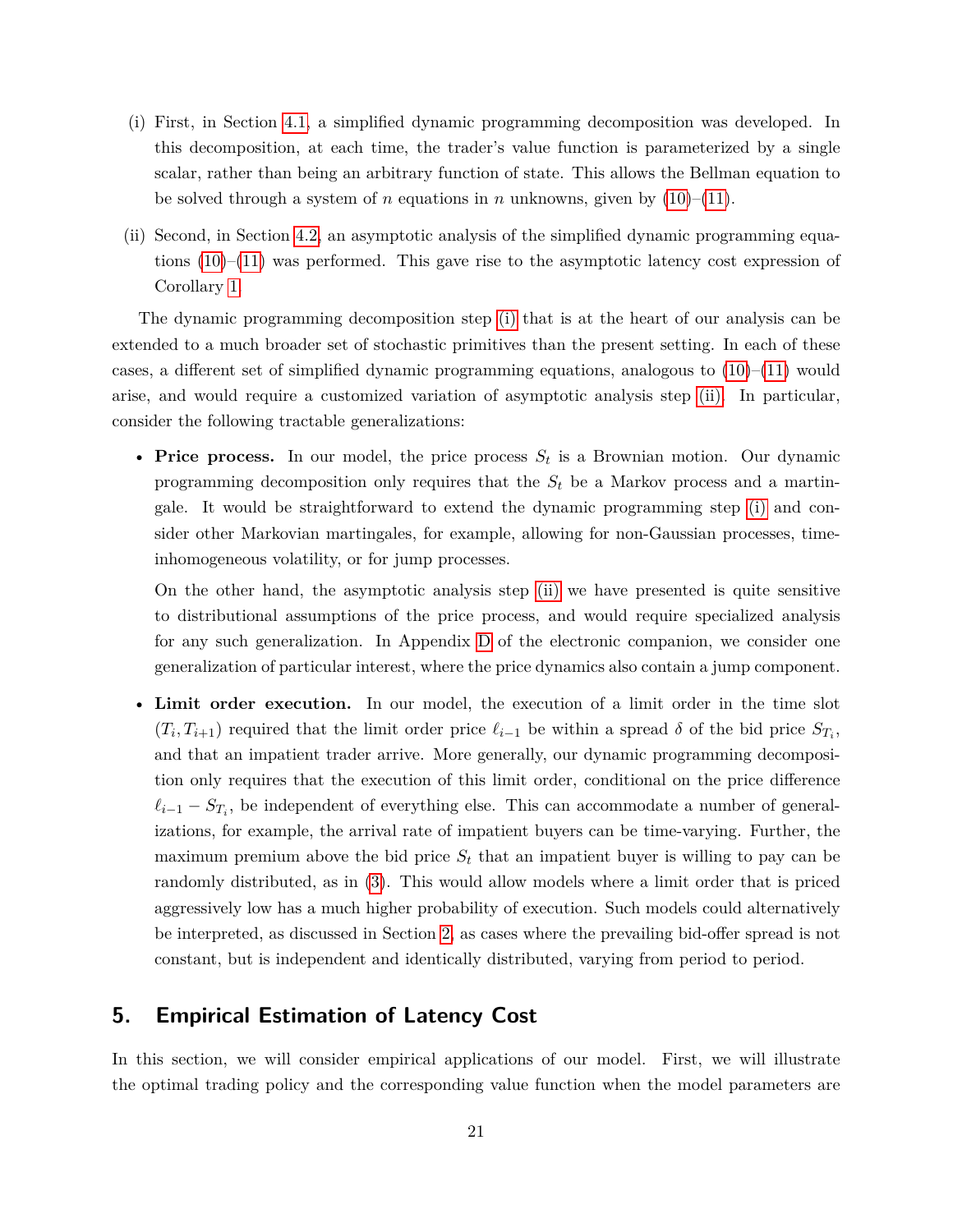estimated from high frequency market data for a single stock. We will also compare the exact latency cost (numerically computed via dynamic programming) to the approximation provided by Corollary [1](#page-18-1) in order to access the quality of our approximation. Subsequently, we show the historical evolution of latency cost and implied latency across a range of U.S. equities using cross-sectional data on volatilities and bid-offer spreads during the 1995–2005 period.

Our empirical analysis should be regarded as a first-order study to obtain a rough calibration of our model. It will allow us to analyze the model in relevant parameter regimes, as well as gaining a broad understanding the implications of our model for the trading of U.S. equities. Under our modeling assumptions (e.g., Browian motion price processes, Poisson arrivals of impatient traders, constant bid-offer spread, etc.), our empirical measurement of latency cost requires estimates of the high frequency price volatility  $\sigma$  and the prevailing bid-offer spread  $\delta$ . Here, we make a number of simplifications and rely on the recent empirical work of [Aït-Sahalia and Yu](#page-30-0) [\(2009\)](#page-30-0) to obtain these quantities:

- We estimate price volatility  $\sigma$  using the maximum likelihood estimates of the volatility of returns provided by [Aït-Sahalia and Yu](#page-30-0) [\(2009\)](#page-30-0). Note that this estimation of high frequency volatility aims to filter out the impact of microstructure noise and obtain an unbiased estimate of daily volatility. However, for an investor with a trading horizon of 1 second, microstructure noise needs to be incorporated as well. Therefore, the high frequency volatility estimate that is used in our empirical analysis underestimates the actual volatility faced by a high frequency trader with a very short trading horizon.
- Recall that the prevailing bid-offer spread, *δ*, equals the bid-offer spread in the absence of the liquidating trader. In the empirical data, it is impossible to disentangle the presence of liquidating traders. Moreover, the bid-offer spread will not be constant, but will vary over the course of the trading day. As a proxy for  $\delta$ , we use the average bid-offer spread over the trading day.

Despite these shortcomings, we believe that our empirical analysis can shed light on the importance of latency in the trading of U.S. equities.

#### <span id="page-21-0"></span>**5.1. The Optimal Policy and the Approximation Quality**

In what follows, we will numerically evaluate the optimal policy in our model, the corresponding value function, and the latency cost approximation. These numerical experiments are meant to be illustrative of our model. We will use realistic model parameters estimated from recent market data for a single stock. Our methodology here is not meant to be authoritative — there are many subtleties in the analysis of high frequency data; these are beyond the scope of the work at hand. However, we do seek to demonstrate that our model parameters can be readily derived from commonly available data.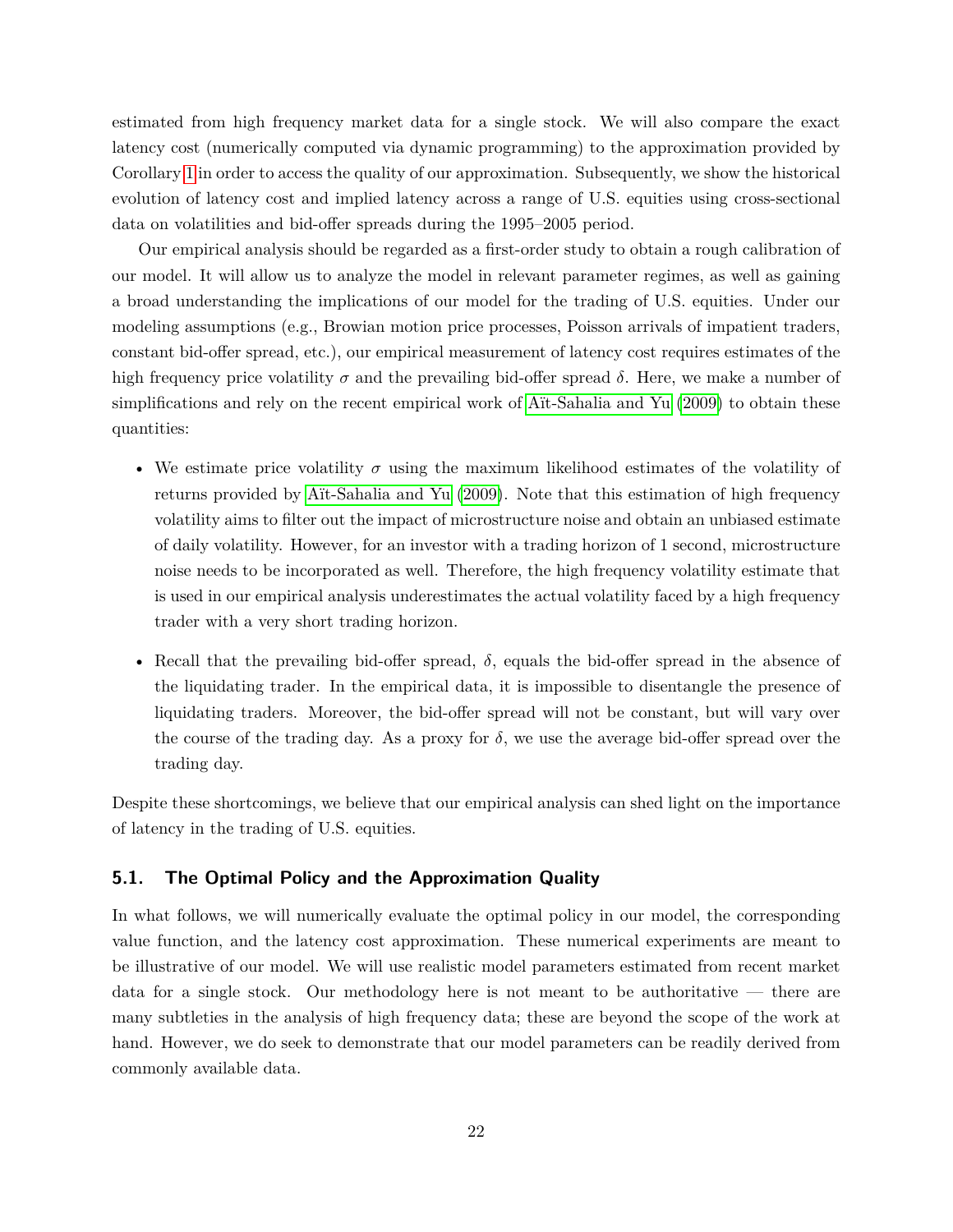Specifically, the model parameters herein are estimated from trade-and-quote (TAQ) data for a stock that is a representative example of a liquid name, Goldman Sachs Group, Inc. (NYSE: GS), on the trading day of January 4, 2010. This data was obtained from the Wharton Research and Data Services (WRDS) consolidated TAQ database. Only trades and quotes originating from the primary exchange (NYSE) during regular trading hours were considered. The model parameters were estimated as follows:

- Initial bid price:  $S_0^{\text{GS}} = \$170.00$ . This was chosen to be the first transaction price on the trading day.
- Bid-offer spread:  $\delta^{GS} = \$0.058$ , i.e., equivalently, 3.4 basis points relative to the initial price  $S_0^{\text{GS}}$ . This was estimated by computing the average spread between bid and offer quotes over the course of the trading day and rounding to the nearest cent.
- Arrival rate of market orders:  $\mu$ <sup>GS</sup> = 12.03 (per minute). This was estimated by dividing the total number of NYSE trades by the length of the trading day.
- Price volatility:  $\sigma^{GS} = \$1.92$  (daily), i.e., approximately equivalent to an annualized volatility of returns of 17*.*9%. These were estimated from the time series of transaction prices over the course of the trading day, using maximum likelihood estimation as described i[nAït-Sahalia](#page-30-0) [and Yu](#page-30-0) [\(2009\)](#page-30-0).
- Trading horizon:  $T = 10$  (seconds).

Figure [5](#page-23-0) illustrates the optimal limit order policy for GS under different values of latency. If there is no latency, the limit orders are submitted at a constant premium of *δ*. When there is latency, the optimal order policy is obtained using the exact dynamic programming solution of  $(10)$ – $(11)$ . As the latency increases, the limit order premium is reduced below  $\delta$  so as to account for the increasing uncertainty of price movements over the latency interval. Theorem [2](#page-15-0) suggests that this reduction is approximately equal to

<span id="page-22-0"></span>(13) 
$$
\sigma \sqrt{\Delta t \log \frac{\delta^2}{2\pi \sigma^2 \Delta t}}.
$$

In Figure [5,](#page-23-0) we see that, with a latency of 500 ms, this adjustment is up to approximately 1*.*4*σ* √ ∆*t*, i.e., 1*.*4 times the standard deviation of prices over the latency interval. When the latency is reduced to 250 ms and to 50 ms, the adjustment increases to 1*.*6 and 2*.*1 standard deviations, respectively. The fact that this adjustment, when measured as a multiple of the uncertainty over the latency period, increases as the latency decreases is consistent with [\(13\)](#page-22-0).

In Figure [5,](#page-23-0) we also observe that as *t* increases and the trading deadline approaches, the limit order premium  $u_t^*$  becomes lower. This makes intuitive sense: the trader faced with a terminal value of 0 since he is required to sell using market order at the end of the period. As the deadline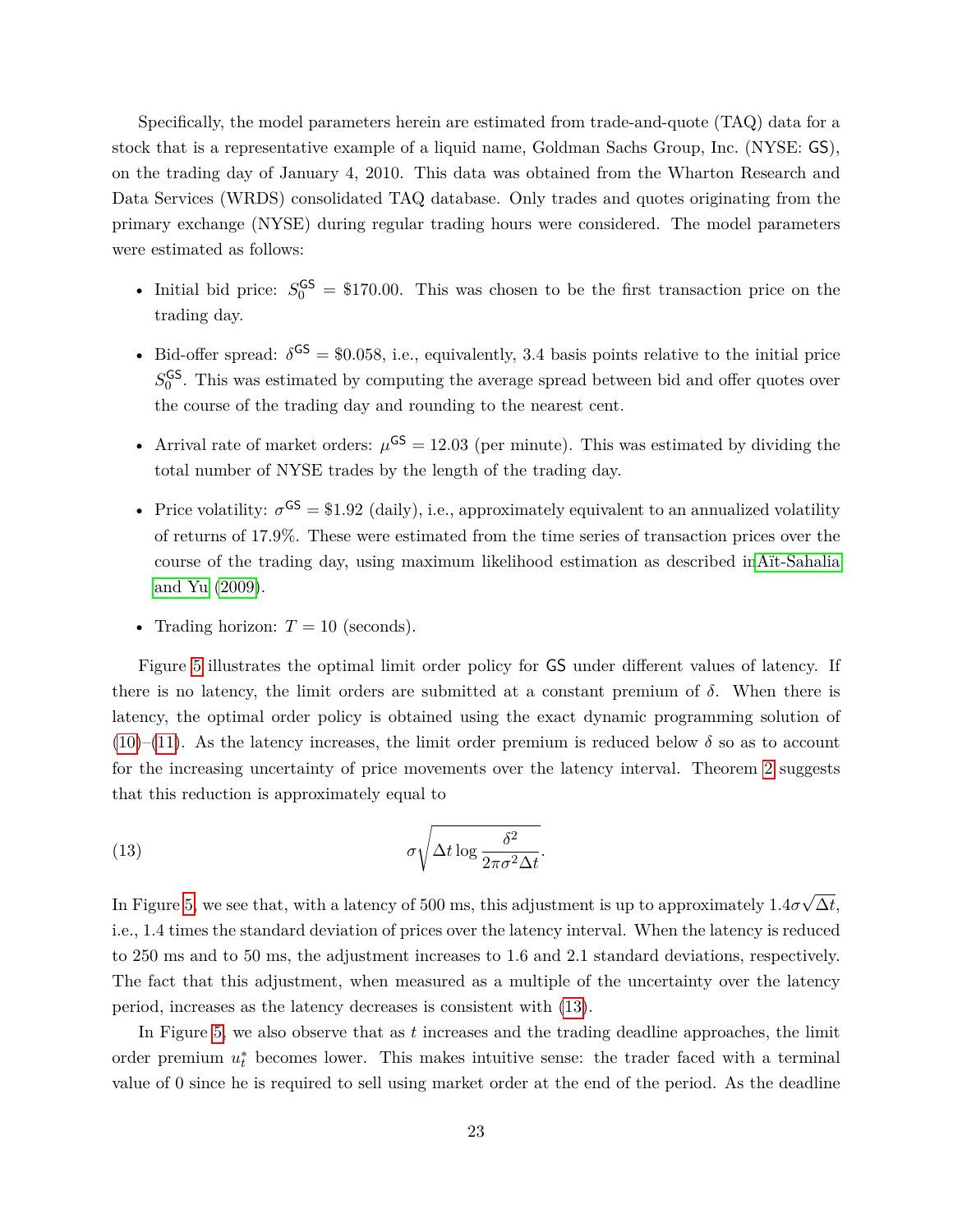<span id="page-23-0"></span>

**Figure 5:** An illustration of the optimal strategy for GS, expressed in terms of limit price premium over the course of the time, for different choices of latency. In each case, the dashed line illustrates the relative distance below the bid-offer spread  $\delta$  of the price premium of the final limit order, as a multiple of the standard deviation of prices over the latency interval.

approaches, the trader is more willing to sacrifice the potential profits of a limit order in order to increase the probability of execution.

Figure [6](#page-24-0) illustrates the corresponding continuation value under the optimal policy for GS, for different values of latency. Clearly, the trader's expected payoff decreases as latency increases or the end of the trading horizon approaches.

Finally, Figure [7](#page-24-1) illustrates the latency cost as a function of latency. Both the exact value of the latency cost, computed numerically via the dynamic programming decomposition  $(10)$ – $(11)$ , and the asymptotic latency cost approximation provided by Corollary [1](#page-18-1) are shown. The latency costs decrease from approximately 20% of the cost of immediacy to 5% of the cost of immediacy, as the latency decreases from 500 ms to 5 ms. Further, the marginal benefit of reducing latency increases as the latency approaches zero. Finally, we note that the approximate and exact latency costs are quite close across the entire range of latency values. This suggests that the approximation is of very high quality in this case.

#### **5.2. Historical Evolution of Latency Cost**

In this section, we will examine the historical evolution of latency cost in U.S. equities. Here, we consider the situation of a hypothetical investor with a fixed latency of 500 milliseconds. This choice of latency is made approximately to reflect the reaction time of a very fast human trader. We will use this as a proxy for the fastest possible trading on a "human time scale". By analyzing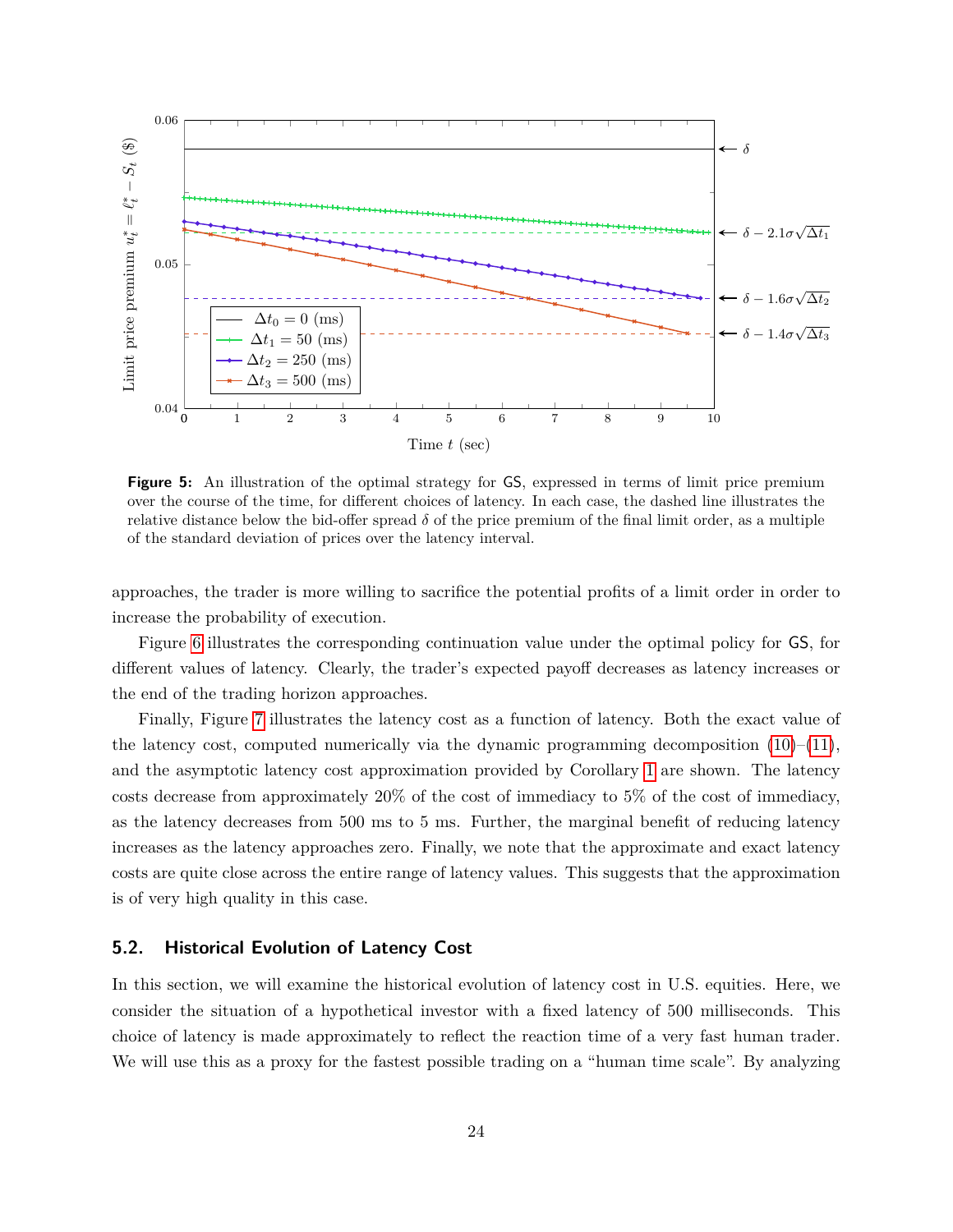<span id="page-24-0"></span>

**Figure 6:** An illustration for the evolution of the continuation value of the optimal policy over time for GS, for different choices of latency. The expected value of the trader decreases as latency increases or as the end of the trading horizon approaches. As the latency increases from 0 ms to 500 ms, the trader loses more than 0*.*01 of the 0*.*05 cent spread, i.e., more than 20% of the spread.

<span id="page-24-1"></span>

Figure 7: An illustration of the latency cost as a function of the latency. both the exact latency cost and the asymptotic approximation are shown. The approximate latency cost closely aligns with the exact latency cost across the entire range of latency values. This illustrates that our closed-form formula can accurately approximate the exact latency cost for low values of latency.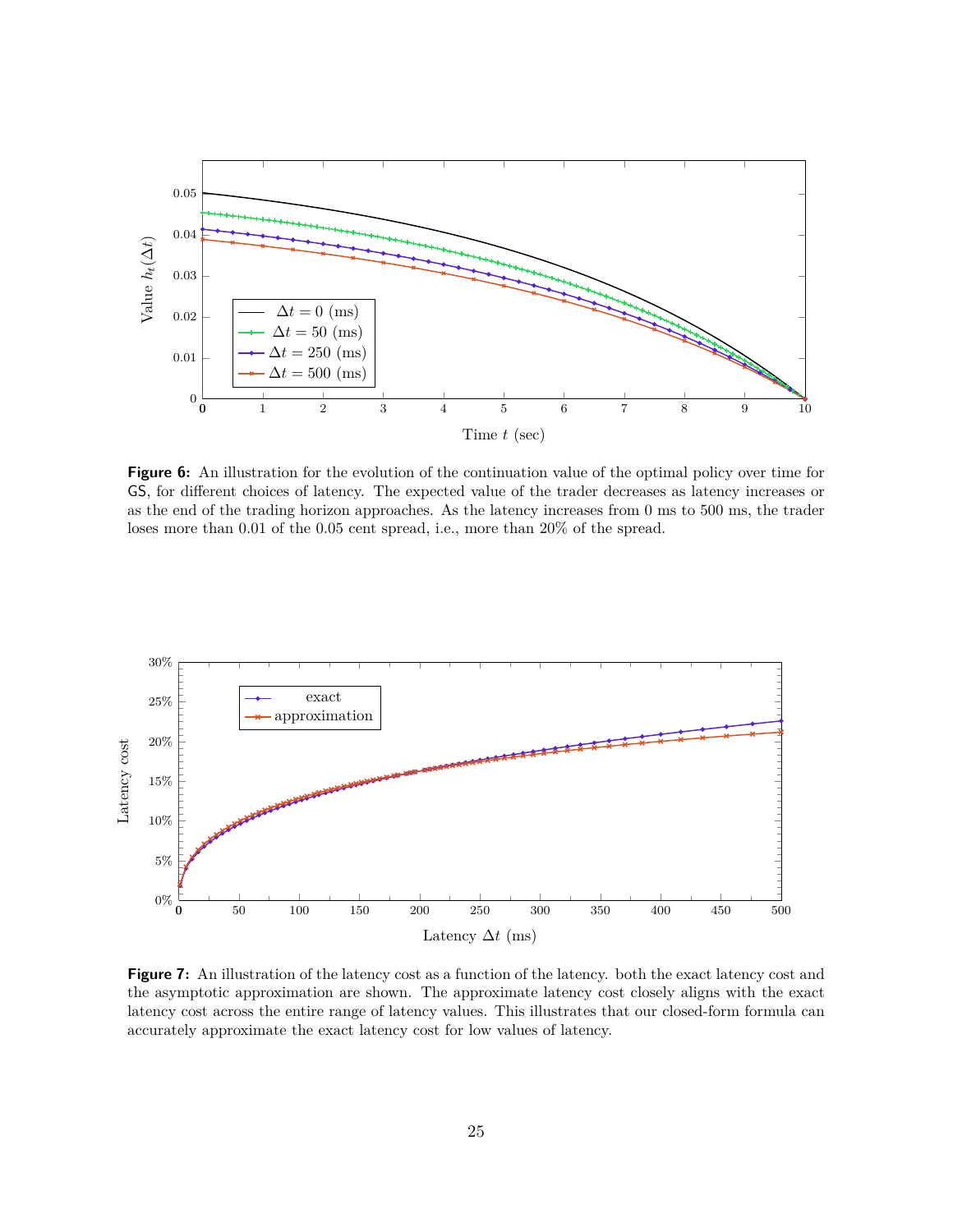the evolution of the associated latency cost, we will get a sense of the importance of latency over time.

Our empirical analysis relies on the data set of [Aït-Sahalia and Yu](#page-30-0) [\(2009\)](#page-30-0). Their data set contains estimates for various liquidity measures for all NYSE common stocks on a daily basis during the sample period of June 1, 1995 to December 31, 2005. The estimates are derived from intraday transaction prices and quotes from the NYSE TAQ database. We utilized only the volatility and bid-offer spread data as we have seen both analytically (Corollary [1\)](#page-18-1) and numerically (Figure [7\)](#page-24-1) that, under our modeling assumptions, latency cost can be approximated accurately for low values of latency using only these two measures.

The data set contain volatility and bid-offer spread estimates for given stock on a particular day if the number of transactions on that day exceeds 200. The minimum, average, and maximum number of stocks in the sample on any day are 61, 653, and 1*,*278, respectively. In particular, earlier periods in the data set contain fewer stocks due to a smaller number of firms and a lower volume of transactions. In this data set, the bid-offer spread is estimated using only NYSE quotes in the regular trading hours. The volatility estimate is obtained using maximum likelihood estimation in the presence of market microstructure noise. Maximum likelihood estimation is preferred over other nonparametric estimation methods (e.g., "Two Scales Realized Volatility") as a simulation study shows that maximum likelihood estimation provides robust estimators under reasonable stochastic volatility and jump models in the underlying asset. The reader is urged to consult to Section 2.1 of [Aït-Sahalia and Yu](#page-30-0) [\(2009\)](#page-30-0) for full details of their estimation procedure.

For each stock in the data set, on a daily basis, we compute the latency cost facing an investor with a fixed latency of 500 ms using the asymptotic approximation of Corollary [1.](#page-18-1) These daily latency costs are then averaged over each month. Figure [8](#page-26-0) displays percentiles of the monthly averages of latency cost over all of the stocks in the sample, as a function of time. As a representative example of a liquid name, we also report the monthly averages of latency cost of Goldman Sachs Group, Inc. (NYSE: GS). Note that the time series for GS begins from its initial public offering in 1999. For reference, we have added an additional point to this time series based on our estimation in Section [5.1](#page-21-0) of the latency cost for GS on January 4, 2010.

Figure [8](#page-26-0) illustrates that latency costs have had an increasing trend over the 1995–2005 period. In particular, we observe that the median latency cost incurred by trading on a human time scale roughly tripled, by increasing from approximately 5% to approximately 14%. One important factor in this increase has been the reduction of bid-offer spreads over this time period. Instances during the period when the NYSE reduced the tick size (from \$1*/*<sup>8</sup> to \$1*/*<sup>16</sup> in June 1997, and from \$1*/*<sup>16</sup> to \$0*.*01 in January 2001) coincide with spikes in latency cost. This is consistent with bid-offer spreads decreasing significantly and volatility maintaining the same level at these times. This suggests that any future reduction in tick sizes will result in increased latency costs.

Using a data set in a similar time-frame, from February 2001 to December 2005, [Hendershott](#page-31-6) [et al.](#page-31-6) [\(2010\)](#page-31-6) conclude that in the post-decimalization era, the increase in algorithmic trading activity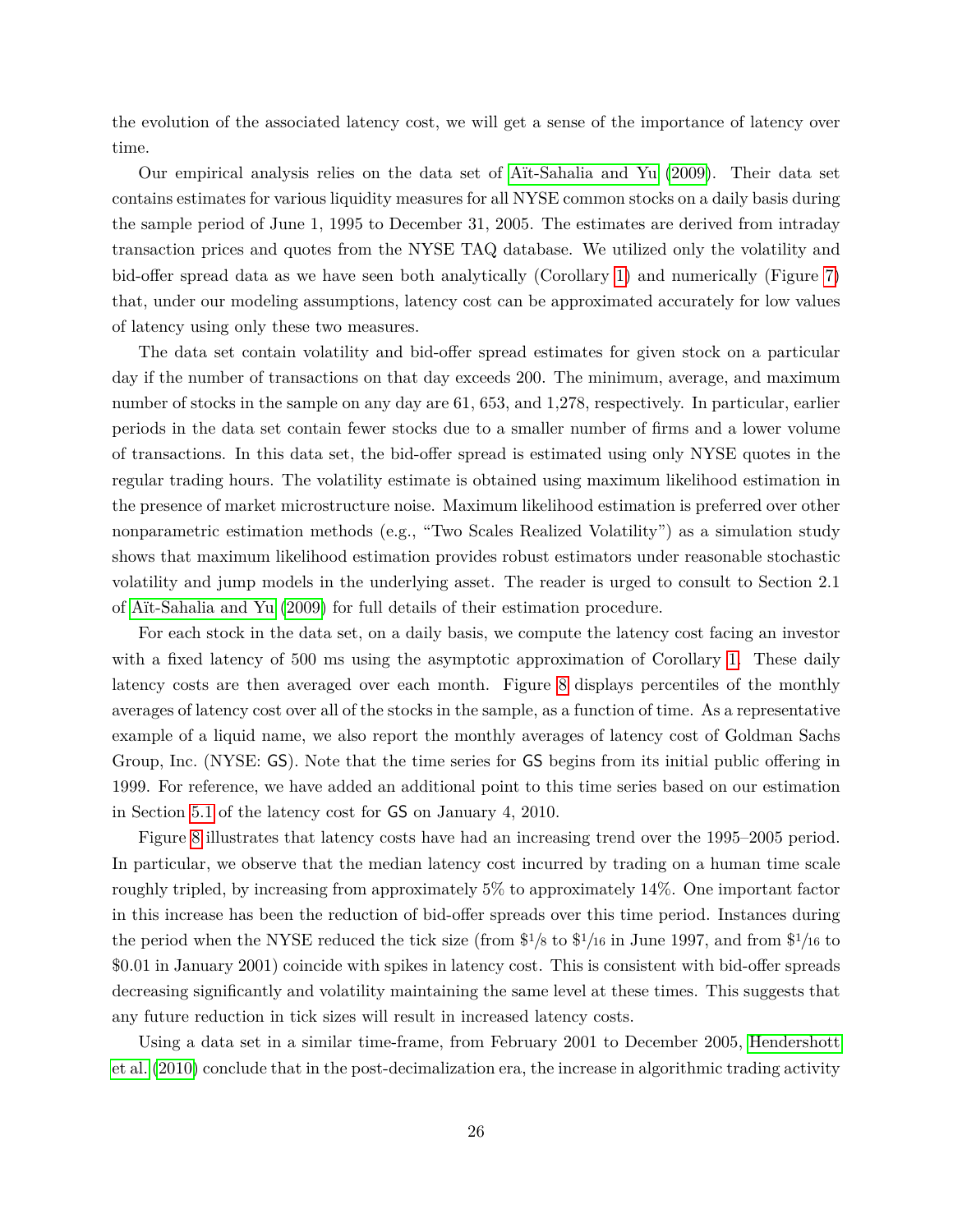<span id="page-26-0"></span>

**Figure 8:** An illustration of the historical evolution of latency cost over the 1995–2005 time period. Here, we consider a hypothetical "human time scale" investor with a fixed latency of  $\Delta t = 500$  (ms). Percentiles for the resulting latency cost are reported across NYSE common stocks. The latency costs are computed from data set of [Aït-Sahalia and Yu](#page-30-0) [\(2009\)](#page-30-0). The latency cost for GS is also reported, beginning from its IPO. The dashed lines correspond to dates where the NYSE tick size was reduced. We observe that latency cost had a consistent increasing trend over the 1995–2005 period. Specifically, the median latency cost approximately increased three-fold by reaching roughly to 14% from 5%.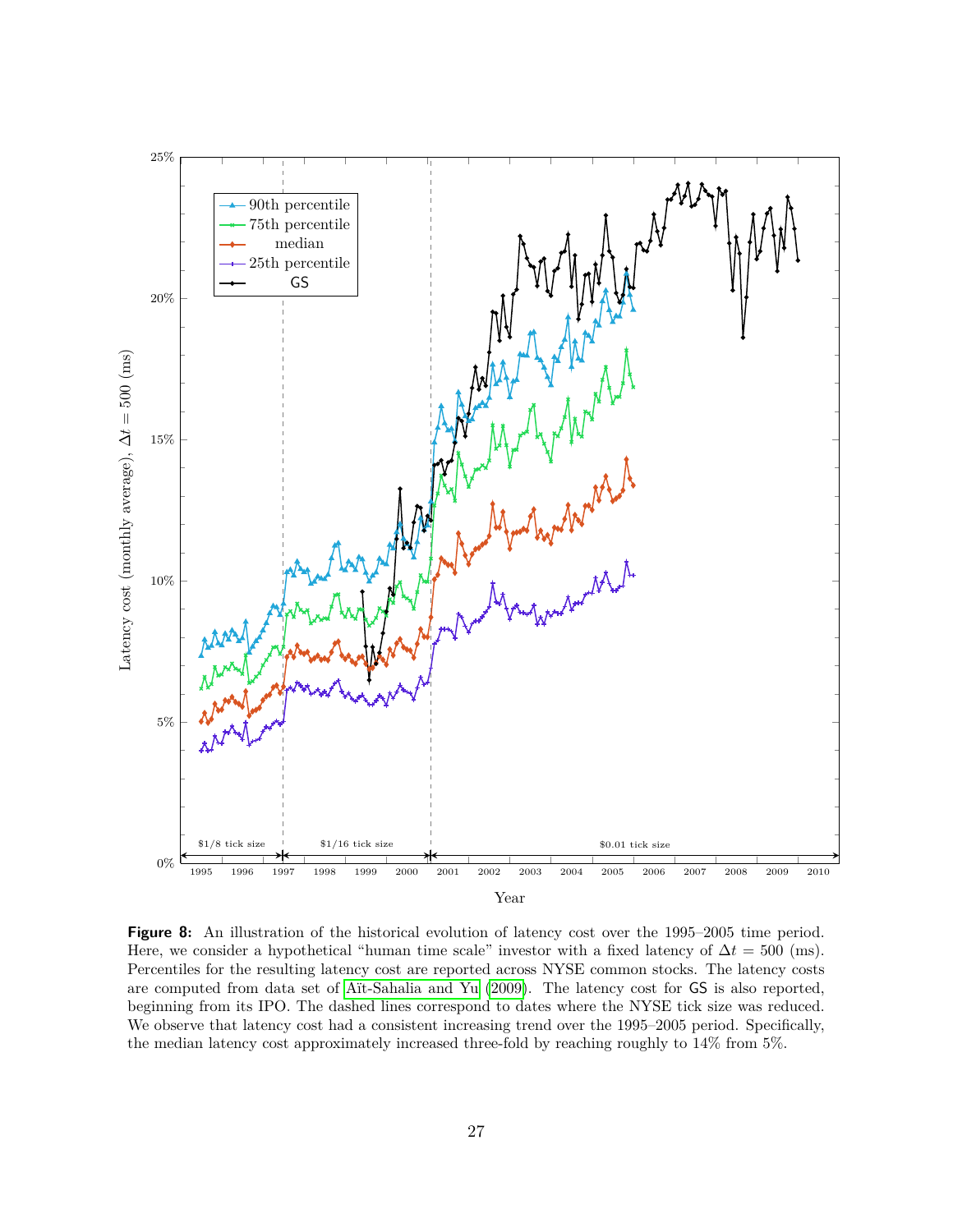had a positive impact on the level of liquidity. This result suggests that the increase in algorithmic trading in and of itself elevated the importance of low latency trading and increased the cost of latency.

#### **5.3. Historical Evolution of Implied Latency**

An alternative perspective on the historical importance of latency comes from considering a hypothetical investor with a target level for the cost of latency, relative to the overall cost-of-immediacy. The representative trader maintains this target over time through continual technological upgrades to lower levels of latency. We determine the requisite level of latency for such a trader, over time and across the aggregate market. In other words, fixing the latency cost percentage LC to the target level, we can solve the asymptotic approximation [\(12\)](#page-17-0) for the level of latency required at each time to achieve latency cost LC. We call this the *implied latency*.

Figure [9](#page-28-0) illustrates the implied latency values over the 1995–2005 period assuming that the target level  $\mathsf{LC} = 10\%$  of overall transaction costs result from latency. We observe that the median implied latency decreased by approximately two orders of magnitude over this time frame. The 90th percentile of U.S. equities, for example, went from an implied latency on the scale of seconds to an implied latency on the scale of tens of milliseconds.

#### **5.4. Empirical Importance of Latency**

Our model captures the cost of latency due to a lack of contemporaneous information. Figure [8](#page-26-0) suggests that, when our model is calibrated to the topmost quartile of U.S. equities, a investor with latency on the human time scale faces a latency cost of at 15% to 25%. In order to assess the significance of this, we can compare it to other trading costs. Suppose we normalize the cost of immediacy to \$0*.*01, which is the typical bid-offer spread for a liquid U.S. equity. Then, our model suggests that the benefit of reducing latency from a human time scale of 500 ms to an ultra low latency time scale of less than 1 ms is approximately \$0*.*0015–\$0*.*0025 per share traded.

While this might seem very small as an absolute number, note that is of the same order of magnitude as other trading costs faced by the most cost efficient institutional investors. For example, a hedge fund would pay an average commission of \$0*.*0007 per share for market access.<sup>14</sup> Furthermore, investors may pay an SEC fee of  $$0.0005$  per share traded,<sup>15</sup> and exchange fees or rebates of \$0*.*0020–\$0*.*0030 per share traded. To the extent that a sophisticated institutional investor is cost sensitive and wishes to optimize these other execution costs, they should also be concerned with latency. This isn't to suggest that latency cost is important to all investors. A typical retail

<sup>14</sup>"U.S. Equity Trading: Low Touch Trends," TABB Group, July 2010.

<sup>&</sup>lt;sup>15</sup>As of January 21, 2011, the SEC fee is a fraction \$0.0000192 of the proceeds of an equity sale. If we assume a typical stock price of \$50, this is approximately \$0*.*0010 per share sold. Amortizing this cost equally between buys and sells results in \$0*.*0005 per share traded.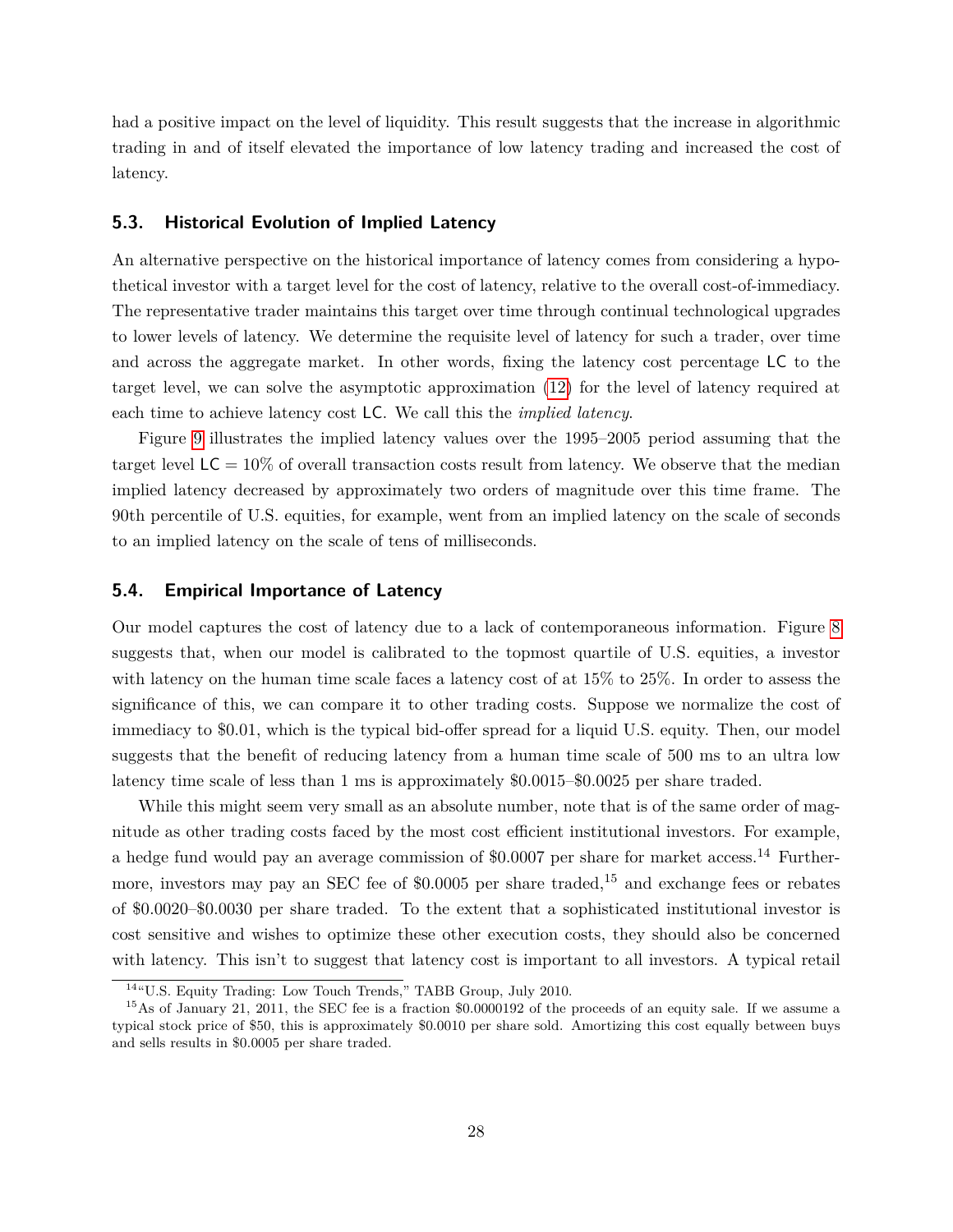<span id="page-28-0"></span>

**Figure 9:** An illustration of the historical evolution of implied latency over the 1995–2005 time period. Here, we consider a hypothetical investor who makes sufficient technological investments to ensure a constant latency cost of 10%. The implied latency is the level of latency required to achieve this latency cost. Percentiles for the implied latency are reported across NYSE common stocks. The implied latencies are computed from data set of [Aït-Sahalia and Yu](#page-30-0) [\(2009\)](#page-30-0). The implied latency for GS is also reported, beginning from its IPO. We observe that implied latency has had a decreasing trend over the 1995–2005 period. Specifically, the median implied latency decreased by approximately two orders of magnitude over this time frame.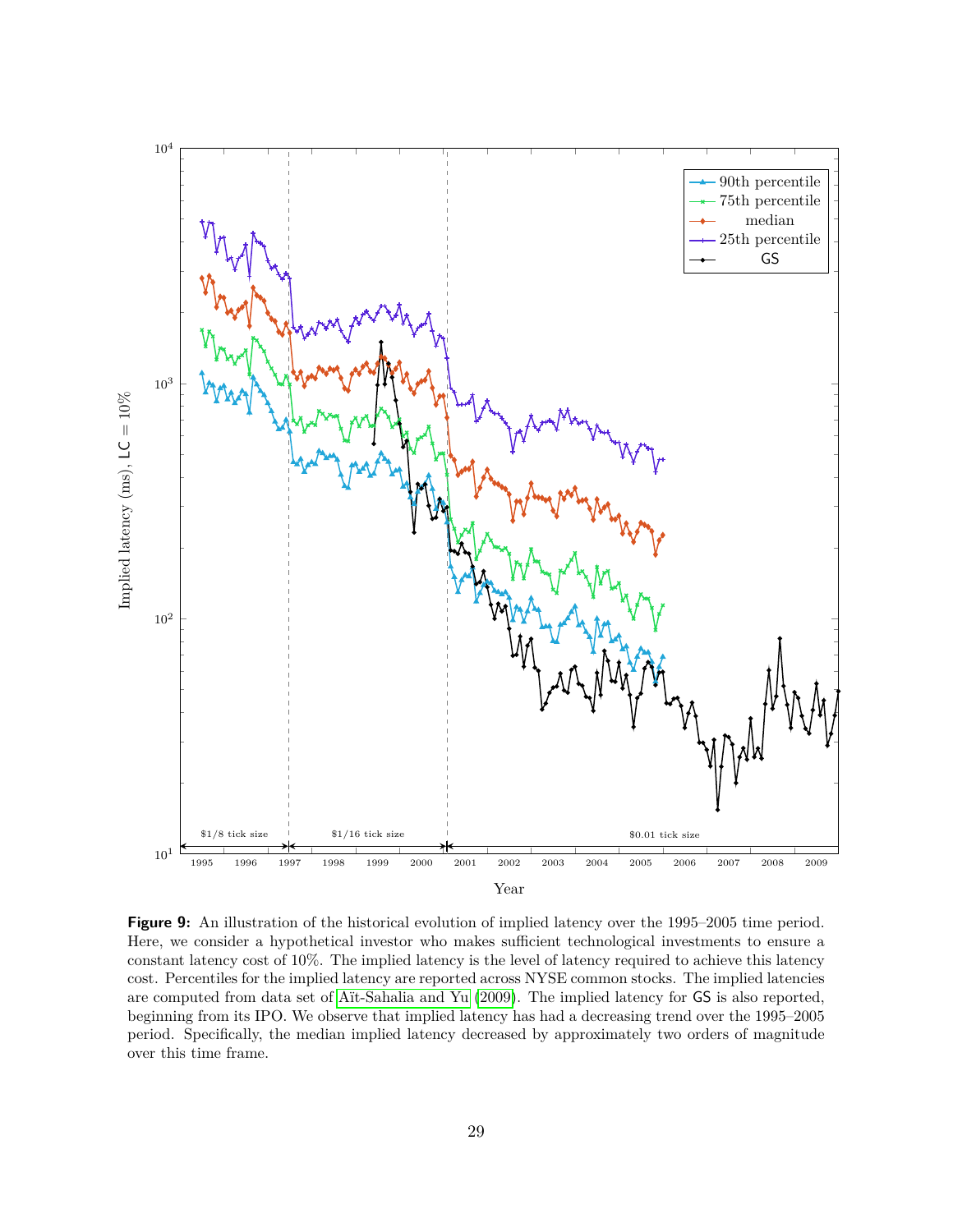investor, for example, may pay a brokerage fee that is up to  $$0.10$  per share traded.<sup>16</sup> For this latter type of investor, the cost of latency as described here is not a significant component of overall trading costs.

Alternatively, we can compare the \$0*.*0015–\$0*.*0025 per share traded latency cost to the rents extracted by agents that have made the required technological investments to trade on an ultra low latency time scale. For example, providers of automated algorithmic trade execution services charge an average commission of \$0*.*0033 per share traded for their execution services, which leverage sophisticated low latency technological infrastructure.<sup>17</sup> Note that this cost is comparable to the latency cost. Another class of agents with ultra low latency trading capabilities are high frequency traders. Reported net profit numbers for high frequency traders are in the range of \$0*.*0010–\$0*.*0020 per share traded.<sup>18</sup> This is of the same order of magnitude as the latency cost.

## <span id="page-29-0"></span>**6. Conclusion and Future Directions**

This paper provides a model to quantify the cost of latency on transaction costs. We consider a stylized execution problem, where a trader must sell an atomic unit of stock over a fixed time horizon. We consider this model in the absence of latency as a benchmark, and we incorporate latency by not allowing the trader to continuously participate in the market. Orders submitted by the trader reach the market with a fixed latency, and the trader is forced to deviate from the benchmark policy in order to take into account the uncertainty introduced by this delay. We quantify the cost of latency as the normalized difference in expected payoffs between this model and the stylized model without latency.

Since the latency values observed in modern electronic markets are on the order of milliseconds, we provide an asymptotic analysis for the low latency regime, in which we obtain an explicit closed-form solution. In order to compute this asymptotic latency cost empirically, we only need to estimate the volatility and the average bid-offer spread of the stock. This is an elegant and practical result as data sets and estimation procedures for these quantities are readily abundant in the literature. Indeed, using an existing data set, we show that the cost of latency incurred by trading on a human time scale (500 ms) increased three-fold over the 1995–2005 time-frame. In addition, using the alternative approach of keeping a fixed level of latency cost through continuous technological improvements, we compute the various percentiles of the implied latency over this time frame. Using the same data set, we observe that the median implied latency decreased by approximately two orders of magnitude.

 $16$ For example, at the time of writing, the brokerage firm E-TRADE charges \$10 per trade. Assuming a typical trade of 100 shares, this cost is \$0*.*10 per share traded.

<sup>&</sup>lt;sup>17"</sup>U.S. Equity Trading: Low Touch Trends," TABB Group, July 2010. Note that some institutional investors pay significantly larger commissions for trade execution in order to compensate their brokers for trading ideas or research services. The commission we quote here is for "non-idea driven" services that relate purely to trade execution using the algorithms and technological platform of the broker.

<sup>18</sup>"Tradeworx, Inc. Public Commentary on SEC Market Structure Concept Release," Tradeworx, Inc., April 2010.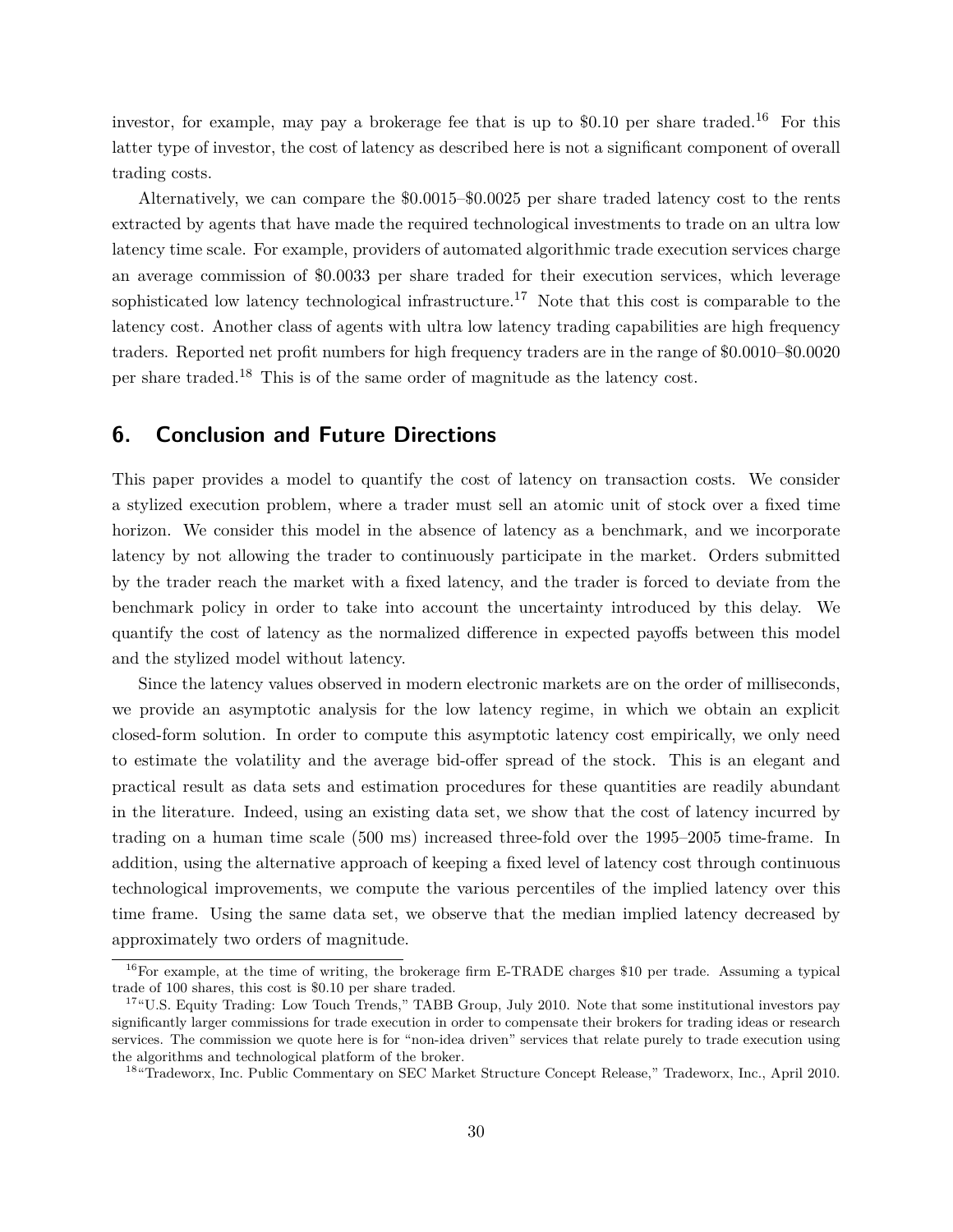Our empirical analysis can also be utilized to compare the magnitude of latency cost to other trading costs incurred by institutional investors. Our results suggest that the difference in payoff between trading with a human time scale (500 ms) and an automated trading platform with ultra low latency (1 ms) is approximately of the same order of magnitude as other trading costs faced by institutional investors. This observation certainly underlines the significance of latency for such investors. In conclusion, our model is the first theoretical approach in the literature to concretely quantify the impact of latency on the optimal order submission policy and its resulting cost to the trader.

There are a number of interesting future directions for research. First, as discussed in Section [4.4,](#page-19-0) there are a number of tractable extensions to the present model that can be analyzed. More generally, in the introduction, we identified a number of broad themes to the costs that arise from latency. The model we have presented captures mainly costs due to a lack of contemporaneous decision making. It does not capture the latency costs due to strategic effects (i.e., comparative advantage/disadvantage relative to other investors) or due to time priority rules. These remain important questions for future research.

## **References**

- <span id="page-30-11"></span>Y. Aït-Sahalia and J. Jacod. Is Brownian motion necessary to model high-frequency data? *The Annals of Statistics*, 38(5):3093–3128, 2010.
- <span id="page-30-0"></span>Y. Aït-Sahalia and J. Yu. High frequency market microstructure noise estimates and liquidity measures. *The Annals of Applied Statistics*, 3(1):422–457, 2009.
- <span id="page-30-7"></span>R. Almgren and N. Chriss. Optimal execution of portfolio transactions. *Journal of Risk*, 3:5–40, 2001.
- <span id="page-30-2"></span>J. Angel. Limit versus market orders. Working Paper No. FINC-1377-01-293, School of Business Administration, Georgetown University, Washington, D.C., 1994.
- <span id="page-30-3"></span>J. Bacidore, R. Battalio, and R. Jennings. Order submission strategies, liquidity supply, and trading in pennies on the New York Stock Exchange. *Journal of Financial Markets*, 6:337–362, 2003.
- <span id="page-30-8"></span>K. Back and S. Baruch. Working orders in limit order markets and floor exchanges. *The Journal of Finance*, 62(4):1589–1621, 2007.
- <span id="page-30-10"></span>O. E. Barndorff-Nielsen, D. G. Pollard, and N. Shephard. Discrete-valued Lévy processes and low latency financial econometrics. Working paper, 2010.
- <span id="page-30-9"></span>D. P. Bertsekas and S. E. Shreve. *Stochastic Optimal Control: The Discrete Time Case*. Academic Press, Orlando, 1978.
- <span id="page-30-6"></span>D. Bertsimas and A. Lo. Optimal control of execution costs. *Journal of Financial Markets*, 1(1):1–50, 1998.
- <span id="page-30-5"></span>D. Bertsimas, L. Kogan, and A. W. Lo. When is time continuous? *Journal of Financial Economics*, 55: 173–204, 2000.
- <span id="page-30-4"></span>P. P. Boyle and D. Emanuel. Discretely adjusted option hedges. *Journal of Financial Economics*, 8:259–282, 1980.
- <span id="page-30-1"></span>J. Brogaard. High frequency trading and its impact on market quality. Working paper, 2010.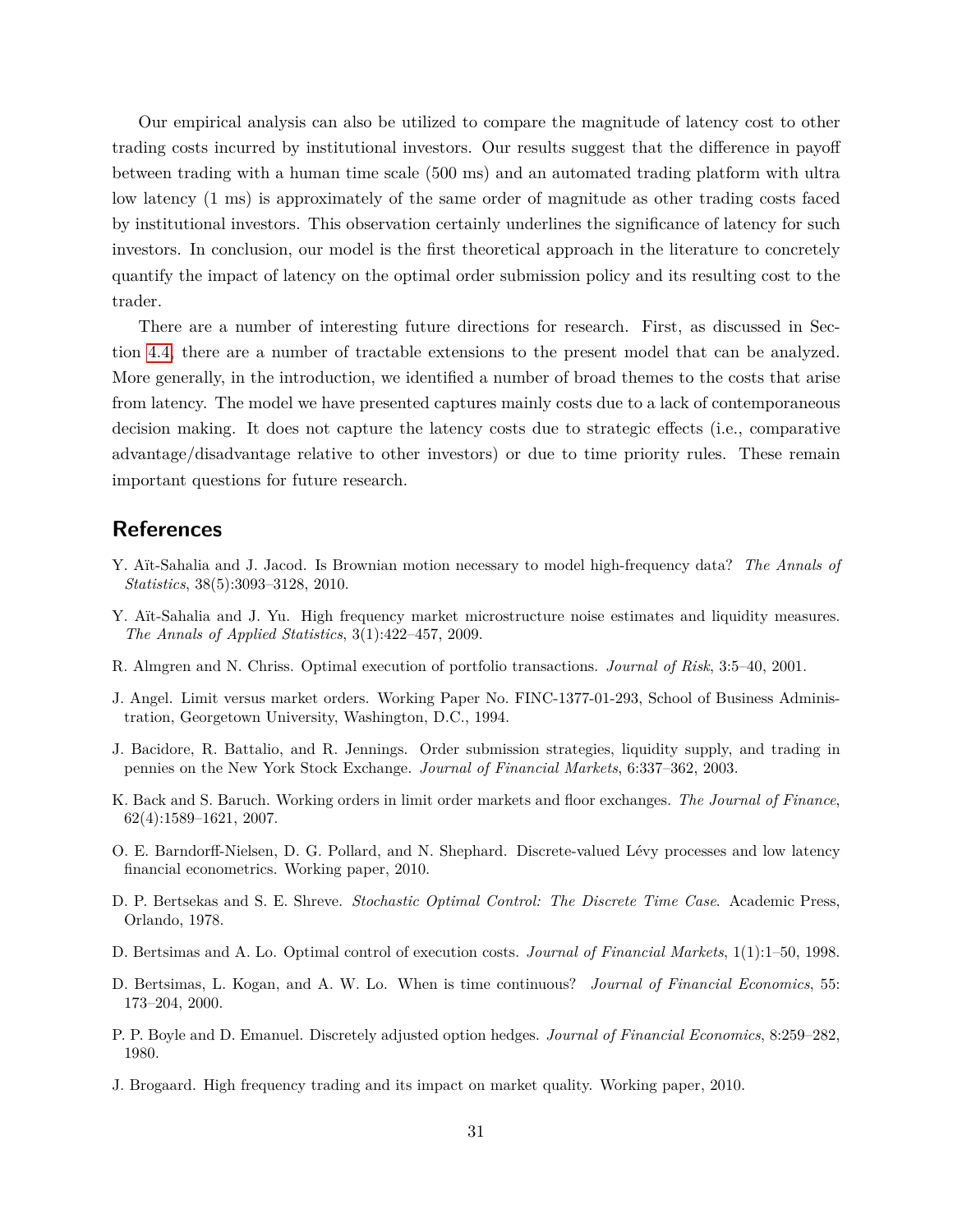- <span id="page-31-1"></span>G. Cespa and T. Foucault. Insiders-outsiders, transparency, and the value of the ticker. Working Paper No. 628, Department of Economics, Queen Mary, University of London, April 2008.
- <span id="page-31-5"></span>G. C. Chacko, J. W. Jurek, and E. Stafford. The price of immediacy. *Journal of Finance*, 63(3):1253–1290, 2008.
- <span id="page-31-11"></span>S.N. Cohen and L. Szpruch. A limit order book model for latency arbitrage. *Arxiv preprint arXiv:1110.4811*, 2011.
- <span id="page-31-17"></span>T. Copeland and D. Galai. Information effects and the bid-ask spread. *Journal of Finance*, 38(5):1457–1469, 1983.
- <span id="page-31-12"></span>J. Cvitanić and A. Kirilenko. High frequency traders and asset prices. Working paper, March 2010.
- <span id="page-31-21"></span>R. Durrett. *Probability: Theory and Examples*. Duxbury Press, 3rd edition, 2004.
- <span id="page-31-0"></span>D. Easley, T. Hendershott, and T. Ramadorai. The price of latency. Working paper, May 2008.
- <span id="page-31-2"></span>L. R. Glosten. Is the electronic open limit order book inevitable? *Journal of Finance*, 49(4):1127–1161, 1994.
- <span id="page-31-4"></span>S. Grossman and M. Miller. Liquidity and market structure. *Journal of Finance*, 43:617–633, 1988.
- <span id="page-31-3"></span>L. Harris. Optimal dynamic order submission strategies in some stylized trading problems. *Financial Markets, Institutions & Instruments*, 7(2):1–76, April 1998.
- <span id="page-31-15"></span>J. Hasbrouck. *Empirical Market Microstructure*. Oxford University Press, 2007.
- <span id="page-31-7"></span>J. Hasbrouck and G. Saar. Technology and liquidity provision: The blurring of traditional definitions. *Journal of Financial Markets*, 12:143–172, 2009.
- <span id="page-31-8"></span>J. Hasbrouck and G. Saar. Low-latency trading. Working paper, 2010.
- <span id="page-31-9"></span>T. Hendershott and R. Riordan. Algorithmic trading and information. Working paper, September 2009.
- <span id="page-31-6"></span>T. Hendershott, C. M. Jones, and A. Menkveld. Does algorithmic trading improve liquidity? To appear in *Journal of Finance*, April 2010.
- <span id="page-31-13"></span>R. A. Jarrow and P. Protter. A dysfunctional role of high frequency trading in electronic markets. Working paper, 2011.
- <span id="page-31-10"></span>A. Kirilenko, A. Kyle, M. Samadi, and T. Tuzun. The flash crash: The impact of high frequency trading on an electronic market. Working paper, 2010.
- <span id="page-31-18"></span>H. Leland. Option pricing and replication with transactions costs. *Journal of Finance*, 40:1283–1301, 1985.
- <span id="page-31-14"></span>A. W. Lo, A. C. MacKinlay, and J. Zhang. Econometric models of limit order execution. *Journal of Financial Economics*, 65:31–71, 2002.
- <span id="page-31-20"></span>E. Pagnotta. Information and liquidity trading at optimal frequencies. Technical report, Working paper, NYU Stern, 2010.
- <span id="page-31-16"></span>C.A. Parlour and D.J. Seppi. Limit order markets: A survey. *Handbook of Financial Intermediation and Banking*, 5, 2008.
- <span id="page-31-19"></span>A. F. Perold. The implementation shortfall: Paper versus reality. *Journal of Portfolio Management*, 14(3): 4–9, 1988.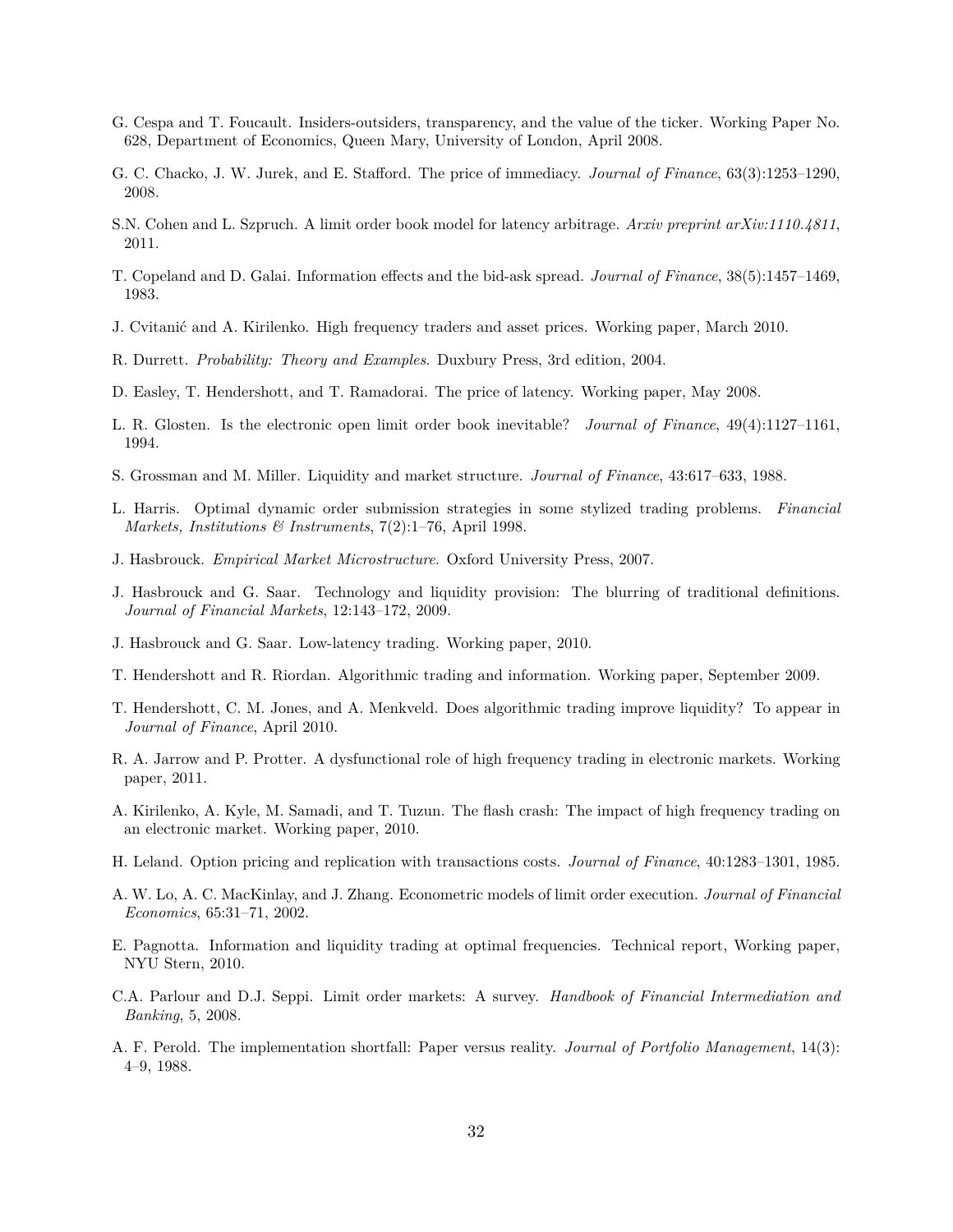- <span id="page-32-1"></span>M. J. Ready. The specialist's discretion: Stopped orders and price improvement. *Review of Financial Studies*, 12(5):1075–112, Winter 1999.
- <span id="page-32-4"></span>R. Roll. A simple implicit measure of the effective bid-ask spread in an efficient market. *Journal of Finance*, 39:1127–1139, 1984.
- <span id="page-32-0"></span>P. Sandås. Adverse selection and competitive market making: Empirical evidence from a limit order market. *Review of Financial Studies*, 14(3):705–734, 2001.
- <span id="page-32-2"></span>H. R. Stoll and C. Schenzler. Trades outside the quotes: Reporting delay, trading option or trade size? *Journal of Financial Economics*, 79:615–653, 2006.
- <span id="page-32-3"></span>I. Werner. NYSE order flow, spreads, and information. *Journal of Financial Markets*, 6:309–335, 2003.

**Ciamac C. Moallemi** is the Barbara and Meyer Feldberg Associate Professor of Business in the Decision, Risk, and Operations Division of the Graduate School of Business at Columbia University. His research interests are in the area of the optimization and control of large-scale stochastic systems, with an emphasis on applications in financial engineering and the design of financial markets.

**Mehmet Sa˘glam** is currently a Postdoctoral Research Associate at Bendheim Center for Finance, Princeton University. His research is broadly focused on optimal (or near-optimal) dynamic decision-making in high-dimensional stochastic systems. He is particularly interested in financial applications with market frictions arising from transaction costs, illiquidity, and trading infrastructure.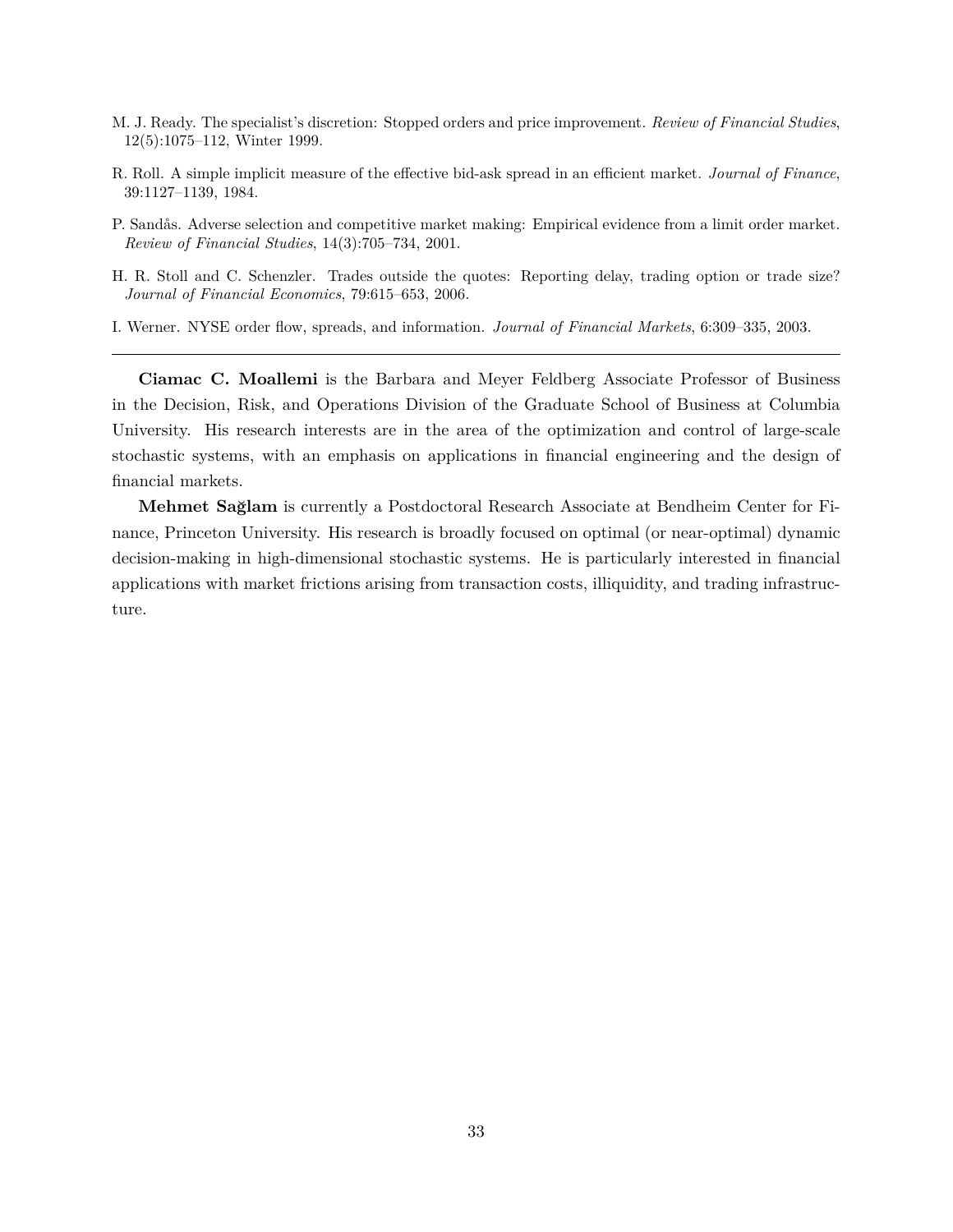# **Electronic Companion to "The Cost of Latency in High-Frequency Trading"**

Ciamac C. Moallemi Graduate School of Business Columbia University email: [ciamac@gsb.columbia.edu](mailto:ciamac@gsb.columbia.edu)

Mehmet Sağlam Bendheim Center for Finance Princeton University email: [msaglam@princeton.edu](mailto:msaglam@princeton.edu)

Current Revision: February 5, 2013

## <span id="page-33-0"></span>**A. Dynamic Programming Decomposition**

In order to solve the optimal control problem [\(8\)](#page-13-1) via dynamic programming, note that we can equivalently consider the objective of maximizing the sale price *P*. Consider a decision time *T<sup>i</sup>* with  $0 \leq i \leq n$ , and assume that the trader's limit order remains unfilled at time  $T_i$ . The state of the system consists of the current price,  $S_{T_i}$  as well as the previously chosen limit price,<sup>1</sup>  $\ell_{i-1}$ , since this price will become active at time  $T_i$ . We can define an optimal value function  $J_i(S_{T_i}, \ell_{i-1})$ , as a function of this state, by optimizing the eventual sale price over all future decisions. In other words,

(A.1) 
$$
J_i(S_{T_i}, \ell_{i-1}) \triangleq \underset{\ell_i, \ldots, \ell_{n-1}}{\text{maximize}} \mathsf{E}[P \mid S_{T_i}, \ell_{i-1}].
$$

At time  $T = T_n$ , the trader must sell via a market order, hence

$$
(A.2) \t\t Jn(STn, \elln-1) = STn
$$

Now, for  $0 \leq i \leq n$ , there are three mutually exclusive events one of which must occur between time  $T_i$  and time  $T_{i+1}$ . These are the events  $\mathcal{E}_i^{(1)}$  $\epsilon_i^{(1)},\;\mathcal{E}_i^{(2)}$  $\mathcal{E}_i^{(2)}$ , and  $\mathcal{E}_i^{(3)}$  $i_i^{(3)}$  described in Section [3.](#page-11-0) By considering cases corresponding to these events, we have the Bellman equation

<span id="page-33-2"></span><span id="page-33-1"></span>*.*

(A.3) 
$$
J_i(S_{T_i}, \ell_{i-1}) \triangleq \max_{\ell_i} \mathsf{E}\left[\mathbb{I}_{\mathcal{E}_i^{(1)}}\ell_{i-1} + \mathbb{I}_{\mathcal{E}_i^{(2)}}S_{T_{i+1}} + \mathbb{I}_{\mathcal{E}_i^{(3)}}J_{i+1}(S_{T_{i+1}}, \ell_i) \middle| S_{T_i}, \ell_{i-1}\right].
$$

Here, the first term corresponds to an execution at the prior price  $\ell_{i-1}$ , the second term corresponds to the price  $\ell_i$  being crossed by the bid price upon arrival to the market, and the third term corresponds to all other cases.

Define the function  $Q_i$ , for  $0 \leq i \leq n$ , by

$$
Q_i(S_{T_i}, v_{i-1}) \triangleq J_i(S_{T_i}, S_{T_i} + v_{i-1}) - S_{T_i}.
$$

<sup>&</sup>lt;sup>1</sup>We will assume that  $\ell_{-1} = \infty$ , i.e., there is no limit order active at the beginning of the time horizon.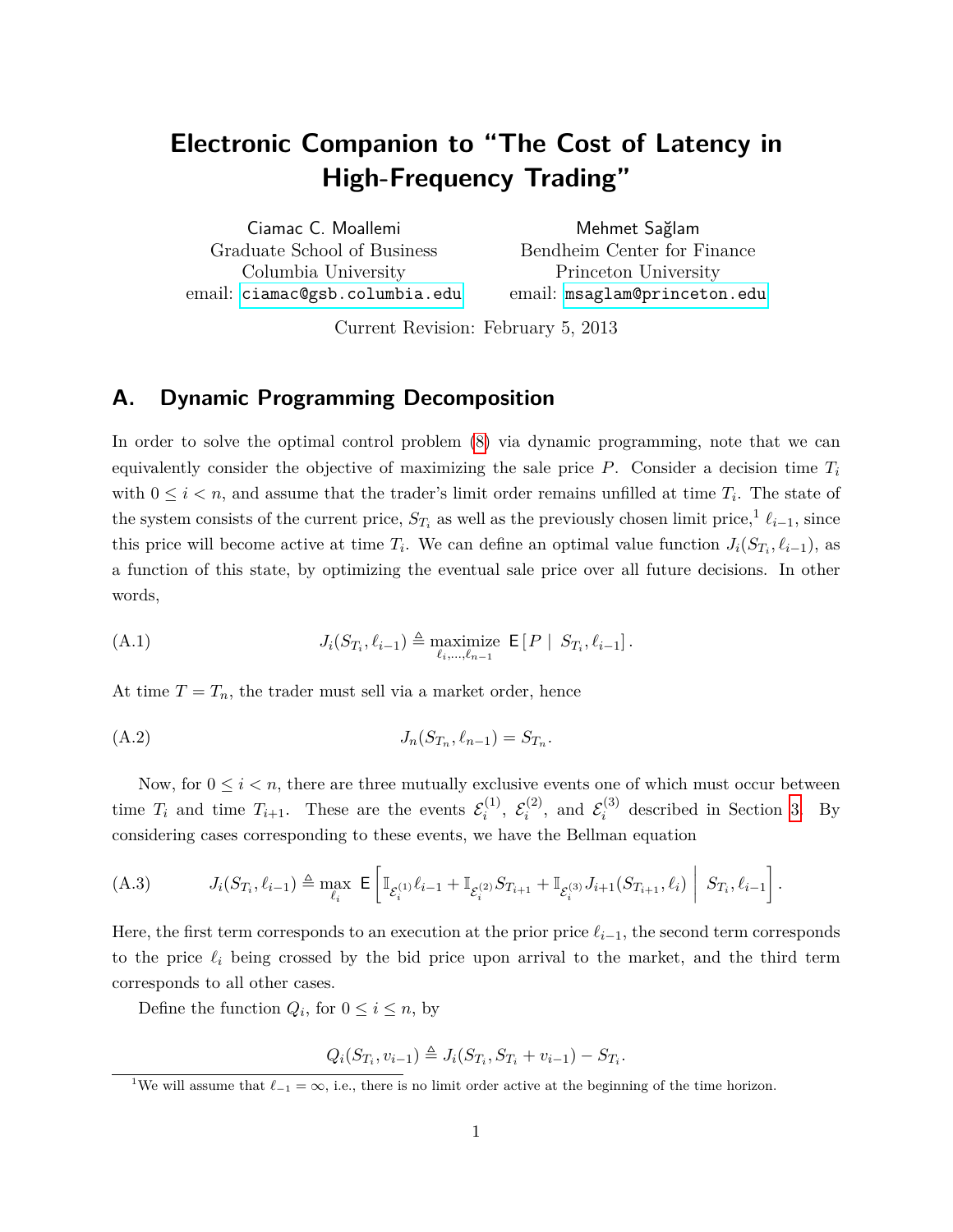The function  $Q_i$  is the premium of the value at time  $T_i$ , *relative* to the current bid price  $S_{T_i}$ . Similarly,  $v_{i-1} \triangleq \ell_{i-1} - S_{T_i}$  is the premium of limit price decided at time  $T_{i-1}$  *relative* to the current bid price at time  $T_i$ . Then, applying  $(A.3)$ , we have for  $0 \leq i < n$ ,

$$
Q_i(S_{T_i}, v_{i-1})
$$
  
=  $\max_{\ell_i} \mathsf{E} \left[ \mathbb{I}_{\mathcal{E}_i^{(1)}}(S_{T_i} + v_{i-1}) + \mathbb{I}_{\mathcal{E}_i^{(2)}} S_{T_{i+1}} + \mathbb{I}_{\mathcal{E}_i^{(3)}} J_{i+1}(S_{T_{i+1}}, \ell_i) \middle| S_{T_i}, v_{i-1} \right] - S_{T_i}$   
=  $\max_{u_i} \mathsf{E} \left[ \mathbb{I}_{\mathcal{E}_i^{(1)}} v_{i-1} + \mathbb{I}_{\mathcal{E}_i^{(2)} \cup \mathcal{E}_i^{(3)}} X_{i+1} + \mathbb{I}_{\mathcal{E}_i^{(3)}} Q_{i+1}(S_{T_i} + X_{i+1}, u_i - X_{i+1}) \middle| S_{T_i}, v_{i-1} \right].$ 

Here,  $X_{i+1} \triangleq S_{T_{i+1}} - S_{T_i} \sim N(0, \sigma^2 \Delta t)$  is the change in bid price from time  $T_i$  to time  $T_{i+1}$ . We define  $u_i \triangleq \ell_i - S_{T_i}$  as the premium of the limit price at time  $T_i$  (i.e., the decision variable) *relative* to the current bid price  $S_{T_i}$ . Note that the price change  $X_{i+1}$  is zero mean under the event

$$
\mathcal{E}_i^{(2)} \cup \mathcal{E}_i^{(3)} = \left(\mathcal{E}_i^{(1)}\right)^c,
$$

<span id="page-34-0"></span>by our assumption that the arrival of impatient buyers is independent of the bid price process, hence

<span id="page-34-4"></span>*.*

(A.4) 
$$
Q_i(S_{T_i}, v_{i-1}) = \max_{u_i} \mathsf{E}\left[\mathbb{I}_{\mathcal{E}_i^{(1)}} v_{i-1} + \mathbb{I}_{\mathcal{E}_i^{(3)}} Q_{i+1}(S_{T_i} + X_{i+1}, u_i - X_{i+1}) \middle| S_{T_i}, v_{i-1}\right]
$$

<span id="page-34-1"></span>Finally, by  $(A.2)$ ,

$$
(A.5) \t Q_n(S_{T_n}, v_{n-1}) = 0.
$$

As should be clear from the above discussion, the Bellman equation [\(A.3\)](#page-33-1) with terminal condition  $(A.2)$  and the backward recursion  $(A.4)$  with terminal condition  $(A.5)$  are completely equivalent, up to a change in variables. Expressing these equations in the latter form, however, brings significant simplifications, as the following lemma shows.

<span id="page-34-3"></span>**Lemma 3.** *Suppose a collection of functions* {*Qi*} *satisfies the dynamic programming equations*  $(A.4)$ <sup> $-$ </sup> $(A.5)$ *. Then, for each*  $0 \leq i < n$ ,  $Q_i$  does not depend on the price  $S_{T_i}$ , and takes the form

(A.6) 
$$
Q_i(v_{i-1}) = \mathbb{I}_{\{v_{i-1} \leq \delta\}}[\mu \Delta t v_{i-1} + (1 - \mu \Delta t) h_i] + \mathbb{I}_{\{v_{i-1} > \delta\}} h_i,
$$

<span id="page-34-2"></span>*where the scalar h<sup>i</sup> satisfies*

(A.7) 
$$
h_i = \max_{u_i} P(X_{i+1} < u_i) \mathsf{E} \left[ Q_{i+1}(u_i - X_{i+1}) \mid X_{i+1} < u_i \right].
$$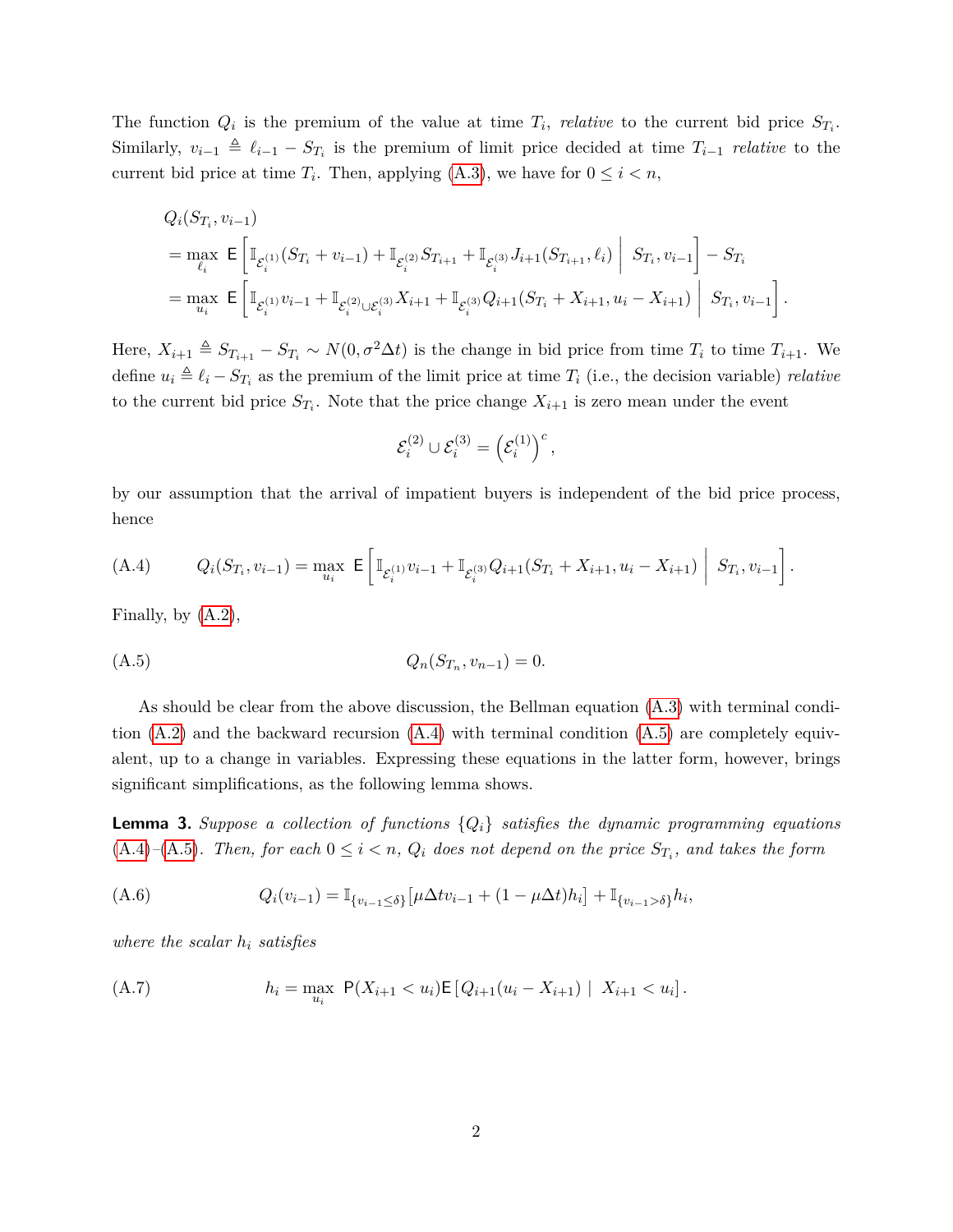**Proof**. Observe that, for  $0 \leq i \leq n$ , [\(A.4\)](#page-34-0) can be simplified according to

$$
Q_i(S_{T_i}, v_{i-1})
$$
  
\n
$$
= \max_{u_i} \mu \Delta t v_{i-1} \mathbb{I}_{\{v_{i-1} \le \delta\}} + (1 - \mu \Delta t v_{i-1} \mathbb{I}_{\{v_{i-1} \le \delta\}}) \mathsf{E} \left[ \mathbb{I}_{\{X_{i+1} < u_i\}} Q_{i+1}(S_{T_i} + X_{i+1}, u_i - X_{i+1}) \middle| S_{T_i} \right],
$$

where we have used the definitions of the events  $\mathcal{E}_i^{(1)}$  $\mathcal{E}_i^{(1)}$  and and  $\mathcal{E}_i^{(3)}$  $i^{(\mathcal{S})}$ .

Now, we proceed by backward induction. For the terminal case  $i = n - 1$ , from [\(A.8\)](#page-35-0) and the fact that  $Q_n = 0$  and  $u_{n-1} = -\infty$  (i.e., the trader must use a market order at the last time slot), we have that

<span id="page-35-0"></span>
$$
Q_{n-1}(S_{T_{n-1}}, v_{n-2}) = \mu \Delta t v_{n-2} \mathbb{I}_{\{v_{n-2} \leq \delta\}}.
$$

In other words,  $Q_{n-1}$  satisfies the hypotheses of the lemma, with  $h_{n-1} = 0$ .

Now, suppose that the result holds for some  $0 \leq i + 1 < n$ . By  $(A.8)$ , and since  $Q_{i+1}$  does not depend on  $S_{T_{i+1}}$ ,

$$
Q_i(S_{T_i}, v_{i-1})
$$
  
= max  $\mu \Delta t v_{i-1} \mathbb{I}_{\{v_{i-1} \le \delta\}} + (1 - \mu \Delta t v_{i-1} \mathbb{I}_{\{v_{i-1} \le \delta\}}) \mathsf{E} \left[ \mathbb{I}_{\{X_{i+1} < u_i\}} Q_{i+1}(u_i - X_{i+1}) \right]$   
=  $\mu \Delta t v_{i-1} \mathbb{I}_{\{v_{i-1} \le \delta\}} + (1 - \mu \Delta t v_{i-1} \mathbb{I}_{\{v_{i-1} \le \delta\}}) h_i$   
=  $\mathbb{I}_{\{v_{i-1} \le \delta\}} [\mu \Delta t v_{i-1} + (1 - \mu \Delta t v_{i-1}) h_i] + \mathbb{I}_{\{v_{i-1} > \delta\}} h_i.$ 

Here, in the second equality, we define  $h_i$  through  $(A.7)$ . The result then follows.

Notice that, at the beginning of the trading horizon, there is no active limit order, i.e.,  $u_{-1} = \infty$ . From Lemma [3,](#page-34-3) we have that

$$
h_0 = Q_0(\infty) = \max_{\ell_0, ..., \ell_{n-1}} E[P \mid S_0] - S_0.
$$

In other words,  $h_0 = h_0(\Delta t)$ , as defined in [\(8\)](#page-13-1), and our notation is consistent. More generally, for  $i > 0$ , from [\(A.7\)](#page-34-2), we can interpret  $h_i$  to be the trader's expected payoff at time  $T_i$  relative to the current bid price under the optimal policy, assuming that the limit order does not get executed in that time slot. Thus, *h<sup>i</sup>* can be interpreted as a *continuation value* in the dynamic programming context, as in [\(9\)](#page-14-4).

The continuation values  $\{h_i\}$  allow for a compact representation of the value function, since they consist of only a single real number for each time slot, rather than a function of the entire state space. Theorem [1](#page-14-2) directly expresses the dynamic programming equations  $(A.4)$ – $(A.5)$  in terms of this representation. The proof follows by explicitly computing the expectations in Lemma [3.](#page-34-3)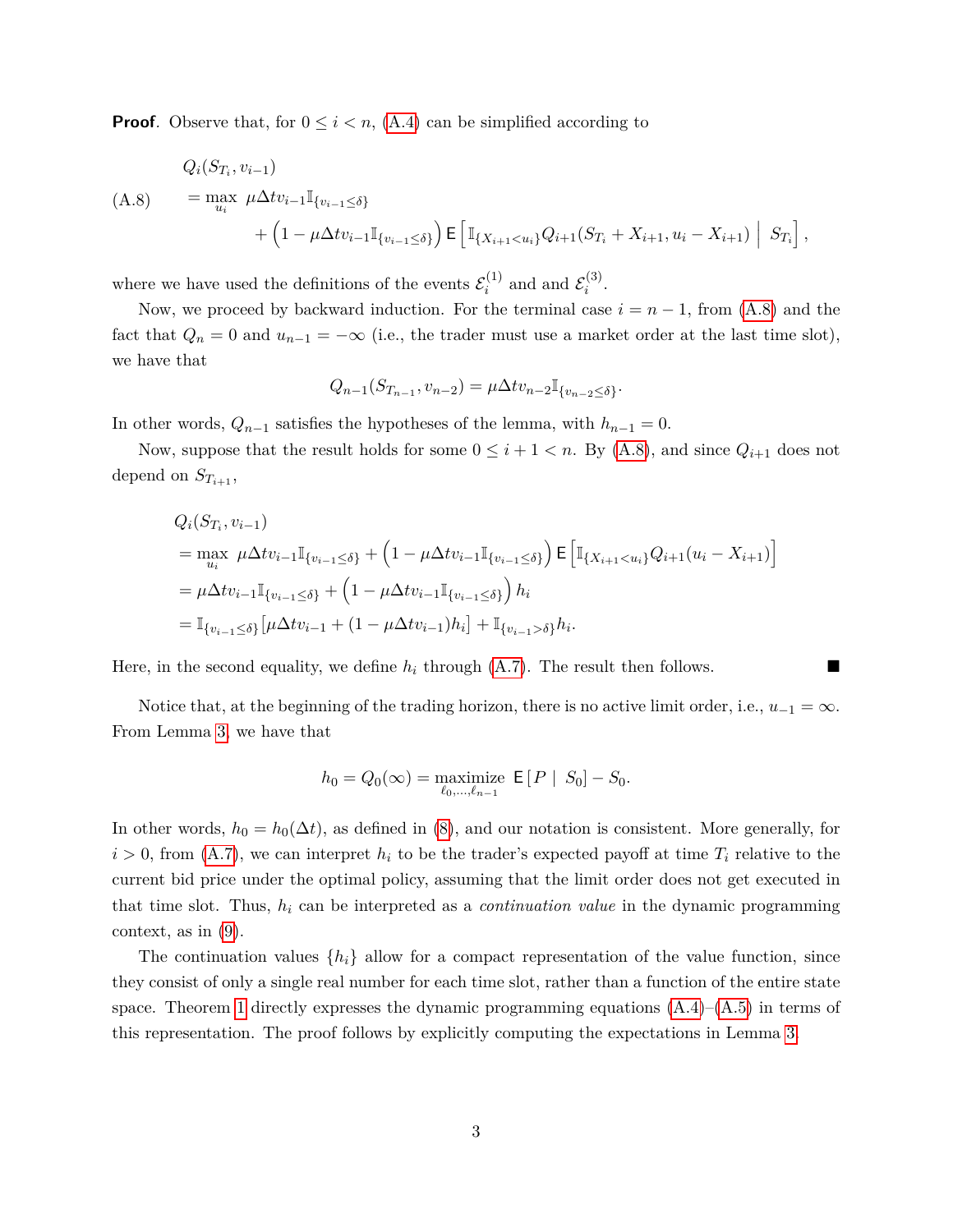<span id="page-36-0"></span>**Theorem [1.](#page-14-2)** *Suppose*  $\{h_i\}$  *satisfy, for*  $0 \leq i \leq n-1$ *,* 

(A.9) 
$$
h_{i} = \max_{u_{i}} \left\{ \mu \Delta t \left[ u_{i} \left( \Phi \left( \frac{u_{i}}{\sigma \sqrt{\Delta t}} \right) - \Phi \left( \frac{u_{i} - \delta}{\sigma \sqrt{\Delta t}} \right) \right) + \sigma \sqrt{\Delta t} \left( \phi \left( \frac{u_{i}}{\sigma \sqrt{\Delta t}} \right) - \phi \left( \frac{u_{i} - \delta}{\sigma \sqrt{\Delta t}} \right) \right) \right] + h_{i+1} \left[ (1 - \mu \Delta t) \Phi \left( \frac{u_{i}}{\sigma \sqrt{\Delta t}} \right) + \mu \Delta t \Phi \left( \frac{u_{i} - \delta}{\sigma \sqrt{\Delta t}} \right) \right] \right\},
$$

*and*

$$
(A.10) \t\t\t\t\t h_{n-1} = 0.
$$

*Here,*  $\phi$  *and*  $\Phi$  *are, respectively, the p.d.f. and c.d.f. of the standard normal distribution. Then,*  $\{h_i\}$ *correspond to the continuation values under the optimal policy. In other words, the value functions*  ${Q_i}$  *defined by*  ${h_i}$  *via* [\(A.6\)](#page-34-4) *solve the dynamic programming equations* [\(A.4\)](#page-34-0)–[\(A.5\)](#page-34-1)*.* 

*Suppose further that, for*  $0 \leq i < n - 1$ ,  $u_i^*$  *is a maximizer of* [\(A.9\)](#page-36-0)*. Then, a policy which chooses limit prices according to the premia defined by*  $\{u_i^*\}$ *, i.e.,* 

<span id="page-36-1"></span>
$$
\ell_i^*=S_{T_i}+u_i^*,\quad \forall\ 0\leq i
$$

*is optimal.*

**Proof***.* Suppose that we are given  $\{h_i\}$  that satisfy the hypotheses of the theorem. Define  $\{Q_i\}$  by setting, for  $0 \leq i \leq n-1$ ,

(A.11) 
$$
Q_i(v_{i-1}) \triangleq \mathbb{I}_{\{v_{i-1} \leq \delta\}}[\mu \Delta t v_{i-1} + (1 - \mu \Delta t) h_i] + \mathbb{I}_{\{v_{i-1} > \delta\}} h_i,
$$

and  $Q_n \triangleq 0$ . We wish to show that  $\{Q_i\}$  solve the dynamic programming equations  $(A.4)$ – $(A.5)$ .

Note that [\(A.5\)](#page-34-1) holds by definition. For  $0 \le i < n$ , we have that [\(A.4\)](#page-34-0) is equivalent to [\(A.8\)](#page-35-0). Define  $\hat{Q}_i$  to be the right side of  $(A.8)$ , i.e.,

$$
\hat{Q}_i(v_{i-1}) \triangleq \mu \Delta t v_{i-1} \mathbb{I}_{\{v_{i-1} \leq \delta\}} + \left(1 - \mu \Delta t v_{i-1} \mathbb{I}_{\{v_{i-1} \leq \delta\}}\right) \max_{u_i} \ \mathsf{E}\left[\mathbb{I}_{\{X_{i+1} < u_i\}} Q_{i+1}(u_i - X_{i+1})\right].
$$

Comparing with [\(A.11\)](#page-36-1), in order that the dynamic programming equation [\(A.8\)](#page-35-0) hold (i.e., that  $\hat{Q}_i = Q_i$ , we must have that

(A.12) 
$$
h_i = \max_{u_i} \mathsf{E}\left[\mathbb{I}_{\{X_{i+1} < u_i\}} Q_{i+1}(u_i - X_{i+1})\right]
$$

Using the definition of  $Q_{i+1}$  from  $(A.11)$ , this is equivalent to

$$
h_i
$$
  
= max  $u_i$   $\mathsf{E}\left[\mathbb{I}_{\{X_{i+1} < u_i\}}\left(\mathbb{I}_{\{u_i - X_{i+1} \leq \delta\}}\left[\mu\Delta t(u_i - X_{i+1}) + (1 - \mu\Delta t)h_{i+1}\right] + \mathbb{I}_{\{u_i - X_{i+1} > \delta\}}h_{i+1}\right)\right]$   
= max  $\mathsf{E}\left[\mathbb{I}_{\{0 < u_i - X_{i+1} \leq \delta\}}\mu\Delta t(u_i - X_{i+1}) + \mathbb{I}_{\{X_{i+1} < u_i\}}(1 - \mu\Delta t)h_{i+1} + \mathbb{I}_{\{u_i - X_{i+1} > \delta\}}\mu\Delta t h_{i+1}\right].$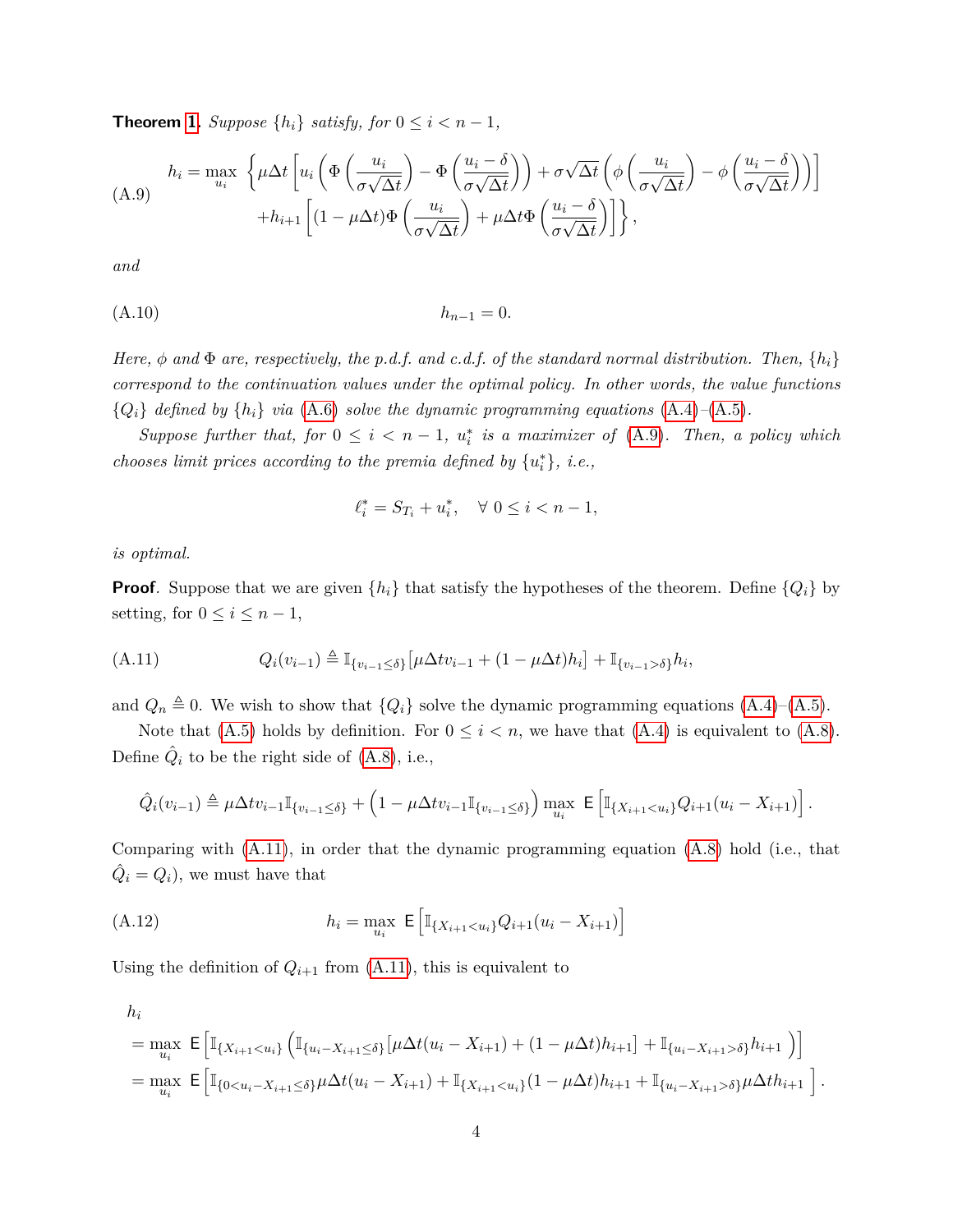For the first term in the expectation, we have

$$
\begin{split}\n&= \left[\mathbb{I}_{\{0 < u_{i} - X_{i+1} \leq \delta\}} \mu \Delta t (u_{i} - X_{i+1})\right] \\
&= \mu \Delta t \int_{-\infty}^{u_{i}} (u_{i} - x) \mathbb{I}_{\{u_{i} - x \leq \delta\}} \frac{1}{\sigma \sqrt{\Delta t}} \phi \left(\frac{x}{\sigma \sqrt{\Delta t}}\right) dx \\
&= \mu \Delta t \int_{u_{i} - \delta}^{u_{i}} (u_{i} - x) \frac{1}{\sigma \sqrt{\Delta t}} \phi \left(\frac{x}{\sigma \sqrt{\Delta t}}\right) dx \\
&= \mu \Delta t \left[u_{i} \left(\Phi \left(\frac{u_{i}}{\sigma \sqrt{\Delta t}}\right) - \Phi \left(\frac{u_{i} - \delta}{\sigma \sqrt{\Delta t}}\right)\right) + \int_{u_{i} - \delta}^{u_{i}} \frac{-x}{\sigma \sqrt{\Delta t}} \phi \left(\frac{x}{\sigma \sqrt{\Delta t}}\right) dx\right] \\
&= \mu \Delta t \left[u_{i} \left(\Phi \left(\frac{u_{i}}{\sigma \sqrt{\Delta t}}\right) - \Phi \left(\frac{u_{i} - \delta}{\sigma \sqrt{\Delta t}}\right)\right) + \sigma \sqrt{\Delta t} \left(\phi \left(\frac{u_{i}}{\sigma \sqrt{\Delta t}}\right) - \phi \left(\frac{u_{i} - \delta}{\sigma \sqrt{\Delta t}}\right)\right)\right].\n\end{split}
$$

For the second term in the expectation, we have

$$
\mathsf{E}\left[\mathbb{I}_{\{X_{i+1} < u_i\}}(1 - \mu \Delta t)h_{i+1}\right] = (1 - \mu \Delta t)h_{i+1}\Phi\left(\frac{u_i}{\sigma \sqrt{\Delta t}}\right).
$$

finally, for the last term in the expectation, we have

$$
\mathsf{E}\left[\mathbb{I}_{\{u_i - X_{i+1} > \delta\}}\mu\Delta th_{i+1}\right] = \mu\Delta th_{i+1}\Phi\left(\frac{u_i - \delta}{\sigma\sqrt{\Delta t}}\right)
$$

Combining all the terms, we obtain the desired recursion for  $h_i$ .

The balance of the theorem involves establishing the optimality of the  ${u<sub>i</sub><sup>*</sup>}$  policy. This follows from standard dynamic programming arguments (see, e.g., Chapter 3, [Bertsekas and Shreve, 1978\)](#page-30-9).

 $\blacksquare$ 

## <span id="page-37-0"></span>**B. Proof of Theorem [2](#page-15-0)**

<span id="page-37-1"></span>We begin with a preliminary lemma.

**Lemma 4.** *Suppose that*  $\{h_i : 0 \le i < n\}$  *solves the dynamic programming recursion* [\(10\)](#page-14-1)–[\(11\)](#page-14-3)*. Then, for*  $0 \leq i \leq n$ *,* 

(B.1) 
$$
0 \le h_i \le \delta \left(1 - (1 - \mu \Delta t)^n\right) < \delta.
$$

**Proof**. First, note that the result is trivially true for  $i = n-1$ , since  $h_{n-1} = 0$ . Now, if  $0 \le i < n-1$ , we can always choose  $u_i = -\infty$ , i.e., a market order, and this results in a continuation value of 0. Thus,  $h_i \geq 0$ .

For the upper bound, consider the discrete model without latency described in Section [4.3.](#page-18-0) Any strategy for the latency model is also feasible for the discrete model, since the trader can simply delay the implementation of trading decisions by one period. Therefore, at time *T<sup>i</sup>* (with  $0 \leq i \leq n-1$ , a policy with latency cannot achieve more value than the optimal policy for the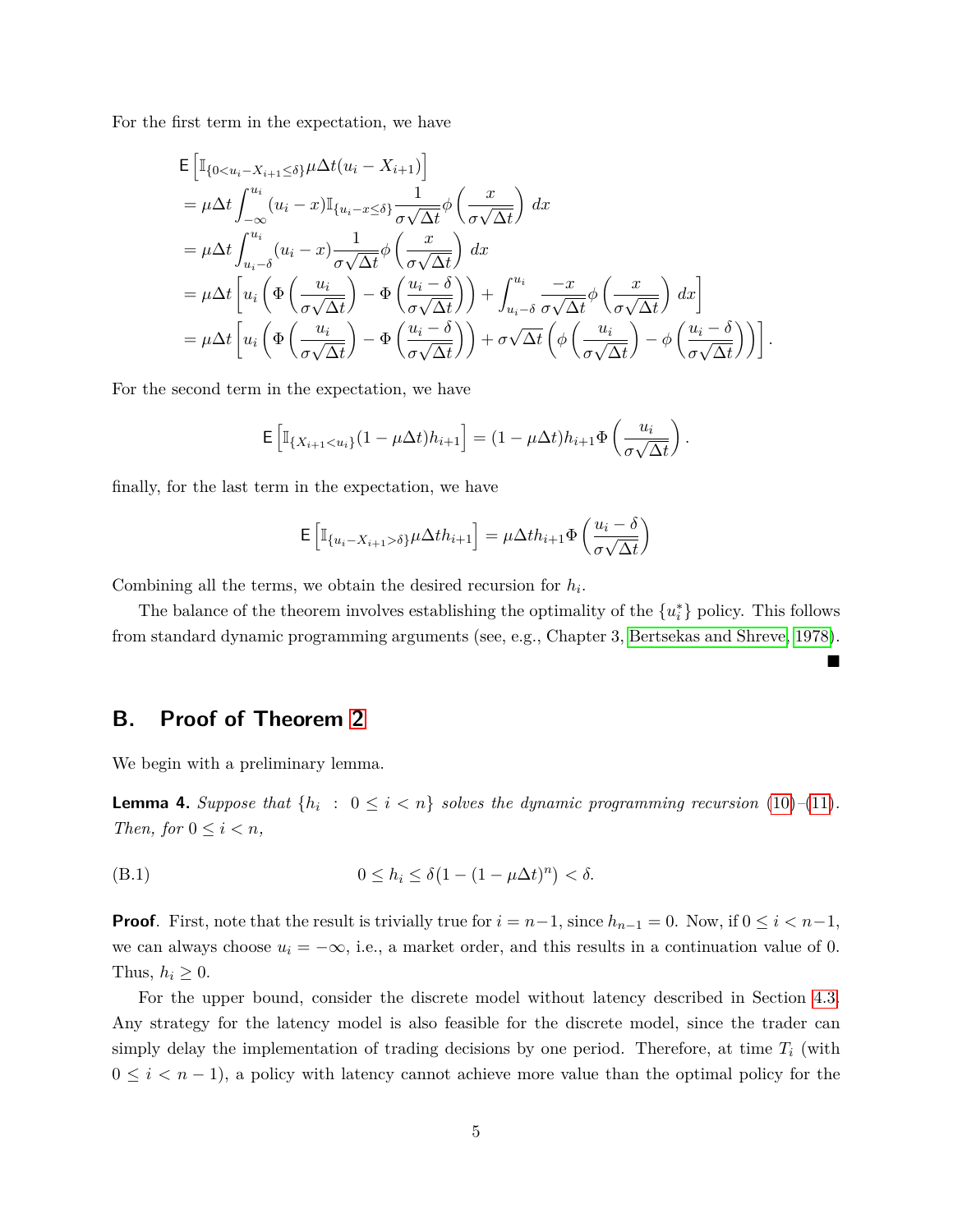discrete model without latency. At time  $T_i$ , there are  $n - i - 1$  trading decisions remaining. This corresponds to the initial time of a discrete model with a total time horizon of  $(n-i-1)\Delta t$ . Then, with reference to Lemma [2,](#page-19-1) we have that

$$
h_i \le \delta \left(1 - (1 - \mu \Delta t)^{n - i - 1}\right).
$$

The result immediately follows.

**Theorem [2.](#page-15-0)** *Fix*  $\alpha > 1$ *. If*  $\Delta t$  *is sufficiently small, then there exists a unique optimal solution*  $\{h_i\}$ *to the dynamic programming equations*  $(10)–(11)$  $(10)–(11)$  $(10)–(11)$ *. Moreover, the corresponding optimal policy*  $\{u_i^*\}$ *is unique. For*  $0 \leq i < n-1$ *, this strategy chooses limit prices in the range* 

$$
\ell_i^* \in \left(S_i + \delta - \sigma \sqrt{\Delta t \log \frac{\alpha L}{\Delta t}}, \ S_i + \delta - \sigma \sqrt{\Delta t \log \frac{R(\Delta t)}{\Delta t}}, \right),\,
$$

*where*

<span id="page-38-1"></span><span id="page-38-0"></span>
$$
L \triangleq \frac{\delta^2}{2\pi\sigma^2}, \qquad R(\Delta t) \triangleq \frac{\delta^2 (1 - \mu \Delta t)^{2n}}{2\pi\sigma^2}.
$$

**Proof**. Assume that, for some  $0 \leq i < n - 1$ , a solution  $\{h_j : i + 1 \leq j < n\}$  exists to [\(10\)](#page-14-1)–[\(11\)](#page-14-3). We will establish that, for  $\Delta t$  sufficiently small (and not dependent on *i*), a solution  $h_i$  also exists and satisfies the conditions of the theorem. The result will follow by backward induction. Note that the base case of our induction (i.e., the existence of  $h_{n-1}$ ) is trivial.

To this end, define the auxiliary function *f* by

(B.2) 
$$
f(u, h) \triangleq \mu \Delta t \Big[ u (\Phi(A_u) - \Phi(B_u)) + \sigma \sqrt{\Delta t} (\phi(A_u) - \phi(B_u)) \Big] + h \Big[ (1 - \mu \Delta t) \Phi(A_u) + \mu \Delta t \Phi(B_u) \Big],
$$

where

<span id="page-38-3"></span>(B.3) 
$$
A_u \triangleq \frac{u}{\sigma \sqrt{\Delta t}}, \qquad B_u \triangleq \frac{u - \delta}{\sigma \sqrt{\Delta t}}.
$$

Then, from Theorem [1,](#page-14-2) for  $0 \leq i < n-1$ , the dynamic programming recursion is given by

(B.4) 
$$
h_i = \max_{u_i} f(u_i, h_{i+1}),
$$

and we can establish the present theorem by proving that, for  $\Delta t$  sufficiently small, [\(B.4\)](#page-38-0) has a unique maximizer  $u_i^* \in (\hat{u}_L, \hat{u}_R)$ , where

<span id="page-38-2"></span>(B.5) 
$$
\hat{u}_L \triangleq \delta - \sigma \sqrt{\Delta t \log \frac{\alpha L}{\Delta t}}, \qquad \hat{u}_R \triangleq \delta - \sigma \sqrt{\Delta t \log \frac{R(\Delta t)}{\Delta t}}.
$$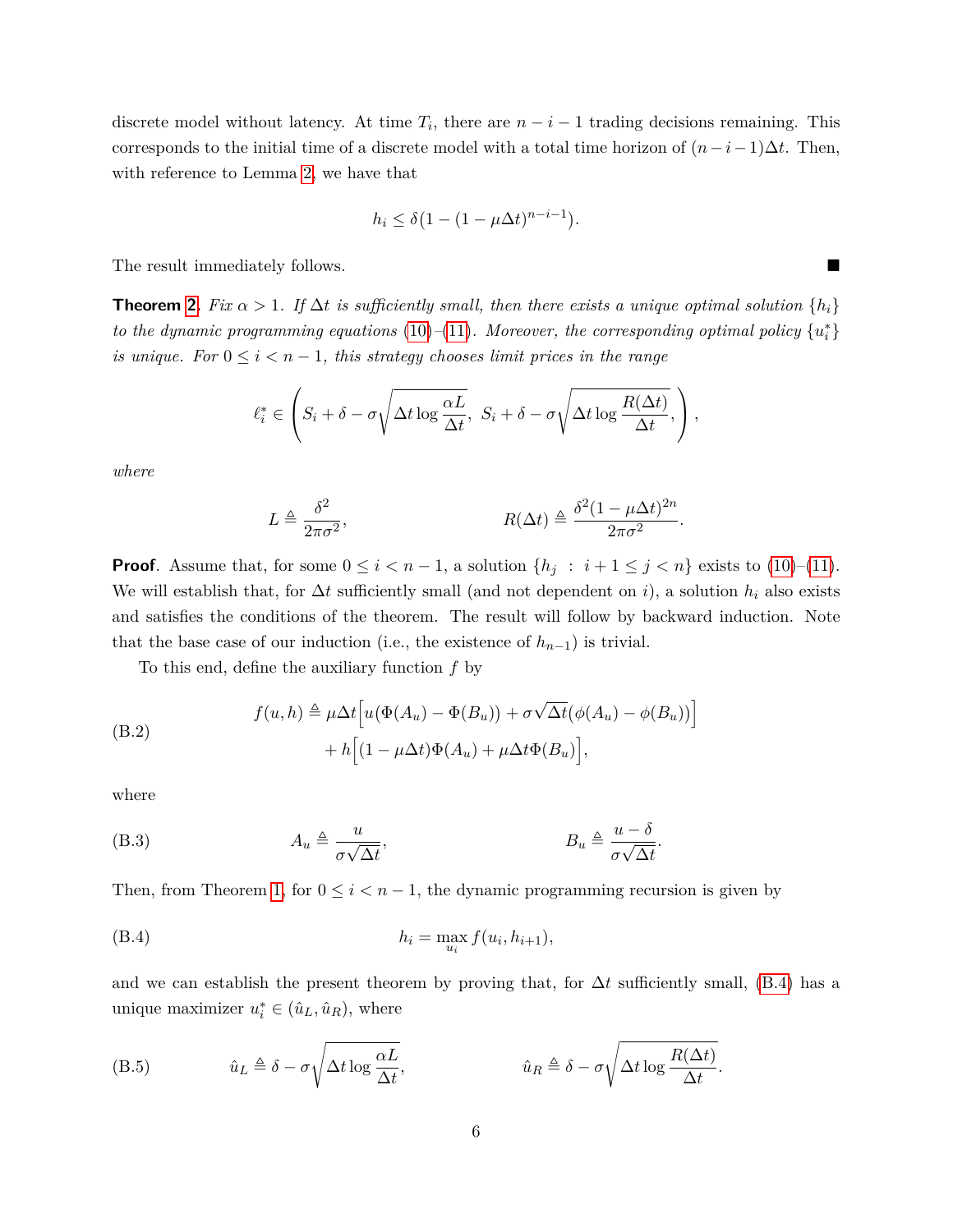<span id="page-39-2"></span>Note that

(B.6) 
$$
R(0) \triangleq \lim_{\Delta t \to 0} R(\Delta t) = \lim_{\Delta t \to 0} L(1 - \mu \Delta t)^{2T/dt} = Le^{-2\mu T} < \alpha L.
$$

Hence, there exists some  $\overline{\Delta t} > 0$  so that if  $0 < \Delta t < \overline{\Delta t}$ , then

$$
\delta/2 < \hat{u}_L < \hat{u}_R < \delta, \quad \text{and} \quad 0 < 1 - \mu \Delta t < 1.
$$

For the balance of the theorem, we will assume that  $0 < \Delta t < \overline{\Delta t}$ , in addition to whatever other assumptions are made regarding the magnitude of ∆*t*.

The first and second derivatives of  $f(\cdot, h)$  are given by

$$
f_u(u, h) = \mu \Delta t \left[ \Phi(A_u) - \Phi(B_u) + A_u(\phi(A_u) - \phi(B_u)) - \frac{u\phi(A_u) + (\delta - u)\phi(B_u)}{\sigma\sqrt{\Delta t}} \right]
$$
  
+ 
$$
\frac{h}{\sigma\sqrt{\Delta t}} \left[ (1 - \mu \Delta t)\phi(A_u) + \mu \Delta t \phi(B_u) \right]
$$
  
= 
$$
\frac{(1 - \mu \Delta t)h}{\sigma\sqrt{\Delta t}} \phi(A_u) + \mu \Delta t \left[ \Phi(A_u) - \Phi(B_u) - \frac{\delta}{\sigma\sqrt{\Delta t}} \phi(B_u) \right] + \frac{h\mu\sqrt{\Delta t}}{\sigma} \phi(B_u)
$$
  
= 
$$
\frac{(1 - \mu \Delta t)h}{\sigma\sqrt{\Delta t}} \phi(A_u) + \mu \Delta t [\Phi(A_u) - \Phi(B_u)] + \frac{\mu\sqrt{\Delta t}}{\sigma} \phi(B_u)(h - \delta),
$$

<span id="page-39-4"></span>(B.7) 
$$
f_{uu}(u, h) = \frac{-u(1 - \mu \Delta t)h}{\sigma^3 \Delta t \sqrt{\Delta t}} \phi(A_u) + \frac{\mu \sqrt{\Delta t}}{\sigma} [\phi(A_u) - \phi(B_u)] + \frac{\mu(\delta - u)}{\sigma^3 \sqrt{\Delta t}} \phi(B_u)(h - \delta)
$$

$$
= \phi(A_u) \left[ \frac{\mu \sqrt{\Delta t}}{\sigma} - \frac{u(1 - \mu \Delta t)h}{\sigma^3 \Delta t^{3/2}} \right] + \phi(B_u) \left[ \frac{\mu(\delta - u)}{\sigma^3 \sqrt{\Delta t}} (h - \delta) - \frac{\mu \sqrt{\Delta t}}{\sigma} \right].
$$

<span id="page-39-5"></span>First, we will show that, for  $\Delta t$  sufficiently small,  $f(\cdot, h_{i+1})$  has a *local* maximum  $u_i^*$  in the interval  $(\hat{u}_L, \hat{u}_R)$ , and that this is the unique maximizer over the larger interval  $(\delta/2, \delta)$ . That is,  $u \in (\delta/2, \delta)$  and  $u \neq u_i^*$ , then

(B.8) 
$$
f(u, h_{i+1}) < f(u_i^*, h_{i+1}), \quad \text{for all } u \in (\delta/2, \delta), \ u \neq u_i^*.
$$

This is implied by the following claims, which we will demonstrate hold for  $\Delta t$  sufficiently small:

- <span id="page-39-0"></span>(i)  $f_u(\hat{u}_L, h_{i+1}) > 0.$
- <span id="page-39-1"></span>(ii)  $f_u(\hat{u}_R, h_{i+1}) < 0$ .
- <span id="page-39-3"></span>(iii)  $f_{uu}(u, h_{i+1}) < 0$ , for all  $u \in (\delta/2, \delta)$ .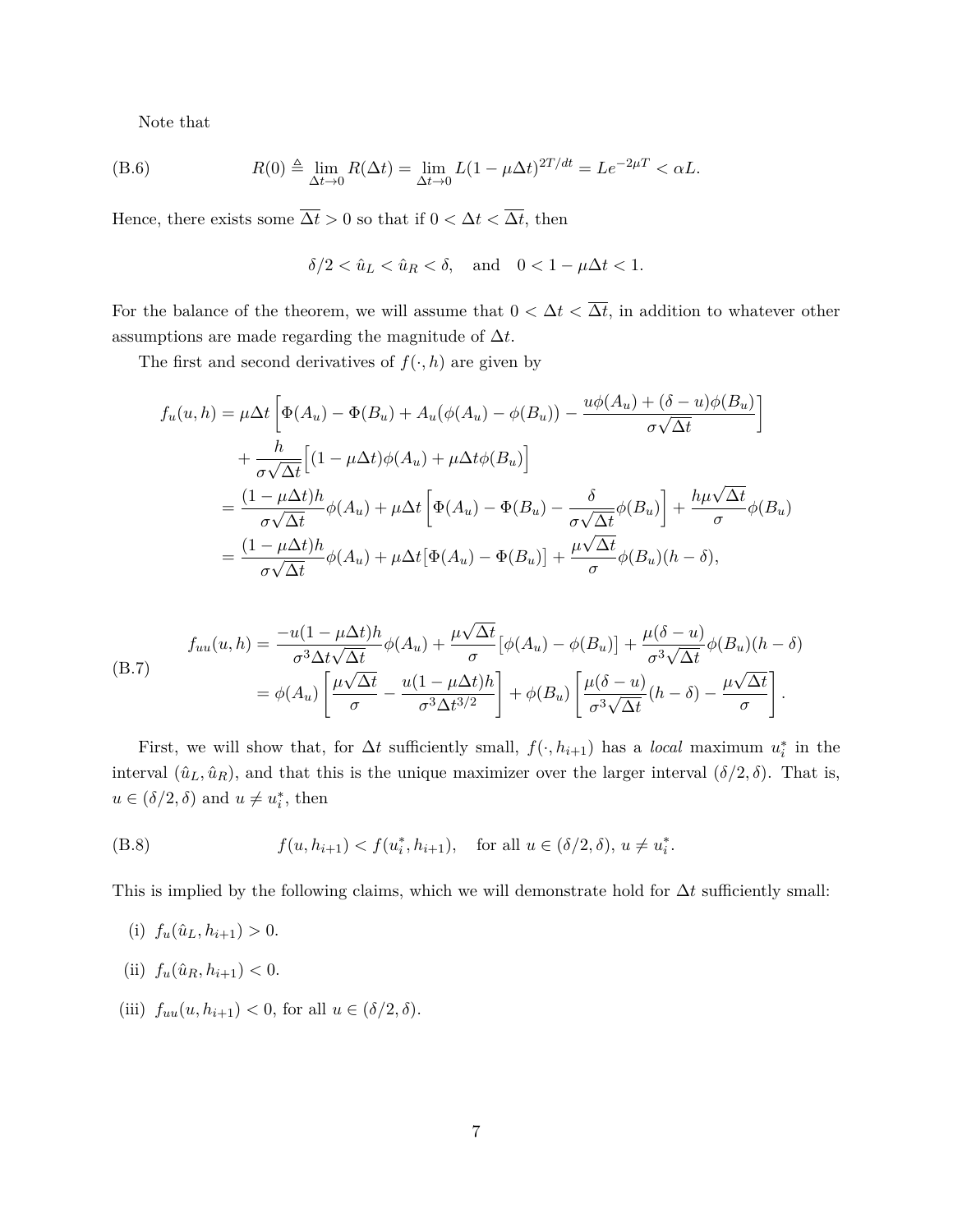<span id="page-40-0"></span>*Claim [\(i\):](#page-39-0)* Note that

(B.9) 
$$
f_u(\hat{u}_L, h_{i+1}) = \frac{(1 - \mu \Delta t)h_{i+1}}{\sigma \sqrt{\Delta t}} \phi(A_{\hat{u}_L}) + \mu \Delta t [\Phi(A_{\hat{u}_L}) - \Phi(B_{\hat{u}_L})] + \frac{\mu \Delta t}{\delta \sqrt{\alpha}} (h_{i+1} - \delta)
$$

$$
\geq \mu \Delta t [\Phi(A_{\hat{u}_L}) - \Phi(B_{\hat{u}_L})] - \frac{\mu \Delta t}{\sqrt{\alpha}},
$$

where we use the fact that  $h_{i+1} \geq 0$  (cf. Lemma [4\)](#page-37-1). In order to calculate a lower bound for  $\Phi(A_{\hat{u}_L}) - \Phi(B_{\hat{u}_L})$ , we need the following standard bound on the tail probabilities of the normal distribution (see, e.g., [Durrett, 2004\)](#page-31-21). Define *Q* to be the tail probability of a standard normal distribution, i.e.,

<span id="page-40-1"></span>
$$
Q(x) \triangleq 1 - \Phi(x) = \frac{1}{\sqrt{2\pi}} \int_x^{\infty} e^{-\frac{1}{2}u^2} du.
$$

Then, for all  $x > 0$ ,

(B.10) 
$$
\frac{x^2 - 1}{x^3 \sqrt{2\pi}} e^{-\frac{1}{2}x^2} \le Q(x) \le \frac{1}{x\sqrt{2\pi}} e^{-\frac{1}{2}x^2}.
$$

Applying this to [\(B.9\)](#page-40-0),

$$
f_u(\hat{u}_L, h_{i+1}) \ge \mu \Delta t \Big[ 1 - Q(A_{\hat{u}_L}) - Q(-B_{\hat{u}_L}) \Big] + \frac{\mu \Delta t}{\sqrt{\alpha}}
$$
  
=  $\mu \Delta t \left( 1 - \frac{1}{\sqrt{\alpha}} \right) - \mu \Delta t [Q(A_{\hat{u}_L}) + Q(-B_{\hat{u}_L})]$   
>  $\mu \Delta t \left( 1 - \frac{1}{\sqrt{\alpha}} \right) - 2\mu \Delta t Q(-B_{\hat{u}_L})$   
 $\ge \mu \Delta t \left( 1 - \frac{1}{\sqrt{\alpha}} \right) - \frac{2\mu \Delta t^{3/2}}{\sqrt{2\pi \alpha L \log \frac{\alpha L}{\Delta t}}}$   
> 0,

for sufficiently small  $\Delta t$ . Here, we have used the fact that  $Q(-B_{\hat{u}_L}) > Q(A_{\hat{u}_L})$ .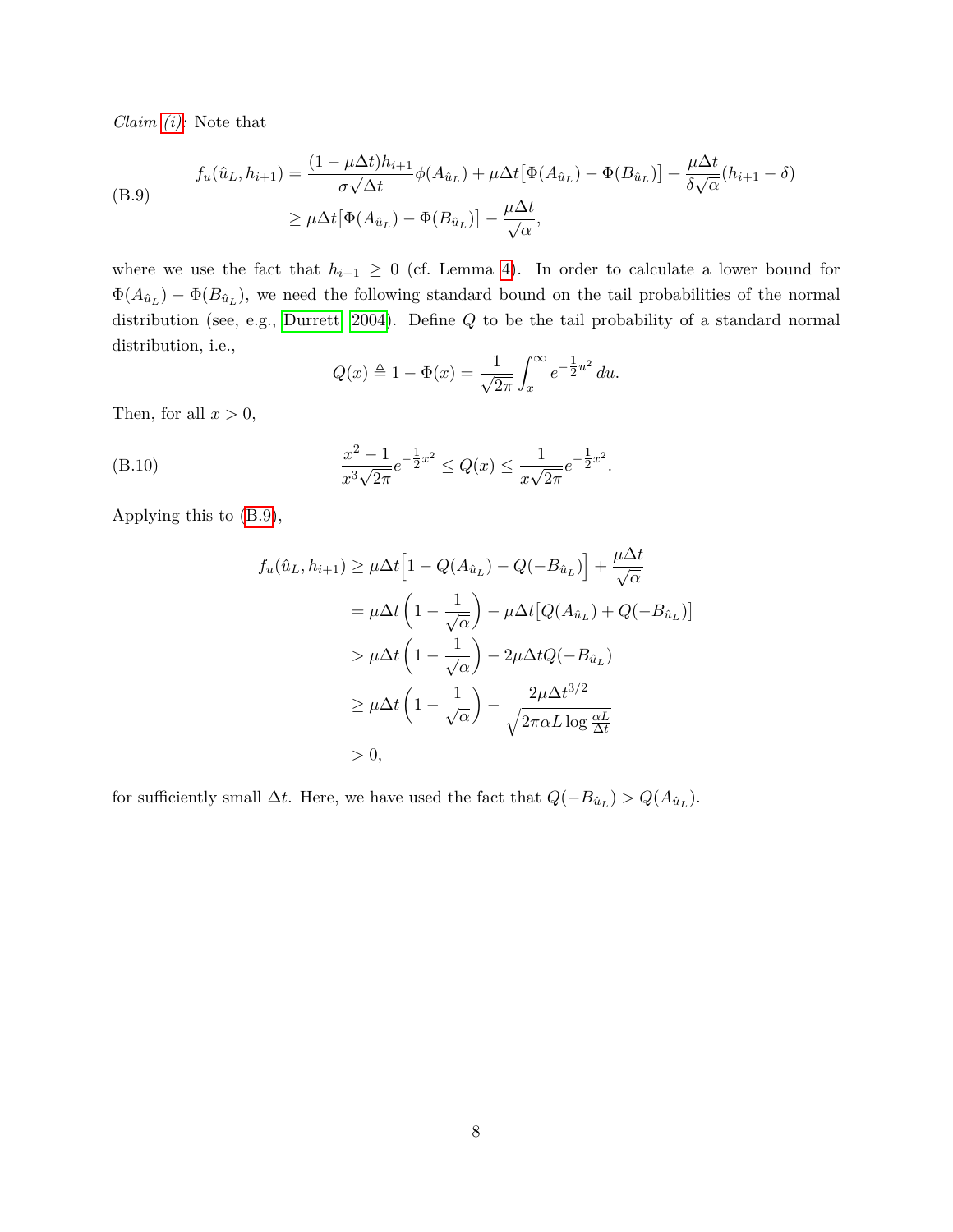*Claim [\(ii\):](#page-39-1)* Similarly, for the other endpoint of the interval, we have

$$
f_u(\hat{u}_R, h_{i+1}) = \frac{(1 - \mu \Delta t)h_{i+1}}{\sigma \sqrt{\Delta t}} \phi(A_{\hat{u}_R}) + \mu \Delta t [1 - Q(A_{\hat{u}_R}) - Q(-B_{\hat{u}_R})]
$$
  
+ 
$$
\frac{\mu \Delta t}{\delta(1 - \mu \Delta t)^n} (h_{i+1} - \delta)
$$
  

$$
\leq \frac{(1 - \mu \Delta t)h_{i+1}}{\sigma \sqrt{\Delta t}} \phi(A_{\hat{u}_R}) + \mu \Delta t [1 - Q(A_{\hat{u}_R}) - Q(-B_{\hat{u}_R})]
$$
  
+ 
$$
\frac{\mu \Delta t}{\delta(1 - \mu \Delta t)^n} [\delta (1 - (1 - \mu \Delta t)^n) - \delta]
$$
  
= 
$$
\frac{(1 - \mu \Delta t)h_{i+1}}{\sigma \sqrt{\Delta t}} \phi(A_{\hat{u}_R}) + \mu \Delta t [1 - Q(A_{\hat{u}_R}) - Q(-B_{\hat{u}_R})] - \mu \Delta t
$$
  
= 
$$
\frac{(1 - \mu \Delta t)h_{i+1}}{\sigma \sqrt{\Delta t}} \phi(A_{\hat{u}_R}) - \mu \Delta t [Q(A_{\hat{u}_R}) + Q(-B_{\hat{u}_R})]
$$
  

$$
\leq \frac{\delta}{\sigma \sqrt{\Delta t}} \phi(A_{\hat{u}_R}) - \mu \Delta t Q(-B_{\hat{u}_R}),
$$

where we have used the upper bound on  $h_{i+1}$  from Lemma [4.](#page-37-1) Using  $(B.6)$ , for sufficiently small  $\Delta t$ , we have

$$
\sqrt{\log \frac{R(\Delta t)}{\Delta t}} < \frac{\delta}{2\sigma\sqrt{\Delta t}},
$$

and thus

$$
A_{\hat{u}_R} \ge \frac{\delta}{2\sigma\sqrt{\Delta t}}.
$$

On the other hand, using [\(B.10\)](#page-40-1),

$$
Q(-B_{\hat{u}_R}) \ge \left[ \left( \log \frac{R(\Delta t)}{\Delta t} \right)^{-1/2} - \left( \log \frac{R(\Delta t)}{\Delta t} \right)^{-3/2} \right] \sqrt{\frac{\Delta t}{2\pi R(\Delta t)}}.
$$

Thus,

$$
f_u(\hat{u}_R, h_{i+1}) \le \frac{\delta}{\sigma \sqrt{2\pi \Delta t}} \exp\left(\frac{-\delta^2}{8\sigma^2 \Delta t}\right)
$$

$$
-\mu \Delta t \left[ \left(\log \frac{R(\Delta t)}{\Delta t}\right)^{-1/2} - \left(\log \frac{R(\Delta t)}{\Delta t}\right)^{-3/2} \right] \sqrt{\frac{\Delta t}{2\pi R(\Delta t)}}
$$
 $< 0,$ 

for sufficiently small  $\Delta t$ .

*Claim [\(iii\):](#page-39-3)* Note that, for  $u \in (\delta/2, \delta)$ ,

$$
\phi\left(\frac{\delta}{\sigma\sqrt{\Delta t}}\right) < \phi(A_u) < \phi\left(\frac{\delta}{2\sigma\sqrt{\Delta t}}\right) < \phi(B_u) < \phi(0).
$$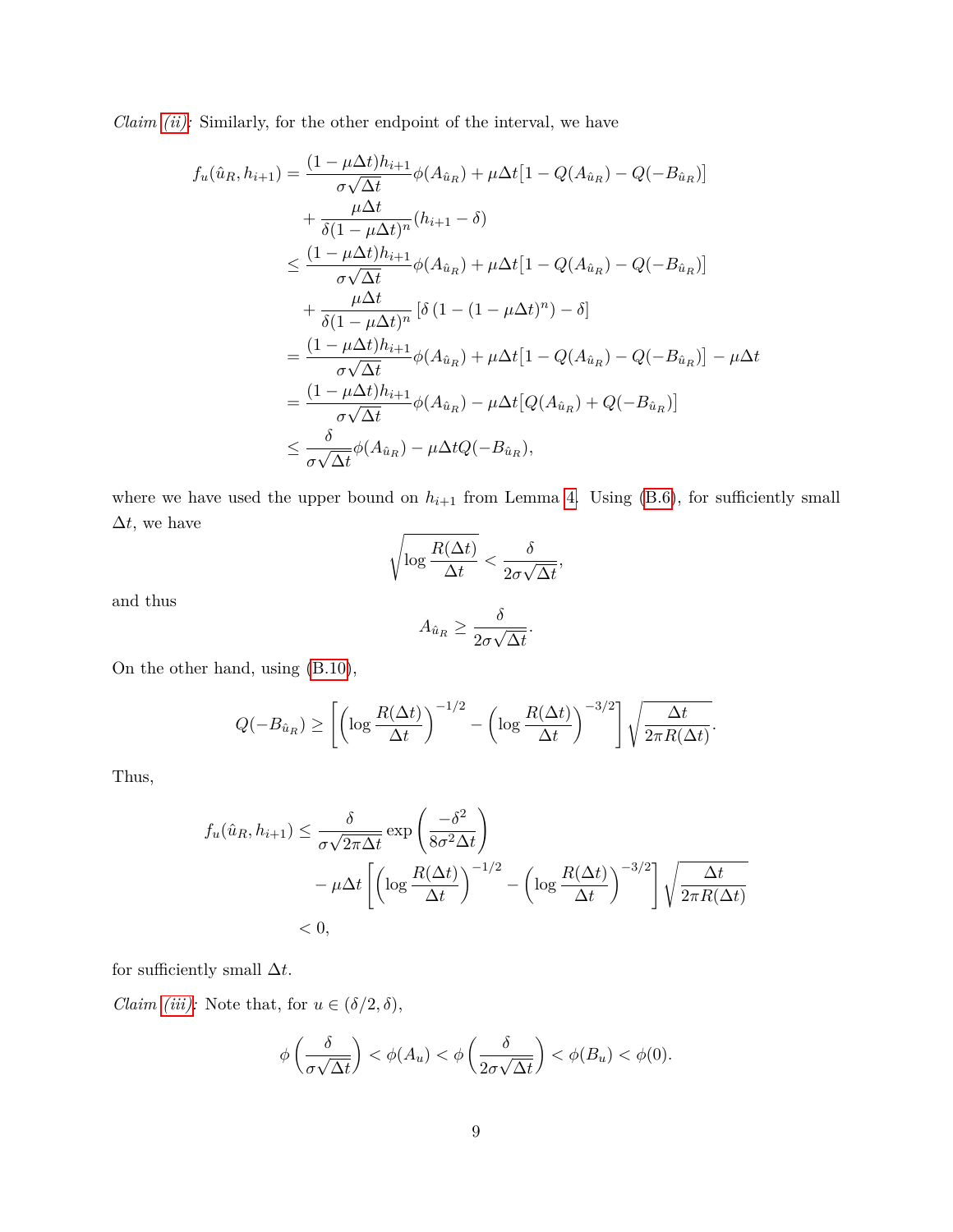Then, from [\(B.7\)](#page-39-4), and using the fact that  $0 \leq h_{i+1} < \delta$  (cf. Lemma [4\)](#page-37-1), we have for  $\Delta t$  sufficiently small,

$$
f_{uu}(u, h_{i+1}) \le \phi(A_u) \frac{\mu \sqrt{\Delta t}}{\sigma} + \phi(B_u) \left[ \frac{\mu(\delta - u)}{\sigma^3 \sqrt{\Delta t}} (h_{i+1} - \delta) - \frac{\mu \sqrt{\Delta t}}{\sigma} \right]
$$

$$
\le \phi(B_u) \frac{\mu(\delta - u)}{\sigma^3 \sqrt{\Delta t}} (h_{i+1} - \delta) < 0.
$$

In order to complete the proof, it suffices to demonstrate that the *local* maximum  $u_i^* \in (\hat{u}_L, \hat{u}_R)$ is the unique *global* maximum. Since  $u_i^*$  achieves a higher value than any other  $u \in (\delta/2, \delta)$ , we will analyze cases where  $u \notin (\delta/2, \delta)$  as follows:

•  $u \in [0, \delta/2]$ .

Here,

$$
\phi\left(\frac{\delta}{\sigma\sqrt{\Delta t}}\right) \leq \phi(B_u) \leq \phi\left(\frac{\delta}{2\sigma\sqrt{\Delta t}}\right) \leq \phi(A_u) \leq \phi(0).
$$

Further, for  $\Delta t$  sufficiently small,

$$
\Phi(A_u) - \Phi(B_u) \ge \Phi(0) - \Phi\left(\frac{-\delta}{2\sigma\sqrt{\Delta t}}\right) \ge \frac{1}{4}.
$$

Then, for  $\Delta t$  sufficiently small,

$$
f_u(u, h_{i+1}) \ge \frac{(1 - \mu \Delta t)h_{i+1}}{\sigma \sqrt{\Delta t}} \phi \left(\frac{\delta}{2\sigma\sqrt{\Delta t}}\right) + \mu \Delta t \left[\Phi\left(0\right) - \Phi\left(\frac{-\delta}{2\sigma\sqrt{\Delta t}}\right)\right] + \frac{\mu \sqrt{\Delta t}}{\sigma} \phi \left(\frac{\delta}{2\sigma\sqrt{\Delta t}}\right) (h_{i+1} - \delta) \ge \frac{h_{i+1}}{\sigma \sqrt{\Delta t}} \phi \left(\frac{\delta}{2\sigma\sqrt{\Delta t}}\right) + \mu \Delta t \left[\Phi\left(0\right) - \Phi\left(\frac{-\delta}{2\sigma\sqrt{\Delta t}}\right)\right] - \frac{\delta \mu \sqrt{\Delta t}}{\sigma} \phi \left(\frac{\delta}{2\sigma\sqrt{\Delta t}}\right) \ge \frac{\mu \Delta t}{4} - \frac{\mu \delta \sqrt{\Delta t}}{\sqrt{2\pi}\sigma} \exp\left(\frac{-\delta^2}{8\sigma^2\Delta t}\right) > 0.
$$

<span id="page-42-0"></span>Here, we have used the fact that  $h_{i+1} \geq 0$ . Using [\(B.8\)](#page-39-5) and the fact that  $f(\cdot, h_{i+1})$  is continuous, this implies that

(B.12) 
$$
\sup_{u \in [0,\delta/2]} f(u, h_{i+1}) \le f(\delta/2, h_{i+1}) < f(u_i^*, h_{i+1}).
$$

•  $u \in (-\infty, 0)$ .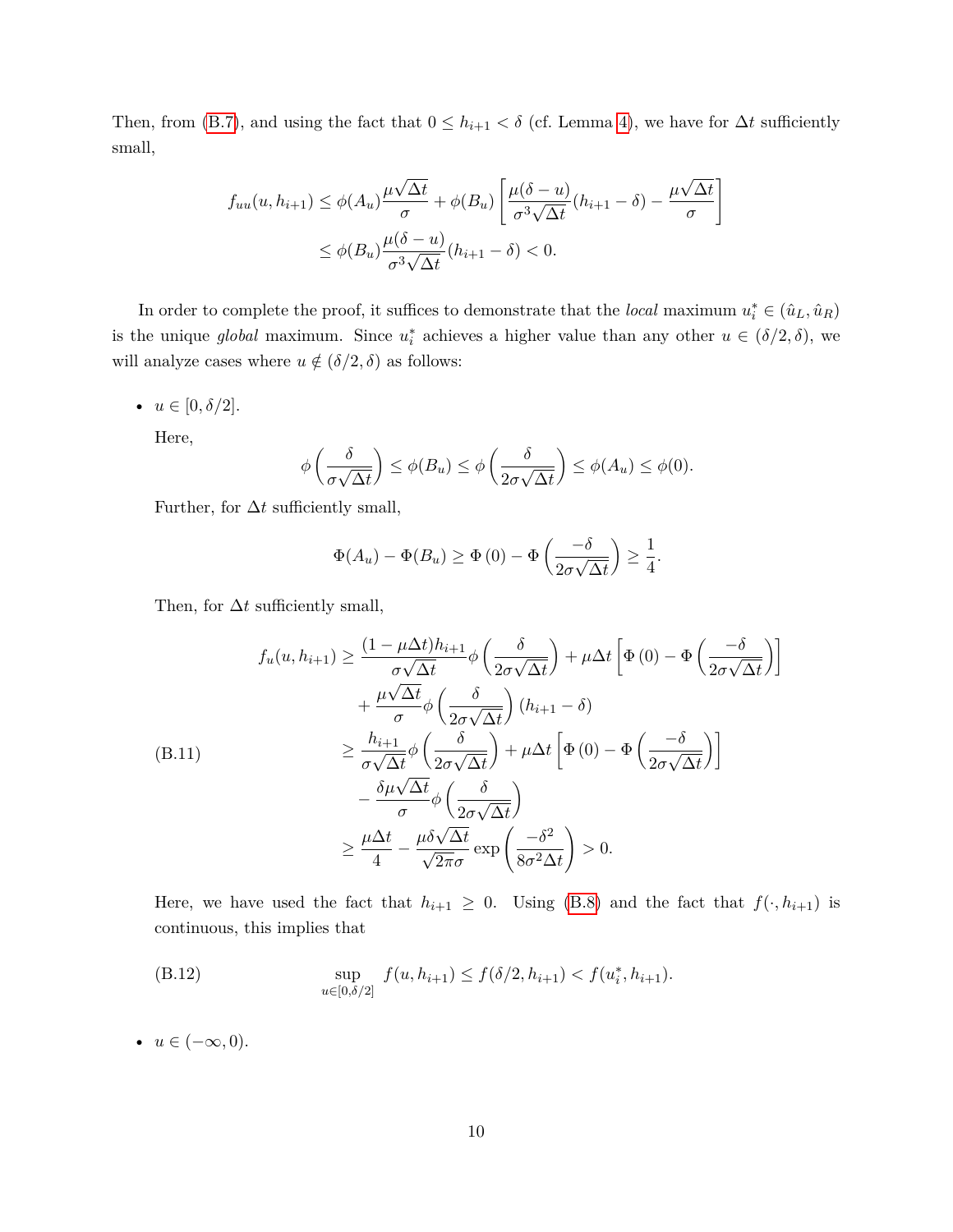In this case, since  $h_{i+1} \geq 0$  and  $B_u < A_u < 0$ ,

$$
f_u(u, h_{i+1}) \ge \mu \Delta t \left[ \Phi(A_u) - \Phi(B_u) \right] - \frac{\delta \mu \sqrt{\Delta t}}{\sigma} \phi(B_u)
$$
  
=  $\mu \Delta t \int_{B_u}^{A_u} \phi(z) dz - \frac{\delta \mu \sqrt{\Delta t}}{\sigma} \phi(B_u)$   
>  $\mu \Delta t (A_u - B_u) \phi(B_u) - \frac{\delta \mu \sqrt{\Delta t}}{\sigma} \phi(B_u) = 0.$ 

In conjunction with [\(B.12\)](#page-42-0), this implies that

(B.13) 
$$
\sup_{u \in (-\infty,0)} f(u, h_{i+1}) \le f(0, h_{i+1}) < f(u_i^*, h_{i+1}).
$$

•  $u \in [\delta, \infty)$ .

In this case, using the upper bound on  $h_{i+1}$  from Lemma [4,](#page-37-1)

(B.14)  
\n
$$
f_u(u, h_{i+1}) \leq \frac{\delta}{\sigma \sqrt{\Delta t}} \phi(A_u) + \mu \Delta t \left[ \Phi(A_u) - \Phi(B_u) \right] - \frac{\mu \delta (1 - \mu \Delta t)^n \sqrt{\Delta t}}{\sigma} \phi(B_u).
$$

Consider two cases. First, assume that  $u > \delta +$ √  $\Delta t$ . Then, applying [\(B.10\)](#page-40-1),

$$
f_u(u, h_{i+1}) \leq \frac{\delta}{\sigma\sqrt{\Delta t}}\phi(A_u) + \mu\Delta t Q(B_u) - \frac{\mu\delta(1 - \mu\Delta t)^n \sqrt{\Delta t}}{\sigma}\phi(B_u)
$$
  

$$
\leq \frac{\delta}{\sigma\sqrt{\Delta t}}\phi(A_u) + \frac{\mu\sigma\Delta t^{3/2}}{u - \delta}\phi(B_u) - \frac{\mu\delta(1 - \mu\Delta t)^n \sqrt{\Delta t}}{\sigma}\phi(B_u)
$$
  

$$
\leq \phi(B_u) \left[ \frac{\delta}{\sigma\sqrt{\Delta t}} \exp\left(\frac{-\delta^2}{2\sigma^2\Delta t}\right) + \mu\sigma\Delta t - \frac{\mu\delta(1 - \mu\Delta t)^n \sqrt{\Delta t}}{\sigma} \right]
$$

<span id="page-43-1"></span><span id="page-43-0"></span>*.*

Note that  $(1 - \mu \Delta t)^n \to e^{-\mu T}$  as  $\Delta t \to 0$ . Then, for  $\Delta t$  sufficiently small,

(B.15) 
$$
\frac{1}{2}e^{-\mu T} < (1 - \mu \Delta t)^n.
$$

Hence, for  $\Delta t$  sufficiently small,

$$
f_u(u, h_{i+1}) \le \phi(B_u) \left[ \frac{\delta}{\sigma \sqrt{\Delta t}} \exp \left( \frac{-\delta^2}{2\sigma^2 \Delta t} \right) + \mu \sigma \Delta t - \frac{\mu \delta e^{-\mu T} \sqrt{\Delta t}}{2\sigma} \right] < 0.
$$

On the other hand, suppose that  $u \in [\delta, \delta +]$ √  $\Delta t$ . Then, from [\(B.14\)](#page-43-0), [\(B.15\)](#page-43-1), and since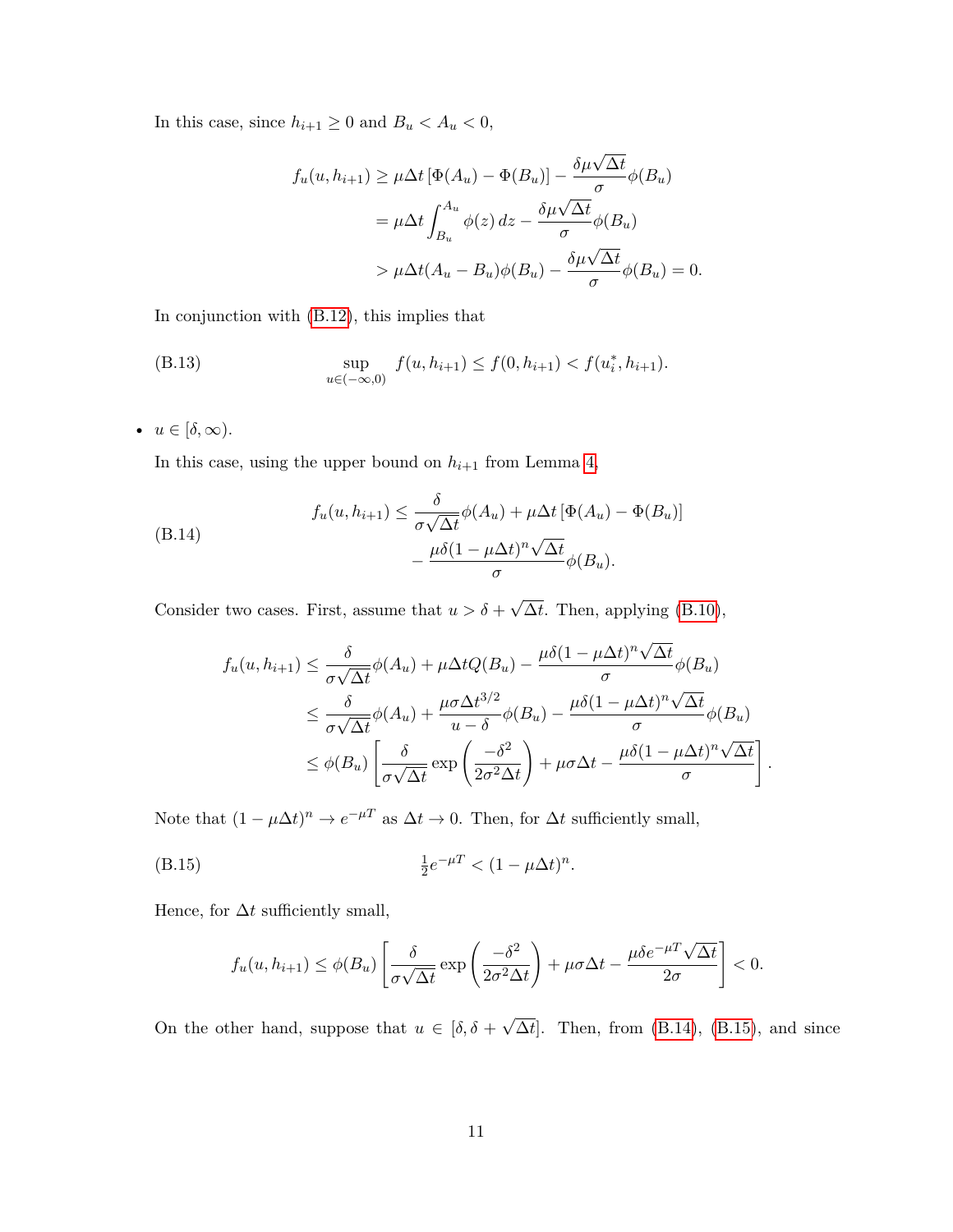$0 < B_u < A_u$ , we have for  $\Delta t$  sufficiently small,

$$
f_u(u, h_{i+1}) \leq \frac{\delta}{\sigma\sqrt{\Delta t}}\phi(A_u) + \frac{\mu\Delta t}{2} - \frac{\mu\delta(1 - \mu\Delta t)^n \sqrt{\Delta t}}{\sigma}\phi(B_u)
$$
  

$$
\leq \frac{\delta}{\sigma\sqrt{\Delta t}}\phi(A_u) + \frac{\mu\Delta t}{2} - \frac{\mu\delta e^{-\mu T}\sqrt{\Delta t}}{2\sigma}\phi(B_u)
$$
  

$$
\leq \frac{\delta}{\sigma\sqrt{2\pi\Delta t}}\exp\left(-\frac{\delta^2}{2\sigma^2\Delta t}\right) + \frac{\mu\Delta t}{2} - \frac{\mu\delta e^{-\mu T}\sqrt{\Delta t}}{2\sigma\sqrt{2\pi}}\exp\left(-\frac{1}{2\sigma^2}\right) < 0.
$$

The above discussion, combined with  $(B.8)$  and the fact that  $f(\cdot, h_{i+1})$  is continuous, implies that

■

(B.16) 
$$
\sup_{u \in [\delta, \infty)} f(u, h_{i+1}) \le f(\delta, h_{i+1}) < f(u_i^*, h_{i+1}).
$$

# <span id="page-44-0"></span>**C. Proof of Theorem [3](#page-16-2)**

We will establish Theorem [3](#page-16-2) via a sequence of lemmas. First, recall the function  $f(u, h)$  defined in  $(B.2)$  and the quantities  $\hat{u}_L$  and  $\hat{u}_R$  defined in  $(B.5)$ .

<span id="page-44-3"></span><span id="page-44-1"></span>**Lemma 5.** *(i)*  $As \Delta t \rightarrow 0$ *,* 

$$
\max_{\substack{u \in [\hat{u}_L, \hat{u}_R] \\ 0 \le i < n-1}} |f_{uu}(u, h_{i+1})| = O\left(\sqrt{\Delta t \log \frac{1}{\Delta t}}\right).
$$

<span id="page-44-2"></span>*(ii)* For all  $h \in \mathbb{R}$  and  $\Delta t$  *sufficiently small,* 

$$
0 \le f_h(\hat{u}_R, h) \le 1.
$$

**Proof**. We begin with [\(i\).](#page-44-1) Recall  $A_u$  and  $B_u$  from [\(B.3\)](#page-38-3). Let *u* be in the interval  $[\hat{u}_L, \hat{u}_R]$ . Then, for  $0 \le i < n - 1$ , from [\(B.7\)](#page-39-4),

$$
|f_{uu}(u, h_{i+1})| \leq \left| \phi(A_u) \left[ \frac{\mu \sqrt{\Delta t}}{\sigma} - \frac{u(1 - \mu \Delta t)h_{i+1}}{\sigma^3 \Delta t^{3/2}} \right] + \phi(B_u) \left[ \frac{\mu(\delta - u)}{\sigma^3 \sqrt{\Delta t}} (h_{i+1} - \delta) - \frac{\mu \sqrt{\Delta t}}{\sigma} \right] \right|
$$
  

$$
\leq \phi(A_u) \frac{\mu \sqrt{\Delta t}}{\sigma} + \phi(A_u) \frac{\delta^2}{\sigma^3 \Delta t^{3/2}} + \phi \left( \frac{\delta - u}{\sigma \sqrt{\Delta t}} \right) \left[ \frac{\delta \mu(\delta - u)}{\sigma^3 \sqrt{\Delta t}} + \frac{\mu \sqrt{\Delta t}}{\sigma} \right].
$$

Here, we have used the fact that  $0 \le u \le \delta$  and  $0 \le h_{i+1} < \delta$  (cf. Lemma [4\)](#page-37-1). Note that, for  $\Delta t$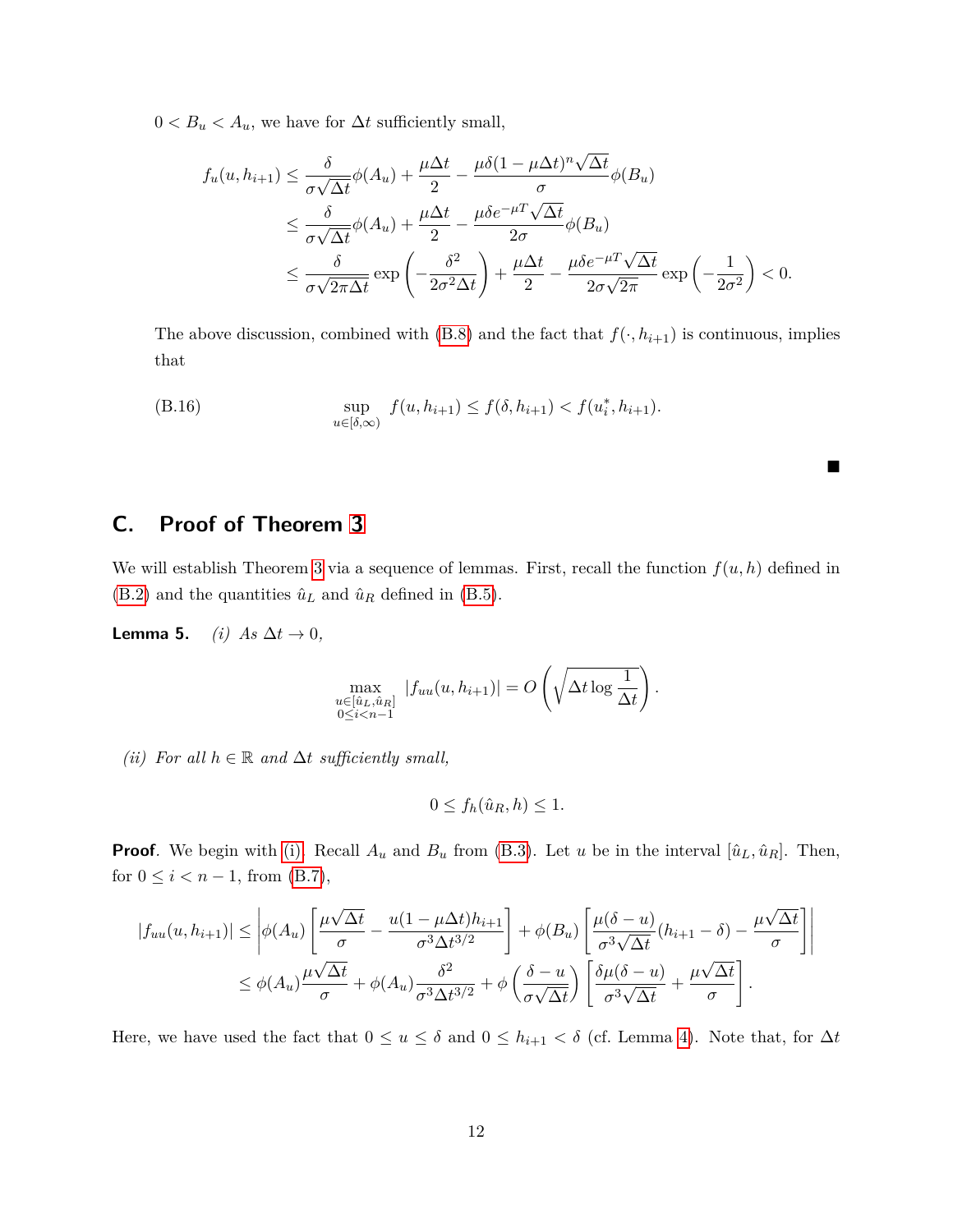sufficiently small,  $\hat{u}_L \ge \delta/2$ . Then,

$$
\max_{u \in [\hat{u}_L, \hat{u}_R]} \phi(A_u) \le \phi(A_{\delta/2}) = \frac{1}{\sqrt{2\pi}} \exp\left(-\frac{\delta^2}{8\sigma^2 \Delta t}\right) \le c_0 \Delta t^2,
$$

for an appropriately chosen constant *c*0. Thus,

$$
|f_{uu}(u, h_{i+1})| \leq \frac{c_0 \mu}{\sigma} \Delta t^{5/4} + \frac{c_0 \delta^2}{\sigma^3} \sqrt{\Delta t} + \phi \left(\frac{\delta - u}{\sigma \sqrt{\Delta t}}\right) \left[\frac{\delta \mu (\delta - u)}{\sigma^3 \sqrt{\Delta t}} + \frac{\mu \sqrt{\Delta t}}{\sigma}\right]
$$
  

$$
\leq \frac{c_0 \mu}{\sigma} \Delta t^{5/4} + \frac{c_0 \delta^2}{\sigma^3} \sqrt{\Delta t} + \phi \left(\frac{\delta - \hat{u}_R}{\sigma \sqrt{\Delta t}}\right) \left[\frac{\delta \mu (\delta - \hat{u}_L)}{\sigma^3 \sqrt{\Delta t}} + \frac{\mu \sqrt{\Delta t}}{\sigma}\right]
$$
  

$$
= \frac{c_0 \mu}{\sigma} \Delta t^{5/4} + \frac{c_0 \delta^2}{\sigma^3} \sqrt{\Delta t} + \sqrt{\frac{\Delta t}{2\pi R(\Delta t)}} \left[\frac{\delta \mu}{\sigma^2} \sqrt{\log \frac{\alpha L}{\Delta t}} + \frac{\mu \sqrt{\Delta t}}{\sigma}\right]
$$
  

$$
\leq \frac{c_0 \mu}{\sigma} \Delta t^{5/4} + \frac{c_0 \delta^2}{\sigma^3} \sqrt{\Delta t} + \frac{\mu \Delta t}{\sigma \sqrt{2\pi R(\Delta t)}} + \frac{\delta \mu}{\sigma^2 \sqrt{2\pi R(\Delta t)}} \sqrt{\Delta t \log \frac{\alpha L}{\Delta t}}.
$$

Since  $R(\Delta t) \to L e^{-2\mu T}$  as  $\Delta t \to 0$ , the last term asymptotically dominates and [\(i\)](#page-44-1) follows. For [\(ii\),](#page-44-2) note that  $\Phi(A_{\hat{u}_R}), \Phi(B_{\hat{u}_R}) \in (0, 1)$ , so if  $\Delta t < 1/\mu$ , then for all *h*,

$$
f_h(\hat{u}_R,h) = (1-\mu \Delta t) \Phi(A_{\hat{u}_R}) + \mu \Delta t \Phi(B_{\hat{u}_R}) \in (0,1).
$$

 $\blacksquare$ 

<span id="page-45-0"></span>**Lemma 6.**  $As \Delta t \rightarrow 0$ ,

$$
\hat{u}_R - \hat{u}_L = O\left(\sqrt{\frac{\Delta t}{\log \frac{1}{\Delta t}}}\right).
$$

**Proof***.* Note that

$$
\hat{u}_R - \hat{u}_L = \sigma \sqrt{\Delta t} \left( \sqrt{\log \frac{\alpha L}{\Delta t}} - \sqrt{\log \frac{R(\Delta t)}{\Delta t}} \right) = \sigma \sqrt{\Delta t} \left[ g(\alpha L) - g(R(\Delta t)) \right],
$$

where  $g(x) \triangleq \sqrt{\log \frac{x}{\Delta t}}$ . Then, by mean value theorem, for some  $z \in [R(\Delta t), \alpha L]$ ,

$$
\hat{u}_R - \hat{u}_L = \sigma \sqrt{\Delta t} g'(z) [\alpha L - R(\Delta t)] = \frac{\sigma}{2z} [\alpha L - R(\Delta t)] \sqrt{\frac{\Delta t}{\log \frac{z}{\Delta t}}} \leq \frac{\sigma \alpha L}{2R(\Delta t)} \sqrt{\frac{\Delta t}{\log \frac{R(\Delta t)}{\Delta t}}}.
$$

The result follows since  $R(\Delta t) \to R(0) \triangleq Le^{-2\mu T}$  as  $\Delta t \to 0$ .

Let  $\{h_i : 0 \le i < n-1\}$  be the optimal solution to the dynamic programming recursion [\(10\)](#page-14-1)–[\(11\)](#page-14-3), and let  $\{u_i^* : 0 \le i < n-1\}$  define the corresponding optimal policy. Define  $\{\hat{h}_i : 0 \le i \le n-1\}$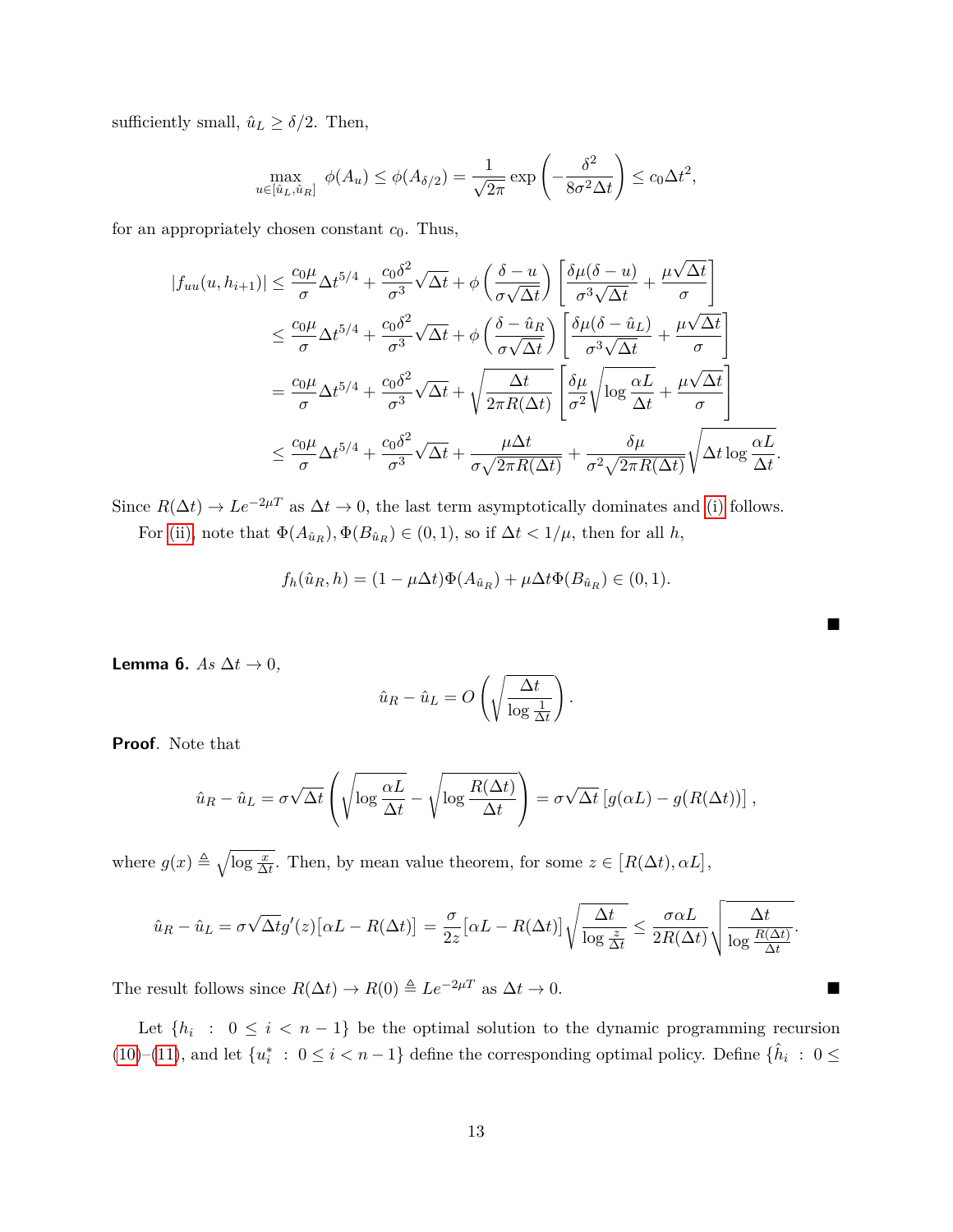$i \leq n-1$ } by the recursion

$$
\hat{h}_i \triangleq \begin{cases} f(\hat{u}_R, \hat{h}_{i+1}) & \text{if } 0 \le i < n-1, \\ 0 & \text{if } i = n-1. \end{cases}
$$

Note that  $\hat{h}_i$  is the continuation value of the suboptimal policy that always chooses  $u_i = \hat{u}_R$ , for  $0 \leq i \leq n-1$ . We are interested in quantifying its difference to the optimal continuation value.

<span id="page-46-1"></span>**Lemma 7.**  $As \Delta t \rightarrow 0$ ,

$$
0 \le h_0 - \hat{h}_0 = O\left(\sqrt{\frac{\Delta t}{\log \frac{1}{\Delta t}}}\right).
$$

**Proof**. For  $0 \le i < n - 1$ , define  $\Delta_i \triangleq h_i - \hat{h}_i$ . Clearly,  $\Delta_i \ge 0$ .

Using the mean value theorem,

$$
\Delta_i = f(u_i^*, h_{i+1}) - f(\hat{u}_R, \hat{h}_{i+1})
$$
  
= 
$$
\left[ f(u_i^*, h_{i+1}) - f(\hat{u}_R, h_{i+1}) \right] + \left[ f(\hat{u}_R, h_{i+1}) - f(\hat{u}_R, \hat{h}_{i+1}) \right]
$$
  
= 
$$
-\frac{1}{2} f_{uu}(\bar{u}, h_{i+1}) (\hat{u}_R - u_i^*)^2 + f_h(\hat{u}_R, \bar{h}) \Delta_{i+1}.
$$

where  $\bar{u}$  is some point on the interval  $(u_i^*, \hat{u}_R)$  and  $\bar{h}$  is some point on the interval  $(\hat{h}_{i+1}, h_{i+1})$ . Here, we have used the fact that the optimal solution  $u_i^*$  satisfies the first order condition  $f_u(u_i^*, h_{i+1}) = 0$ .

Using Lemmas [5](#page-44-3) and [6,](#page-45-0) for  $\Delta t$  sufficiently small, there exist constants  $c_1$  and  $c_2$  so that

$$
\max_{\substack{u \in [\hat{u}_L, \hat{u}_R] \\ 0 \le i < n-1}} |f_{uu}(u, h_{i+1})| \le c_1 \sqrt{\Delta t \log \frac{1}{\Delta t}}, \qquad \hat{u}_R - \hat{u}_L \le c_2 \sqrt{\frac{\Delta t}{\log \frac{1}{\Delta t}}}.
$$

Also, from Lemma [5,](#page-44-3) note that  $0 \le f_h(\hat{u}_R, \bar{h}) \le 1$ . Then, we obtain that, for  $\Delta t$  sufficiently small,

$$
\Delta_i \le \frac{c_1(\hat{u}_R - u_i^*)^2}{2} \sqrt{\Delta t \log \frac{1}{\Delta t}} + \Delta_{i+1} \le \frac{c_1 c_2}{2} \frac{\Delta t^{3/2}}{\sqrt{\log \frac{1}{\Delta t}}} + \Delta_{i+1}.
$$

Then, since  $\Delta_{n-1} = 0$ , we have that

$$
\Delta_0 \le \left(\frac{T}{\Delta t}\right) \frac{c_1 c_2}{2} \frac{\Delta t^{3/2}}{\sqrt{\log \frac{1}{\Delta t}}} = \frac{c_1 c_2 T}{2} \sqrt{\frac{\Delta t}{\log \frac{1}{\Delta t}}}.
$$

<span id="page-46-0"></span> $\blacksquare$ 

Define the sequence  $\{\hat{\beta}_i : 0 \le i \le n-1\}$  by the linear recursion

(C.1) 
$$
\hat{\beta}_i \triangleq \begin{cases} \mu \Delta t (\hat{u}_R - \hat{\beta}_{i+1}) + \hat{\beta}_{i+1} & \text{if } 0 \le i < n-1, \\ 0 & \text{if } i = n-1. \end{cases}
$$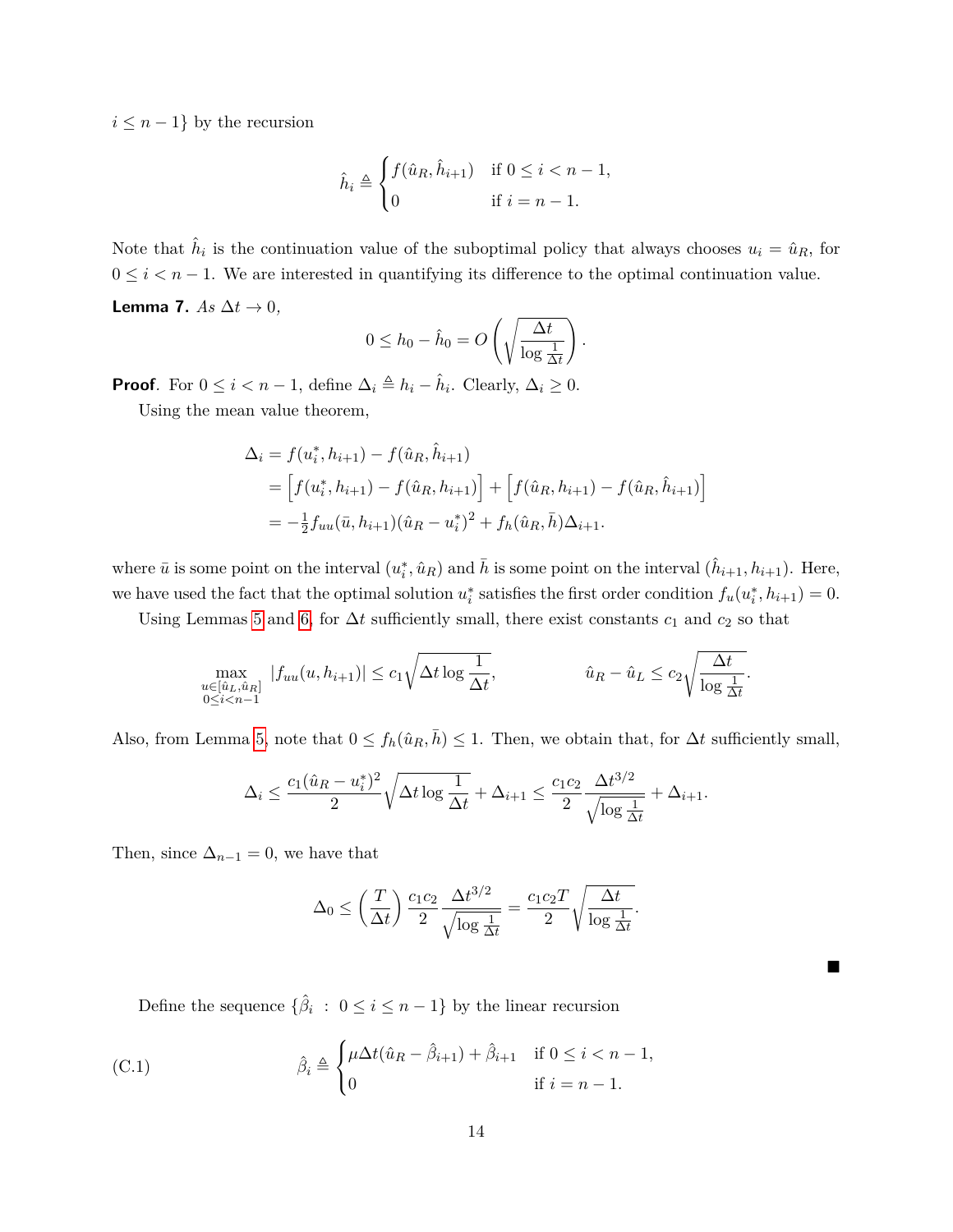<span id="page-47-0"></span>Here,  $\hat{\beta}_i$  is an approximation to the value  $\hat{h}_i$ . The next lemma bounds the approximation error. **Lemma 8.**  $As \Delta t \rightarrow 0$ ,

$$
|\hat{h}_0 - \hat{\beta}_0| = O\left(\sqrt{\frac{\Delta t}{\log \frac{1}{\Delta t}}}\right).
$$

**Proof**. For  $0 \leq i \leq n-1$ , define  $\epsilon_i \triangleq \hat{h}_i - \hat{\beta}_i$ . Recall the following definition from the proof of Theorem [2,](#page-15-0)

$$
A_{\hat{u}_R} \triangleq \frac{\hat{u}_R}{\sigma \sqrt{\Delta t}}, \qquad B_{\hat{u}_R} \triangleq \frac{\hat{u}_R - \delta}{\sigma \sqrt{\Delta t}} = -\sqrt{\log \frac{R(\Delta t)}{\Delta t}}.
$$

Then, by the recursive definitions of  $\hat{h}_i$  and  $\hat{\beta}_i$ ,  $0 \le i \le n - 1$ ,

$$
\epsilon_i = (1 - \mu \Delta t)\epsilon_{i+1} - \mu \Delta t \hat{u}_R [1 - \Phi(A_{\hat{u}_R}) + \Phi(B_{\hat{u}_R})] + \mu \sigma \Delta t^{3/2} [\phi(A_{\hat{u}_R}) - \phi(B_{\hat{u}_R})]
$$

$$
- (1 - \mu \Delta t)\hat{h}_{i+1} \left[ 1 - \Phi(A_{\hat{u}_R}) - \frac{\mu \Delta t}{1 - \mu \Delta t} \Phi(B_{\hat{u}_R}) \right].
$$

Since  $\hat{\mu}_R$  is not the optimal policy, we have  $\hat{h}_{i+1} \leq h_{i+1} < \delta$  (cf. Lemma [4\)](#page-37-1). Further, for  $\Delta t$ sufficiently small,  $0 < \phi(A_{\hat{u}_R}) \leq \phi(B_{\hat{u}_R})$ . This implies that

$$
|\epsilon_i| \le (1 - \mu \Delta t)|\epsilon_{i+1}| + \delta \mu \Delta t [1 - \Phi(A_{\hat{u}_R}) + \Phi(B_{\hat{u}_R})] + \mu \sigma \Delta t^{3/2} \phi(B_{\hat{u}_R})
$$

$$
+ \delta \left[1 - \Phi(A_{\hat{u}_R}) + \frac{\mu \Delta t}{1 - \mu \Delta t} \Phi(B_{\hat{u}_R})\right].
$$

Note that, except for the first term, there is no dependence on *i* in the right side of this equality. Then, we can define

$$
C(\Delta t) \triangleq \delta \mu \Delta t [1 - \Phi(A_{\hat{u}_R}) + \Phi(B_{\hat{u}_R})] + \mu \sigma \Delta t^{3/2} \phi(B_{\hat{u}_R})
$$

$$
+ \delta \left[ 1 - \Phi(A_{\hat{u}_R}) + \frac{\mu \Delta t}{1 - \mu \Delta t} \Phi(B_{\hat{u}_R}) \right],
$$

and we have that

$$
|\epsilon_i| \le (1 - \mu \Delta t) |\epsilon_{i+1}| + C(\Delta t).
$$

Since  $\epsilon_{n-1} = 0$ , it is easy to verify by backward induction on *i* that

$$
|\epsilon_i| \le \frac{1 - (1 - \mu \Delta t)^{n - i - 1}}{\mu \Delta t} C(\Delta t).
$$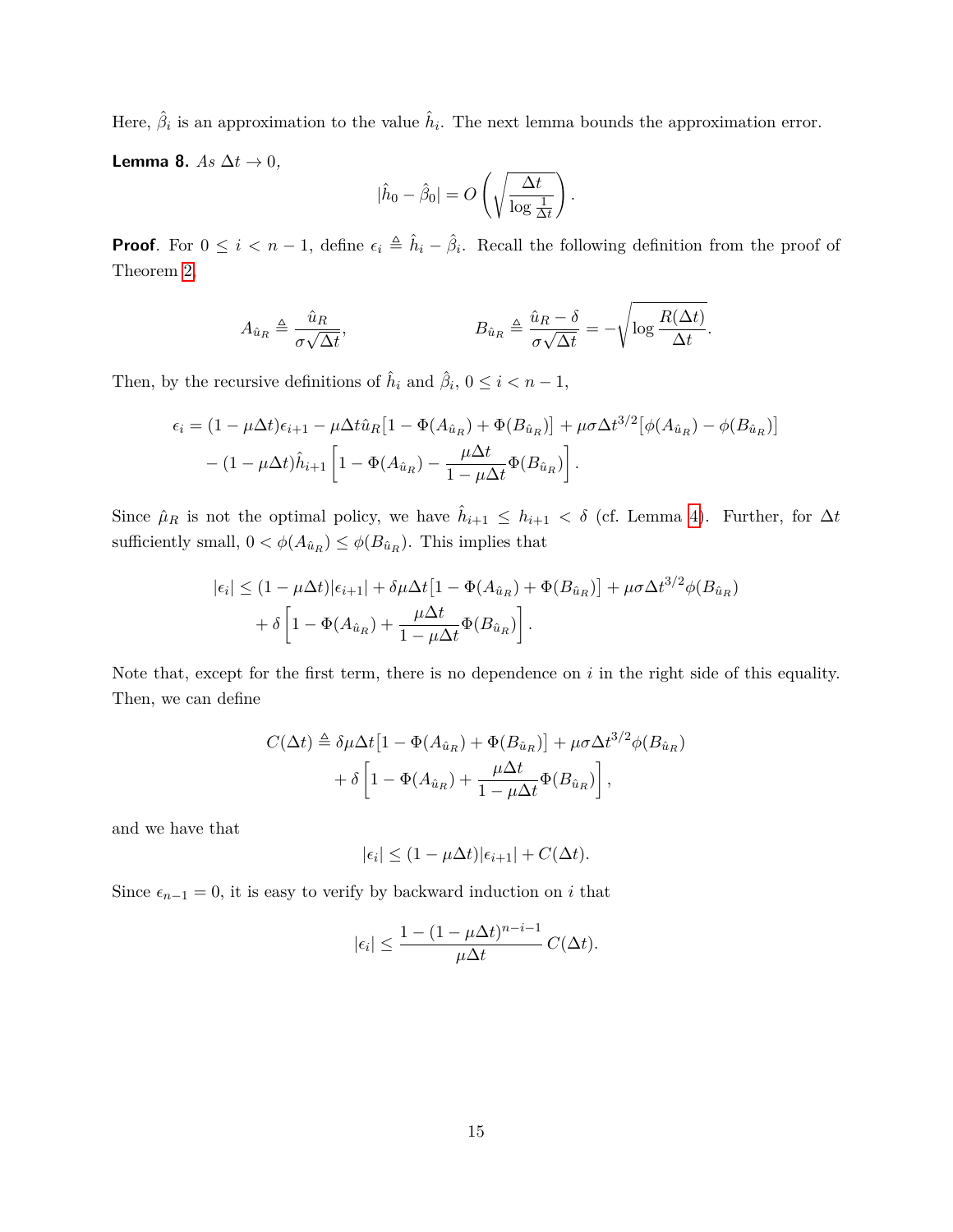<span id="page-48-0"></span>Therefore,

$$
|\epsilon_0| \le \frac{1 - (1 - \mu \Delta t)^{n-1}}{\mu \Delta t} C(\Delta t) \le \frac{C(\Delta t)}{\mu \Delta t}
$$
  
(C.2) 
$$
= \delta \left[ 1 - \Phi(A_{\hat{u}_R}) + \Phi(B_{\hat{u}_R}) \right] + \mu \sigma \sqrt{\Delta t} \phi(B_{\hat{u}_R}) + \frac{\delta}{\mu \Delta t} \left[ 1 - \Phi(A_{\hat{u}_R}) + \frac{\mu \Delta t}{1 - \mu \Delta t} \Phi(B_{\hat{u}_R}) \right]
$$

$$
= \delta \left[ Q(A_{\hat{u}_R}) + Q(-B_{\hat{u}_R}) \right] + \mu \sigma \sqrt{\Delta t} \phi(B_{\hat{u}_R}) + \frac{\delta}{\mu \Delta t} \left[ Q(A_{\hat{u}_R}) + \frac{\mu \Delta t}{1 - \mu \Delta t} Q(-B_{\hat{u}_R}) \right].
$$

From [\(B.10\)](#page-40-1), however,

$$
Q(A_{\hat{u}_R}) \leq \frac{\sigma}{\hat{u}_R} \sqrt{\frac{\Delta t}{2\pi}} \exp\left(-\frac{\hat{u}_R^2}{2\sigma \Delta t}\right).
$$

Since  $\hat{u}_R \to \delta$  as  $\Delta t \to 0$ , for  $\Delta t$  sufficiently small, there exists constants  $a_1$  and  $a_2$ , with  $0 < a_2 <$  $δ<sup>2</sup>/2σ$ , so that

$$
Q(A_{\hat{u}_R}) \le a_1 \sqrt{\Delta t} \exp\left(-\frac{a_2}{\Delta t}\right).
$$

Also by  $(B.10)$ ,

$$
Q(-B_{\hat{u}_R}) \le \sqrt{\frac{\Delta t}{2\pi R(\Delta t) \log \frac{R(\Delta t)}{\Delta t}}}.
$$

Since and  $R(\Delta t) \to R(0) \triangleq Le^{-2\mu T}$  as  $\Delta t \to 0$ , for  $\Delta t$  sufficiently small, there exists a constant *a*<sub>3</sub> so that

$$
Q(-B_{\hat{u}_R}) \le a_3 \sqrt{\frac{\Delta t}{\log \frac{1}{\Delta t}}}.
$$

Finally,

$$
\phi(B_{\hat{u}_R}) = \sqrt{\frac{\Delta t}{2\pi R(\Delta t)}},
$$

so for  $\Delta t$  sufficiently small, there exists a constant  $a_4$  with

$$
\phi(B_{\hat{u}_R}) \le a_4 \sqrt{\Delta t}.
$$

Applying these bounds to  $(C.2)$ , the result follows.

<span id="page-48-1"></span>**Lemma 9.** *As*  $\Delta t$  → 0,

$$
\hat{\beta}_0 = \hat{u}_R \left( 1 - e^{-\mu T} \right) + O(\Delta t).
$$

**Proof**. Note that the recurrence [\(C.1\)](#page-46-0) can be explicitly solved to obtain

$$
\hat{\beta}_0 = \sum_{i=0}^{n-2} (1 - \mu \Delta t)^i \mu \Delta t \,\hat{u}_R = \hat{u}_R \left( 1 - (1 - \mu \Delta t)^{n-1} \right) = \hat{u}_R \left( 1 - (1 - \mu \Delta t)^{T/\Delta t - 1} \right).
$$

The result follows since  $(1 - \mu \Delta t)^{T/\Delta t} = e^{-\mu T} + O(\Delta t)$  as  $\Delta t \to 0$ .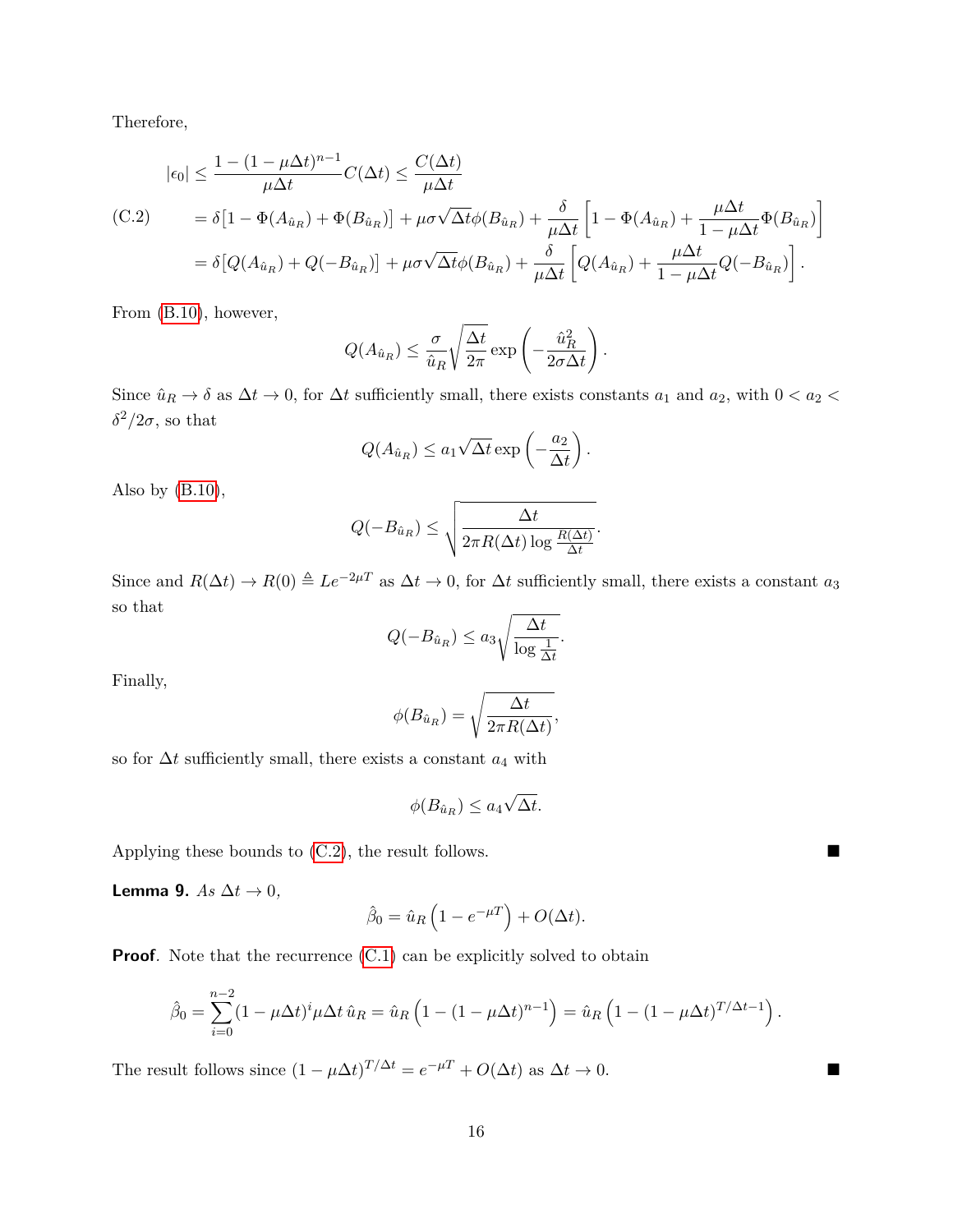We are now ready to prove Theorem [3.](#page-16-2)

**Theorem [3.](#page-16-2)** *As*  $\Delta t \rightarrow 0$ *,* 

$$
h_0(\Delta t) = \bar{h}_0 \left( 1 - \frac{\sigma}{\delta} \sqrt{\Delta t \log \frac{\delta^2}{2\pi \sigma^2 \Delta t}} \right) + o\left(\sqrt{\Delta t}\right),
$$

*where*

<span id="page-49-1"></span>
$$
\bar{h}_0 = \delta \left( 1 - e^{-\mu T} \right)
$$

*is the optimal value for the stylized model without latency, i.e., the value defined by* [\(5\)](#page-9-1)*.*

**Proof***.* First, define

$$
\hat{\gamma}_0 \triangleq \left(1 - e^{-\mu T}\right) \left(\delta - \sigma \sqrt{\Delta t \log \frac{\delta^2}{2\pi \sigma^2 \Delta t}}\right).
$$

<span id="page-49-0"></span>Then,

(C.3) 
$$
\left| h_0 - \bar{h}_0 \left( 1 - \frac{\sigma}{\delta} \sqrt{\Delta t \log \frac{\delta^2}{2\pi \sigma^2 \Delta t}} \right) \right| = |h_0 - \hat{\gamma}_0|
$$

$$
\leq |h_0 - \hat{h}_0| + |\hat{h}_0 - \hat{\beta}_0| + |\hat{\beta}_0 - \hat{\gamma}_0|.
$$

We will bound each of the terms in the right side of [\(C.3\)](#page-49-0). First, by Lemma [7,](#page-46-1)

(C.4) 
$$
|h_0 - \hat{h}_0| = O\left(\sqrt{\frac{\Delta t}{\log \frac{1}{\Delta t}}}\right).
$$

Next, by Lemma [8,](#page-47-0)

(C.5) 
$$
|\hat{h}_0 - \hat{\beta}_0| = O\left(\sqrt{\frac{\Delta t}{\log \frac{1}{\Delta t}}}\right).
$$

Finally, by Lemma [9,](#page-48-1) for  $\Delta t$  sufficiently small, there exists a constant  $c_1$  so that

$$
|\hat{\beta}_0 - \hat{\gamma}_0| \le \sigma \left(1 - e^{-\mu T}\right) \left(\hat{u}_R - \delta + \sqrt{\Delta t \log \frac{L}{\Delta t}}\right) + c_1 \Delta t
$$
  

$$
\le \sigma \left(1 - e^{-\mu T}\right) \left(\hat{u}_R - \delta + \sqrt{\Delta t \log \frac{\alpha L}{\Delta t}}\right) + c_1 \Delta t,
$$
  

$$
= \sigma \left(1 - e^{-\mu T}\right) \left(\hat{u}_R - \hat{u}_L\right) + c_1 \Delta t,
$$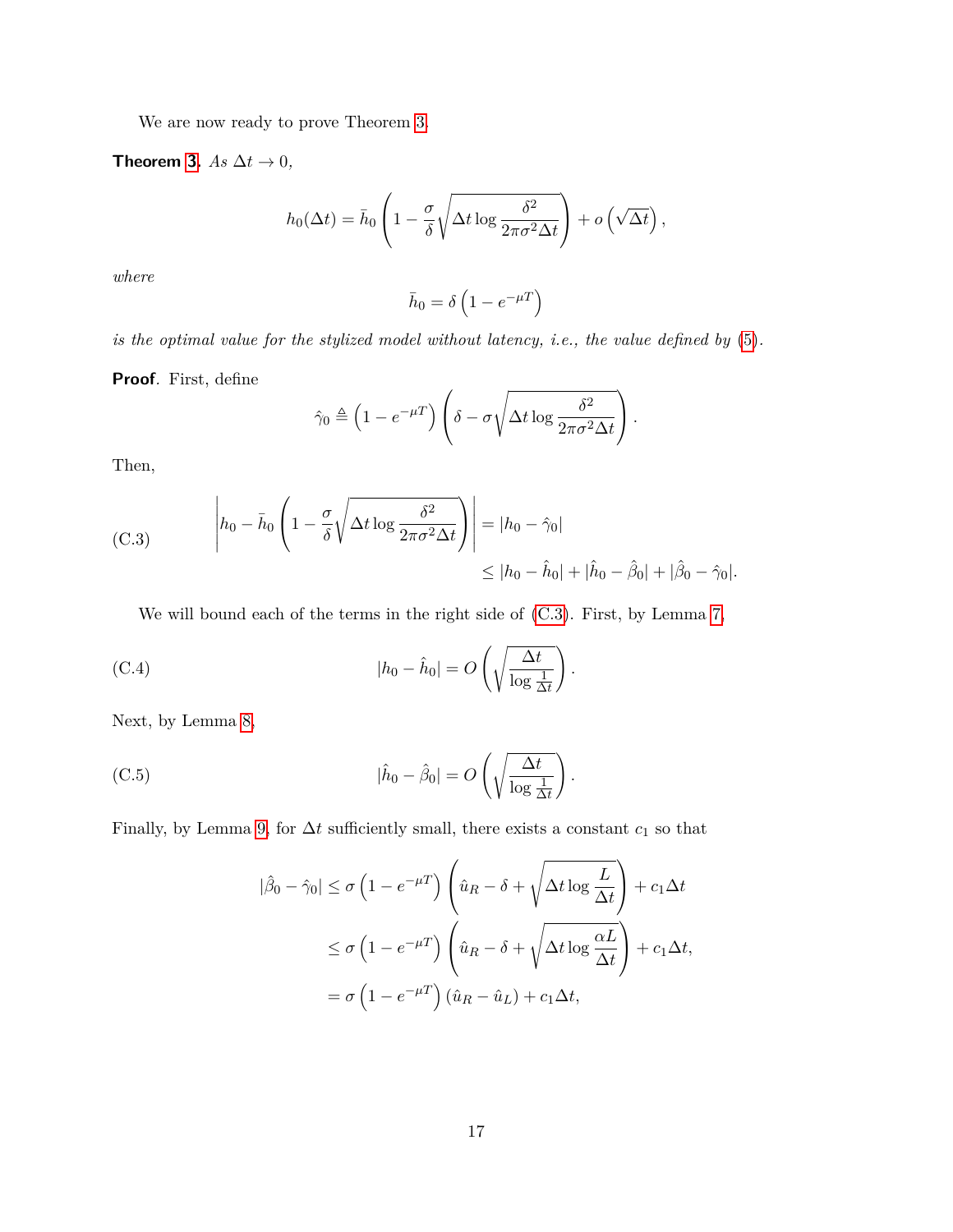where  $\alpha > 1$  and L are defined by Theorem [2.](#page-15-0) Applying Lemma [6,](#page-45-0) we have that

(C.6) 
$$
|\hat{\beta}_0 - \hat{\gamma}_0| = O\left(\sqrt{\frac{\Delta t}{\log \frac{1}{\Delta t}}}\right).
$$

By applying  $(C.4)$ – $(C.6)$  to  $(C.3)$ , we have that

$$
\left| h_0 - \bar{h}_0 \left( 1 - \frac{\sigma}{\delta} \sqrt{\Delta t \log \frac{\delta^2}{2\pi \sigma^2 \Delta t}} \right) \right| = O\left( \sqrt{\frac{\Delta t}{\log \frac{1}{\Delta t}}} \right),
$$

which implies the desired result.

## <span id="page-50-0"></span>**D. Price Dynamics with Jumps**

At a high level, our goal has been to understand and build intuition as to the impact of a latency friction introduced by the lack of contemporaneous information. The spirit of our model it to consider an investor who wants to trade, but at a price that depends on an informational process that evolves stochastically and must be monitored continuously. While we have principally interpreted the informational process to be the bid price process, our model can alternatively be interpreted (as discussed in Section [2.1\)](#page-7-2) in terms of a fundamental value process.

Thus far, we have employed a diffusive model to describe informational innovations over a short time horizon. There is significant empirical evidence that this is insufficient, particularly when modeling price processes, and that it is important to also allow for the instantaneous arrival of information, i.e., jumps. For example, [Barndorff-Nielsen et al.](#page-30-10) [\(2010\)](#page-30-10) propose the following compound Poisson process for high frequency price dynamics:

$$
S_t = S_0 + \sum_{i=1}^{M_t} Y_i,
$$

where  $N_t$  is a Poisson process counting the number of trades up to time  $t$  and  $Y_i$  is the potential jump movement at the *i*th trade time, having a distribution *G*.

On a short time horizon, innovations to fundamental value can be both instantaneous or dif-fusive.<sup>2</sup> In a recent empirical study, [Aït-Sahalia and Jacod](#page-30-11) [\(2010\)](#page-30-11) construct two formal statistical tests to deduce whether there is a need for a Brownian motion in modeling high-frequency data. Using individual high-frequency stock data, they conclude that both tests suggest the necessity of including a continuous component driven by Brownian motion.

Motivated by these studies, we will generalize the price dynamics of Section [2](#page-6-0) by including both

<span id="page-50-1"></span>

<sup>&</sup>lt;sup>2</sup>As an example, note that an instantaneous innovation may result from a news event. On the other hand, the value of a stock will have a component that is driven by the market factor, i.e., an average of returns across all stocks. Innovations to the market factor can have a diffusive component even if all individual stock prices are discrete, by virtue of cross-sectional averaging.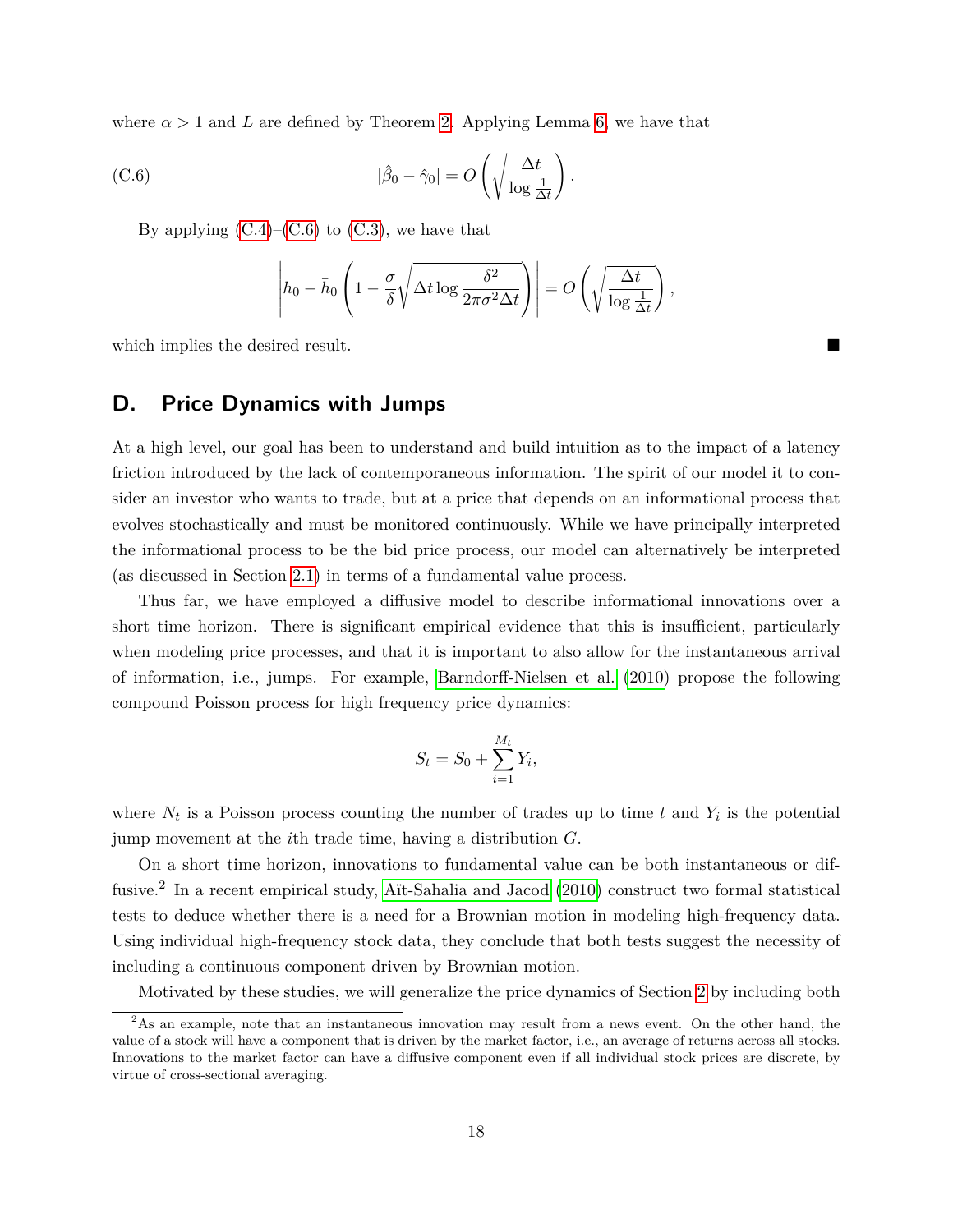<span id="page-51-0"></span>a continuous component (Brownian motion) and a jump component (governed by a compound Poisson process). In particular, consider a price process that evolves according to

(D.1) 
$$
S_t = S_0 + \sigma B_t + \sum_{i=1}^{M_t} Y_i,
$$

where the process  $(B_t)_{t\in[0,T]}$  is a standard Brownian motion,  $\sigma>0$  is an (additive) volatility parameter, and  $(M_t)_{t\in[0,T]}$  is a Poisson process with intensity  $\lambda$ . For now, we will further assume that each jump  $Y_i$  has an i.i.d. Gaussian distribution with zero mean and variance  $\nu^2$  — we revisit the assumption of Gaussian jump sizes at the end of this section.

In the context of the latency model of Section [3,](#page-11-0) we define the price increment  $X_{i+1} \triangleq S_{T_{i+1}} - S_{T_i}$ by the discrete time analog of [\(D.1\)](#page-51-0),

(D.2) 
$$
X_{i+1} \sim \begin{cases} N(0, \sigma^2 \Delta t) & \text{with probability } (1 - \lambda \Delta t), \\ N(0, \sigma^2 \Delta t + \nu^2) & \text{with probability } \lambda \Delta t. \end{cases}
$$

With this definition, the dynamic programming decomposition outlined in Lemma [3](#page-34-3) holds exactly as before. Incorporating jumps, we then obtain the following analog of Theorem [1,](#page-14-2) that expresses dynamic programming equations  $(A.4)$ – $(A.5)$  in terms of the continuation values  $\{h_i\}$ . The proof of this theorem follows steps identical to the proof of Theorem [1,](#page-14-2) and is omitted.

**Theorem 4.** *Define*  $v^2(\Delta t) \triangleq \sigma^2 \Delta t + v^2$ *. Suppose*  $\{h_i\}$  *satisfy, for*  $0 \le i \le n - 1$ *,* 

(D.3)

<span id="page-51-1"></span>
$$
h_{i} = \max_{u_{i}} \left\{ (1 - \lambda \Delta t) \left( \mu \Delta t \left[ u_{i} \left( \Phi \left( \frac{u_{i}}{\sigma \sqrt{\Delta t}} \right) - \Phi \left( \frac{u_{i} - \delta}{\sigma \sqrt{\Delta t}} \right) \right) \right. \right.\left. + \sigma \sqrt{\Delta t} \left( \phi \left( \frac{u_{i}}{\sigma \sqrt{\Delta t}} \right) - \phi \left( \frac{u_{i} - \delta}{\sigma \sqrt{\Delta t}} \right) \right) \right] \right\}
$$

$$
+ h_{i+1} \left[ (1 - \mu \Delta t) \Phi \left( \frac{u_{i}}{\sigma \sqrt{\Delta t}} \right) + \mu \Delta t \Phi \left( \frac{u_{i} - \delta}{\sigma \sqrt{\Delta t}} \right) \right] \right)
$$

$$
+ \lambda \Delta t \left( \mu \Delta t \left[ u_{i} \left( \Phi \left( \frac{u_{i}}{v(\Delta t)} \right) - \Phi \left( \frac{u_{i} - \delta}{v(\Delta t)} \right) \right) + v(\Delta t) \left( \phi \left( \frac{u_{i}}{v(\Delta t)} \right) - \phi \left( \frac{u_{i} - \delta}{v(\Delta t)} \right) \right) \right]
$$

$$
+ h_{i+1} \left[ (1 - \mu \Delta t) \Phi \left( \frac{u_{i}}{v(\Delta t)} \right) + \mu \Delta t \Phi \left( \frac{u_{i} - \delta}{v(\Delta t)} \right) \right] \right\},
$$

<span id="page-51-2"></span>*and*

(D.4) *hn*−<sup>1</sup> = 0*.*

*Suppose further that, for*  $0 \leq i < n - 1$ ,  $u_i^*$  *is a maximizer of* [\(D.3\)](#page-51-1)*. Then, a policy which*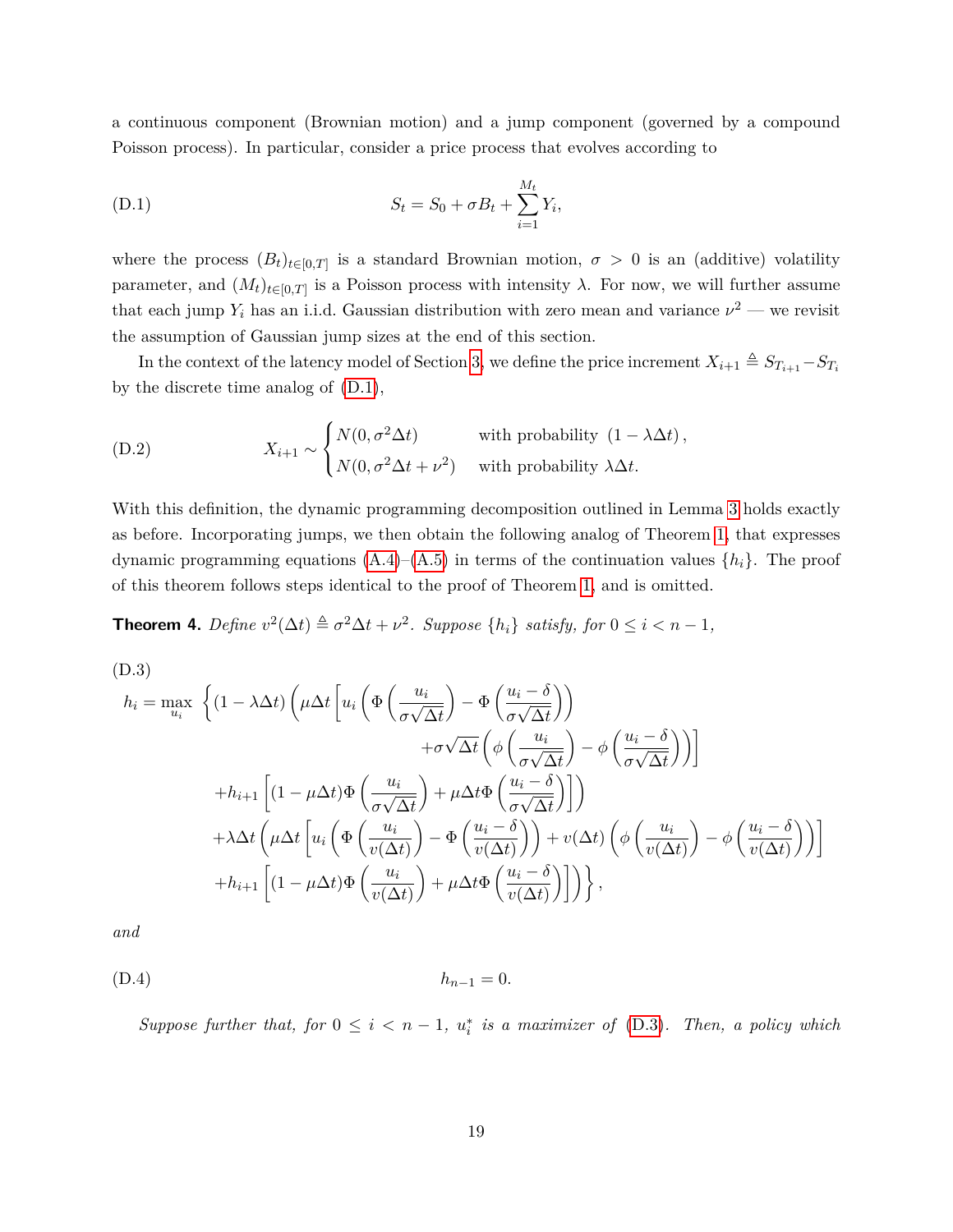*chooses limit prices according to the premia defined by*  $\{u_i^*\}$ *, i.e.*,

$$
\ell_i^*=S_{T_i}+u_i^*,\quad \forall\ 0\leq i
$$

*is optimal.*

The following theorem provides an analog of Theorem [2](#page-15-0) that characterizes the optimal solution for the dynamic programming equation in the low latency regime, with the presence of jumps. The proof is similar to that of Theorem [2,](#page-15-0) and is again omitted.

<span id="page-52-0"></span>**Theorem 5.** *Fix*  $\alpha > 1$  *and define* 

$$
\kappa \triangleq 1 + \frac{\lambda \delta}{\nu \mu \sqrt{2\pi}}.
$$

*If*  $\Delta t$  *is sufficiently small, then there exists a unique optimal solution*  $\{h_i\}$  *to the dynamic programming equations* [\(D.3\)](#page-51-1)*–*[\(D.4\)](#page-51-2)*. Moreover, the corresponding optimal policy* {*u* ∗ *i* } *is unique. For*  $0 \leq i < n - 1$ , this strategy chooses limit prices in the range

$$
\ell_i^* \in \left(S_i + \delta - \sigma \sqrt{\Delta t \log \frac{\alpha L}{\Delta t}}, \ S_i + \delta - \sigma \sqrt{\Delta t \log \frac{R(\Delta t)}{\Delta t}}\right),\,
$$

*where*

$$
L \triangleq \frac{\delta^2}{2\pi\sigma^2}, \qquad R(\Delta t) \triangleq \frac{\delta^2 (1 - \mu \Delta t)^{2n}}{2\pi\sigma^2 \kappa^2}.
$$

Note that, when compared to Theorem [2,](#page-15-0) the addition of jump component in Theorem [5](#page-52-0) causes  $R(\Delta t)$  to decrease by a constant multiple. Thus, the range containing the optimal solution is gets larger. However, the upper bound of the range is of the same order asymptotically (as  $\Delta t \to 0$ ) as before. Hence, we can again provide a asymptotic closed-form expression for  $h_0(\Delta t)$ , as is done by the following theorem, which is an analog of Theorem [3](#page-16-2) and Corollary [1.](#page-18-1) (As before, we omit the proof.)

<span id="page-52-1"></span>**Theorem 6.**  $As \Delta t \rightarrow 0$ ,

$$
h_0(\Delta t) = \bar{h}_0 \left( 1 - \frac{\sigma}{\delta} \sqrt{\Delta t \log \frac{\delta^2}{2\pi \sigma^2 \Delta t}} \right) + o\left(\sqrt{\Delta t}\right),
$$

<span id="page-52-2"></span>*where*

(D.5) 
$$
\bar{h}_0 \triangleq \frac{\delta \mu}{\mu + \lambda p} \left( 1 - e^{-(\mu + \lambda p)T} \right),
$$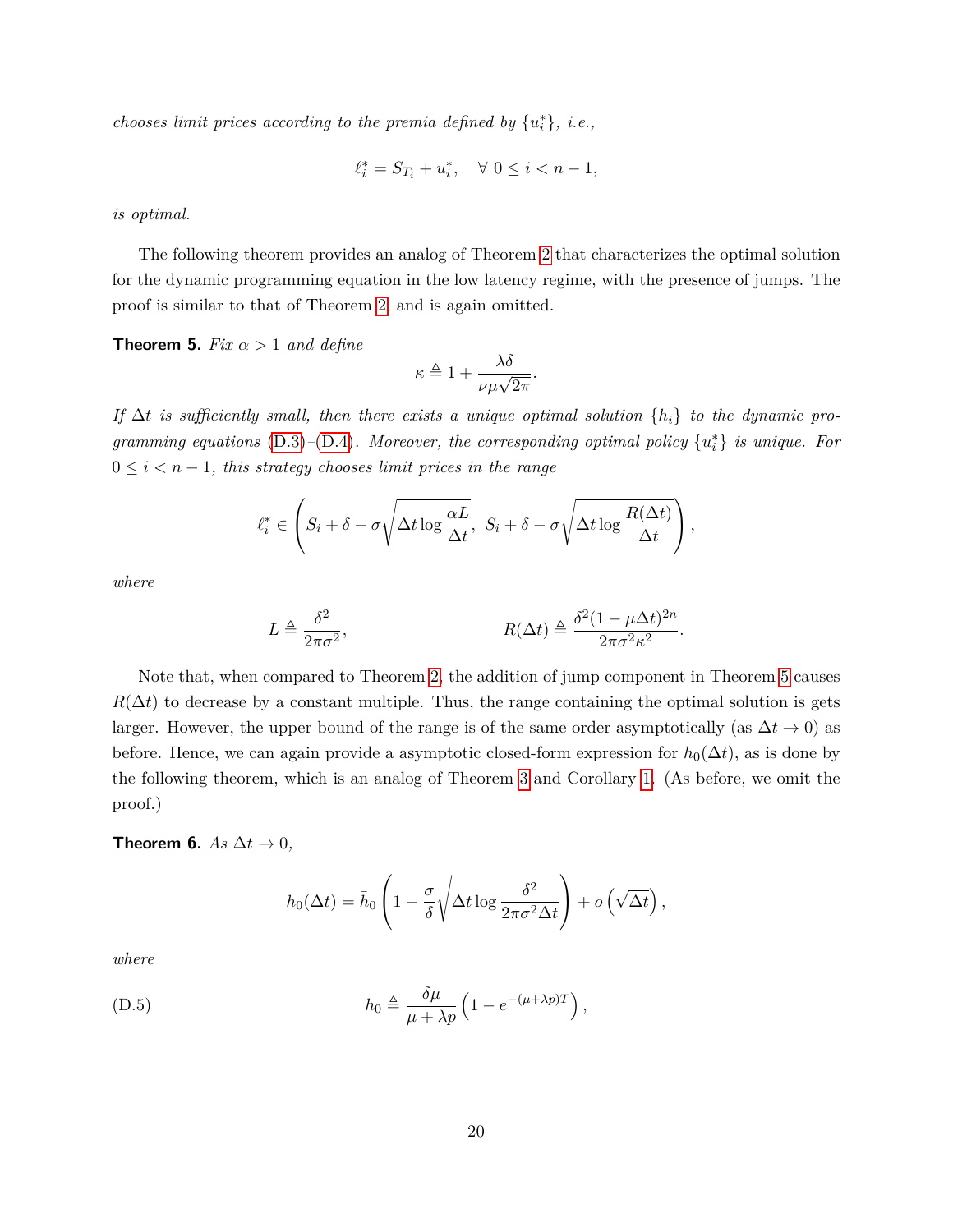*is the zero latency limit of*  $h_0(\Delta t)$ *, and* 

$$
p \triangleq 1 - \Phi\left(\frac{\delta}{\nu}\right),\,
$$

*the probability of a jump size greater than*  $\delta$ *.* 

*Furthermore, latency cost is unchanged with the introduction of the jump components in the bid price dynamics, i.e., as*  $\Delta t \rightarrow 0$ *,* 

$$
\mathsf{LC}(\Delta t) = \frac{\sigma \sqrt{\Delta t}}{\delta} \sqrt{\log \frac{\delta^2}{2\pi \sigma^2 \Delta t}} + o\left(\sqrt{\Delta t}\right).
$$

Our analysis with the jump-diffusion model can be interpreted as follows. Theorem [6](#page-52-1) illustrates that, when there is a jump component (i.e.,  $\lambda > 0$ ), the zero latency limit  $\bar{h}_0$  has a lower value than in the absence of jumps, (i.e.,  $\lambda = 0$ ), all else being equal. In other words, the presence of jumps is detrimental even in the absence of latency. To see why, note that jumps are zero mean innovations in the price process. In our model, an investor only earns excess value by waiting for an impatient buyer. Jumps may cause the bid price to cross the investor's limit order price and execute his share without giving him the chance to revise his order. Thus, jumps reduce the probability of trading with an impatient buyer.

This intuition can be made precise by interpreting the zero latency limit in [\(D.5\)](#page-52-2). Observe that  $\mu + \lambda p$  is the combined arrival rate of impatient buyers asking for an immediate execution, or positive jumps in the price of the stock that are larger than the bid-offer spread and would result in trade execution. The quantity

$$
\frac{\mu}{\mu + \lambda p}\left(1 - e^{-(\mu + \lambda p)T}\right)
$$

is the probability that there at least one such arrival, and that the first such arrival is that of an impatient buyer. In this case, the trader earns a relative spread of *δ*. In all other cases (i.e., no arrivals, or the case where the first arrival is a large positive jump), the trade occurs at the bid price and the trader earns no spread. These two cases yield the expression for  $\bar{h}_0$ .

Now, comparing with our earlier results, jumps also negatively impact the investor in the presence of latency, for similar reasons as in the zero latency case. However, when measured *relative* to the zero latency case, i.e., in term of latency cost, jumps create no additional impact. That is, the latency cost expressions in Theorem [6](#page-52-1) and Corollary [1](#page-18-1) are identical. Intuitively, in our model, jumps are instantaneous, and the investor cannot react to them even in the absence of latency. Hence, latency cost, measured relatively, only depends on the diffusive innovations.

Note that we have thus far assumed Gaussian jump sizes. In Theorem [6,](#page-52-1) the only place that this distribution or its parameter  $\nu$  arises explicitly is the quantity p. This is the probability that the jump will be larger than the prevailing bid-offer spread, *δ*, and hence will cross with the limit order